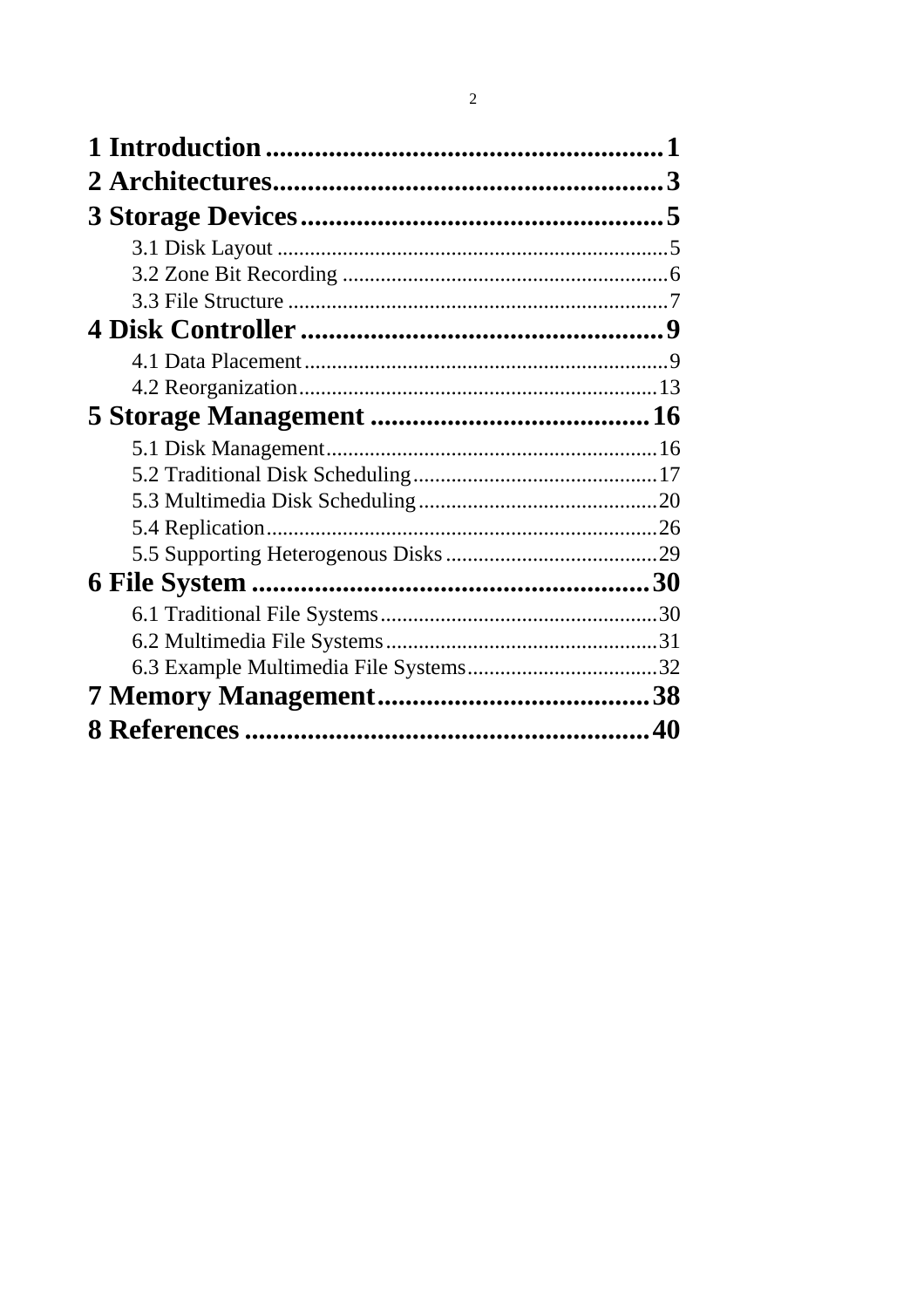# **Mediaservers**

*Carsten Griwodz<sup>1</sup> , Ralf Steinmetz1,2*

<span id="page-2-0"></span>1 Industrial Process and System Communications Dept. of Electrical Engineering & Information Technology Darmstadt University of Technology Merckstr. 25 • D-64283 Darmstadt • Germany

2

GMD IPSI German National Research Center for Information Technology Dolivostr. 15 • D-64293 Darmstadt • Germany

{Carsten.Griwodz, Ralf.Steinmetz}@kom.tu-darmstadt.de

## **1 Introduction**

Media servers are a special variation of file servers with the requirement to deliver part of all of their services within a certain time-frame. This basic requirement can be addressed at a variety of hardware and software levels that comprise a media server. Consequently, the range of research issues that contribute to media server design is wide. While many research groups deal with multimedia servers as a database issue, this chapter of the book concentrates on multimedia servers' content storage and movement and does not consider its management.

A basic, application-specifc distinction is made in these design of such media servers: data retrieval can either be controlled strictly by the client, which requests and sends pieces of content files, or a client can tune in to a server-controlled sending of data, which might have been initiated by that client. Figure 1 demonstrates the request/response behaviour of both approaches.



*Figure 1:* Pull and push server models

A media server that is operated in the first mode is called a *pull server*, a server that is operated in the second mode is call a *push server*. Another, frequently used expression for the push server is the term *data pump*, as this characterizes in a simple way its specialization in retrieving data from disk and delivering it to the network efficiently. Pull servers are surely the more appropriate choice for editing multimedia content in a LAN environment: linear retrieval is frequent but not the rule, pieces of content are rearranged, temporal and spatial cross-connections are introduced. Push servers are the obvious choice for broadcast or multicast distribution of content over wide areas, with no or infrequent user interaction. Applications that are not as clear-cut in there requirements may be solvable with either of the two approaches.

Pull and push servers are often considered competing concepts. Media server implementations, however, show that these worlds are not far apart from each other because major parts of a server can be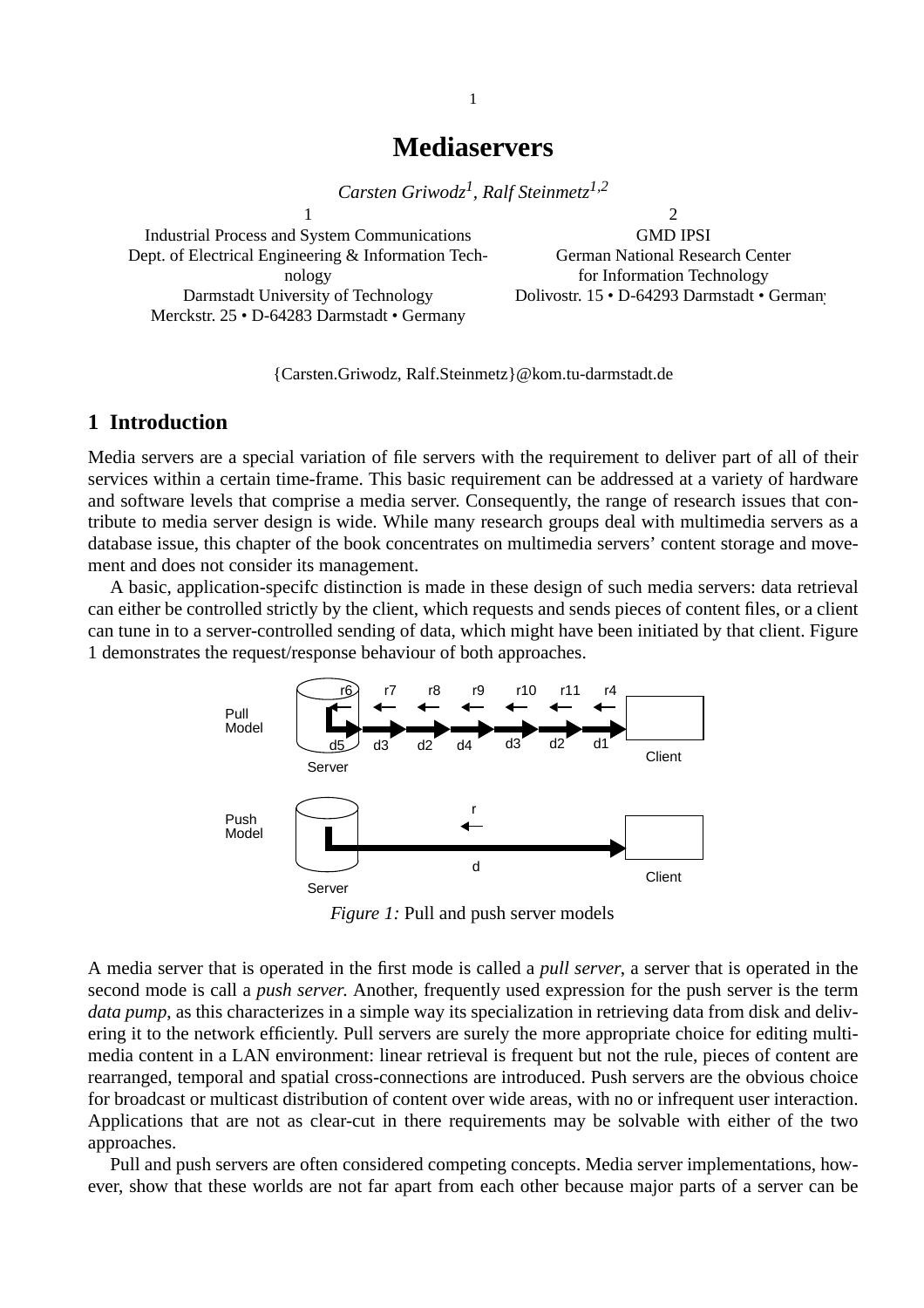operated in modes that can be used in pull as well as push mode. A recently implemented mixture of these approaches is the definition of play lists, client-defined lists that refer to pieces of content which is stored on the server; these play lists are supposed to be sent to the client in a sequence [\[RTSP\].](#page-42-0) In the following, consider do not seperate these two approaches any more.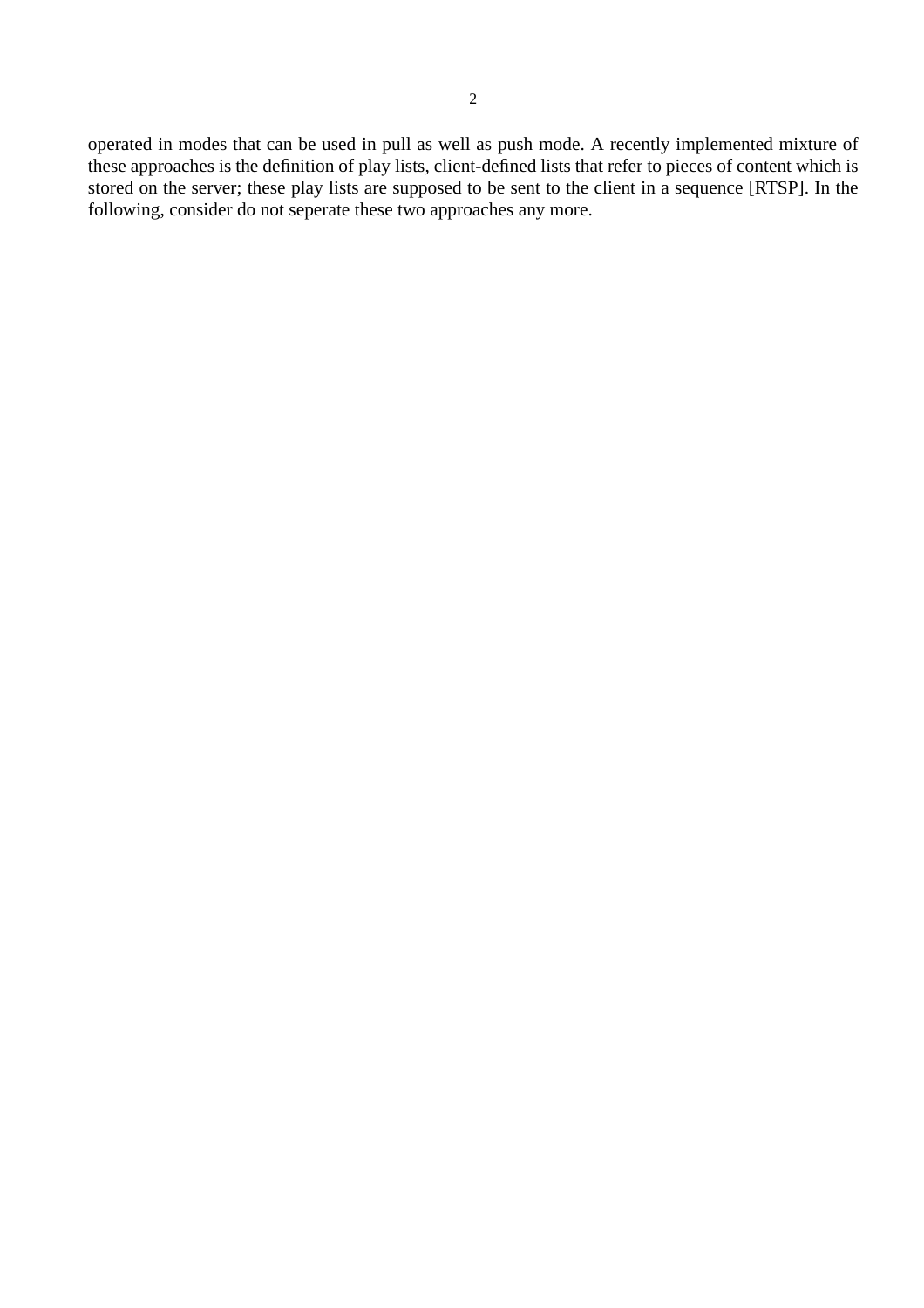#### <span id="page-4-0"></span>**2 Architectures**

Media servers are responsible for the timely delivery of content to an end-system. To achieve this goal, each component of the media server must conform to the bounds of time and space to fulfil its tasks. This attracts the research in a variety of areas: disk layout strategies, disk scheduling, file systems, data placement, memory management or CPU scheduling. Figure 2 shows the order in which media server components are involved in delivering the content. Some of the tasks that are seperated in that figure are historically implemented in a single system component.

The *network attachment* is typically a network adapter or a similar device that connects the media server to the customers. The *content directory* is the entity responsible for verifying whether content is available on the media server and whether the requesting client is allowed to access the data. The *memory management* is a separate entity because although a typical content file of multimedia applications is too large to be kept in the main memory for a long time, the caching of content data in main memory improves the performance considerably for some applications. The *file system* handles all information concerning the organization of the content on the media server. This includes such issues as the assignment of sufficient storage space during the upload phase, probably the transparent segmentation of the content file, the consistency of the data on disk, and the



location of the elements of a segmented content file during retrieval operations. The *storage management* is the abstraction of driver implementations that communicate directly with the disk controller. The storage management is concerned with disk scheduling policies and the layout of files. The *disk controller* handles the access to data on the *storage device*. Research on the disk controller level includes the increase of head movement speed, I/O bandwidth, the largest and smallest units that can be read at a time and the granularity of addressing.

Of course, optimizing one of the components is not sufficient. The components must cooperate correctly even when the system grows. Such a growth means that the system or some of its components will be replaced or extended. In many cases an extensions means that a task is distributed onto multiple components, probably onto heterogeneous components, and that it may become necessary to replicate part of the data to access it from all components of the distributed system. [\[TF95\]](#page-42-0) provides a formalization of the options for distributing parts of a video server. This formalization deviates from the reality with the generalization of the content directory's position in a distributed system. Obviously, the content directory must always can consistent and all-knowing in order to answer requests correctly. [Figure 3](#page-5-0) demonstrates the two alternative approaches to generalizing component distribution while a consistent content directory is maintained. [Figure 3](#page-5-0) (a) uses an internal content directory which, for consistancy reasons, can exist only once per media server. However, although the content directory appears consistent to all other components, it may still be distributed internally and achieve the appearance of a single component by presenting the same interface on all nodes of the media server. [Figure 3](#page-5-0) (b) shows all options for distributing components when the approach of an external content directory is adopted. A client of such a system contacts the external content server first to identify itself and to issue the request. After that initial request, two alternatives for proceeding with the retrieval operation are possible. If the response of the content server is returned to the client and the client is responsible for issuing the actual request for data in another call [\(Figure 4](#page-5-0) (a)), additional security mechanisms must be applied because authentication of the client is checked by the content server. Alternatively, the content server can accept all requests directed to the media server, but instead of answering itself, it can immediately order the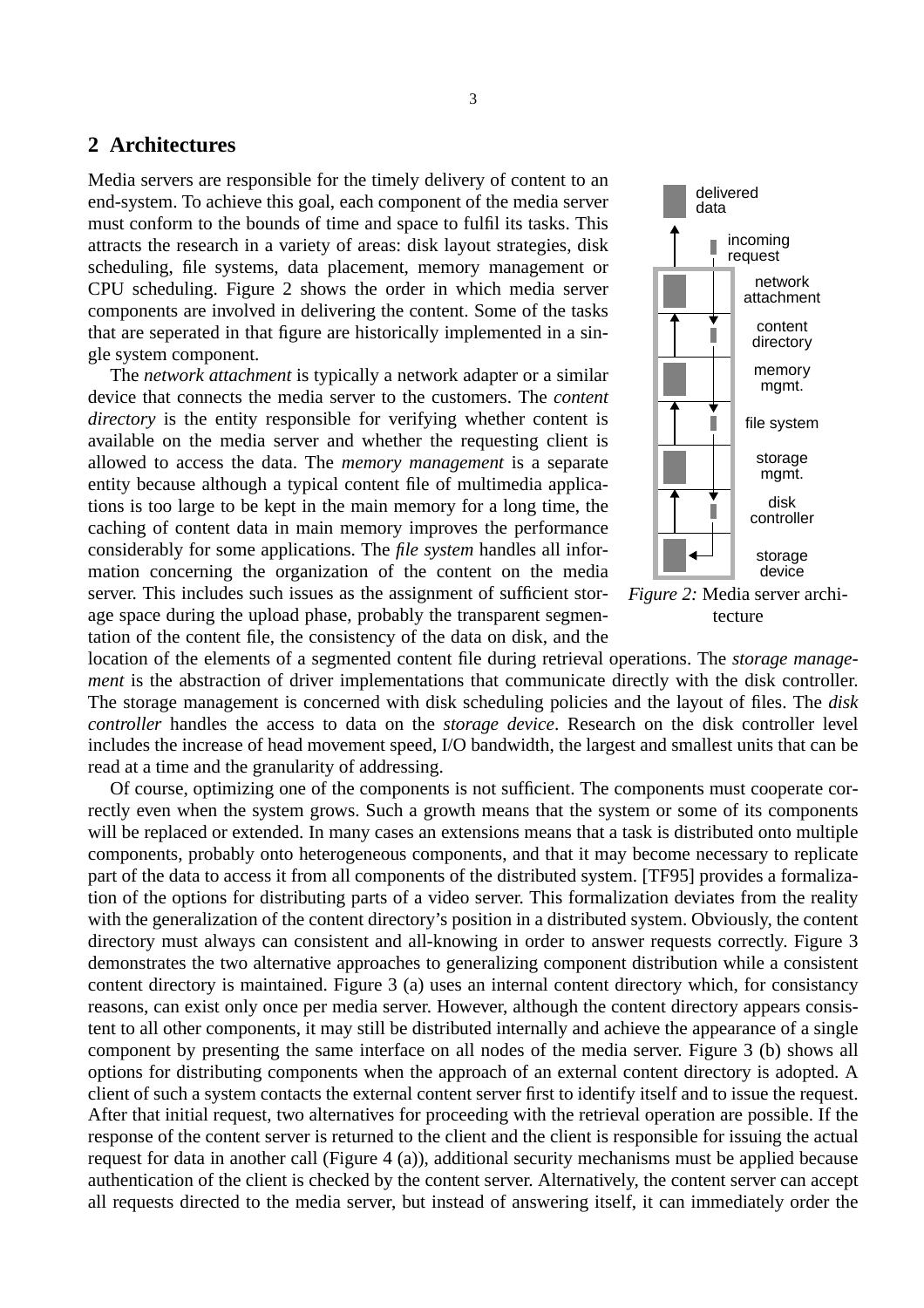<span id="page-5-0"></span>

*Figure 3:* Media server's distribution options

appropriate nodes of the media server to deliver the content data (Figure 4 (b)). This approach is restricted because it requires one of two things: either the client must be able to receive the content data from a different server than the target of its request, or each server node must deliver the content using the address of the content server.



Content directories are typically handled by means of multimedia databases which are not subject of this paper.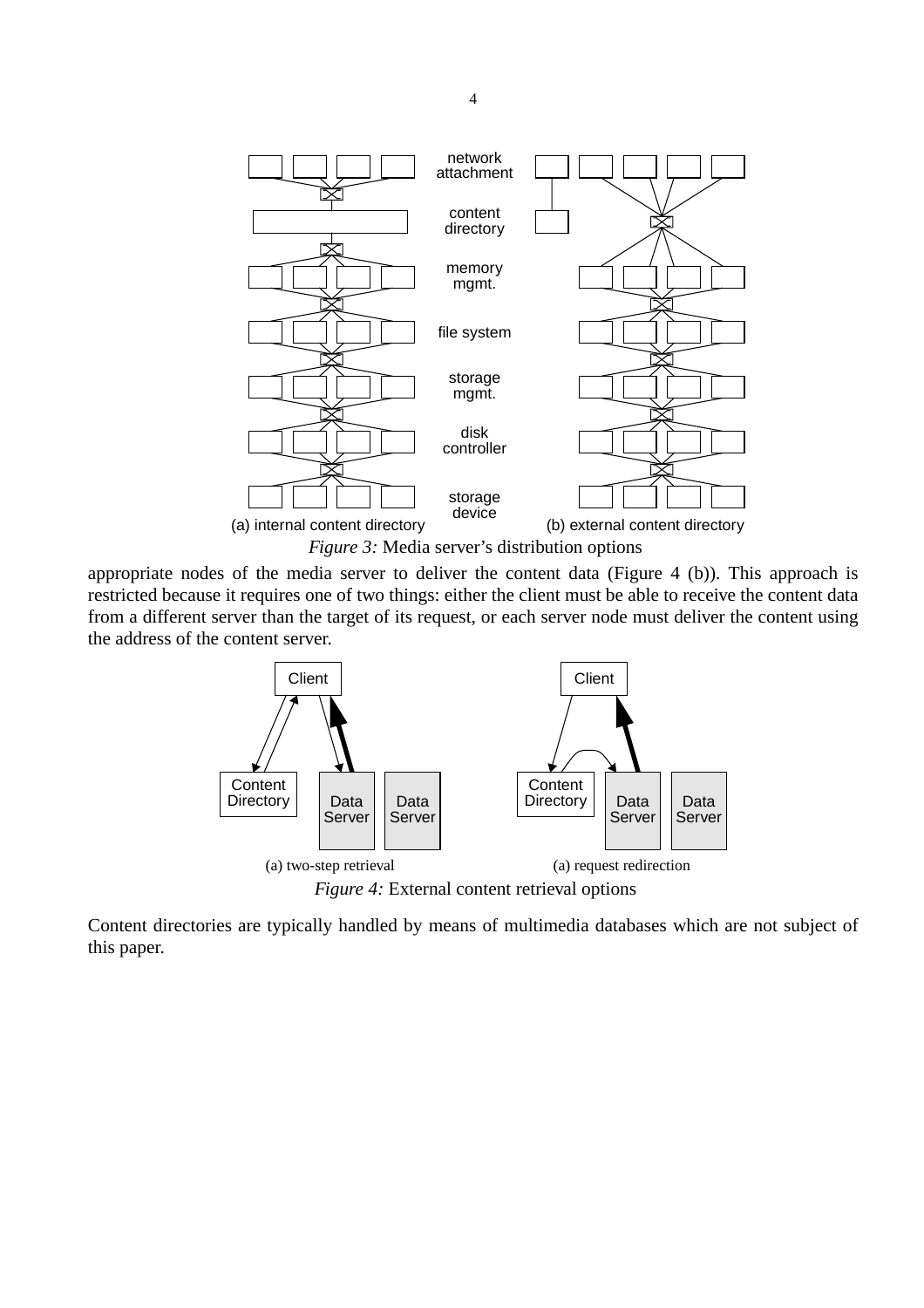# <span id="page-6-0"></span>**3 Storage Devices**

The storage subsystem is a major component of any information system. Due to the immense storage space requirements of continuous media, conventional magnetic storage devices are often not sufficient. Tapes, still in use in some traditional systems, are inadequate for multimedia systems because they cannot provide independently accessible streams, and random access is slow and expensive.

### **3.1 Disk Layout**

The *layout* of disks determines the way in which content on a disk is addressed, how much storage space on the media is actually addressable and usable und the density of stored content on the media. This has a major influence on the speed of read and write operations on that disk as well as on the capacity of the disk.

Since disks are typically used as random-access media, it would be inefficient to organize data in a single track -a single spiral of data- as it has been the case for CD-Roms until just recently. The singletrack technique requires all accessible information to be recorded in terms of distance from the track start, and an access mechanism requires a translation of this number to the position that the read head of the disk has to assume, which must be expressed as a combination of distance from the center or the edge of the disk, to which the head must be moved, and the angular distance, which requires a partial rotation of the disk below the head before the data can be accessed. An additional drawback is the complex handling of operations on files such as delete or append operations. Due to the serial nature of the single-track approach, deletion of files leaves empty space in the track that can hardly be filled with an identically-sized new file. Similarly, data written in append operations is probably located far apart from the original pieces of the file. Segmentation of the medium and a continuous degradation of read- and write-performance are the result.



*Figure 5:* Tracks and Sectors

The location is more easily expressed by partitioning the medium in tracks and sector as depicted in Figure 5. The granularity of disk access is restricted to one sector on one track. The advantage of this scheme is the easy mapping of location information to head movement and disk rotation, and with this scheme the disk can also hide defective parts of the media by reassigning tracks to spare regions of the medium. This scheme has a disadvantage as it looses storage space. When files are generally much smaller than the chosen sector size, large parts of the sector remain unused unless data is appended to the file. If such an append operation is executed, however, it can be handled efficiently.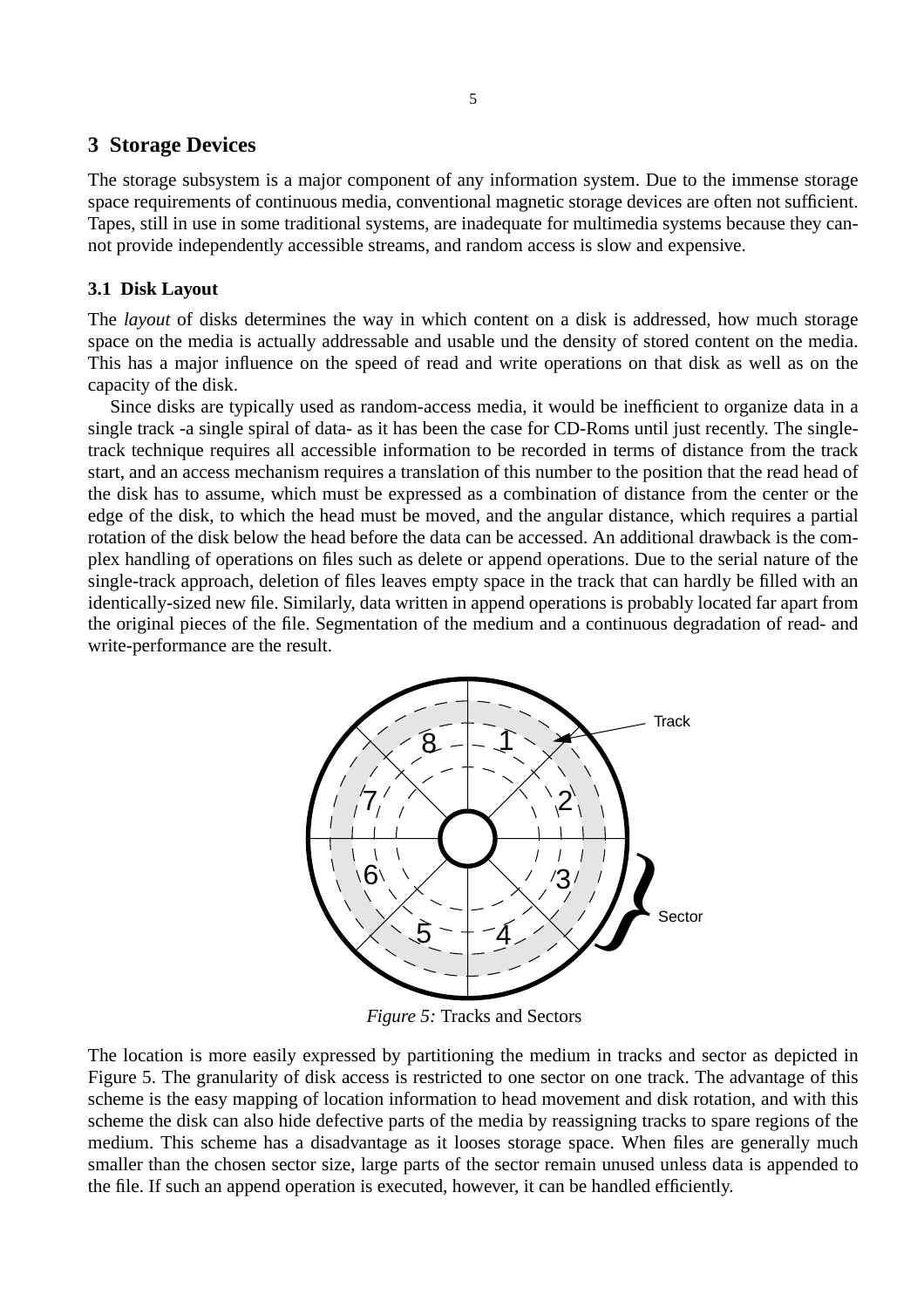<span id="page-7-0"></span>Additionally, constant rotation speed as well as constant recording and reading speed is typical for both single-track and multi-track disk layout schemes. This does not take into account the fact that the storage capacities of the medium are the same for identically-sized areas in the inner and the outer regions of the disk. Since both rotation and recording speed are kept constant, a sector in track 1 holds the same amount of data as a sector in track 200 although the capacity of the area covered by the sector in track 200 is twice the capacity of the area covered by track 1. Early microcomputers' floppy disk drives addressed this issue by varying sector sizes or by variable rotation speed. For disk drives, neither approach is followed.

### **3.2 Zone Bit Recording**

The current approach to overcome this is Zone Bit Recording [REF]. It makes an approach on the recovery of some of the lost space while both sector sizes and rotation speed are kept constant. Figure 6 shows a sketch of the distribution of sectors on a disk when ZBR is used. The fact that the rotation speed remains constant while more equally-sized sectors are present in the outer tracks of the disk are addressed by a variable reading and writing speed of the disk. The figure is slightly misleading because it hides the fact that zoned disks do not have different numbers of sectors for each track, but only a small number of zones with different layouts.



*Figure 6:* Sector arrangement on a Zoned disk

For the typical use of disks for the storage of discrete content, ZBR disks have the advantage of using the physical medium on the disk more efficiently. Access to data on the outer tracks remains equally fast as access to content on the inner tracks, and since sector sizes remain constant, no additional complexity is visible. When the disks are used for the delivery of continuous media streams such as video, additional considerations are necessary.

Assuming that the disk holds videos of various popularities [\[BGW97\],](#page-41-0) the movement of popular video files to the outer tracks can reduce the average seek time when multiple users retrieve videos and thus, increase the number of video streams that can be delivered concurrently. The reason for this is that an outer track is read as fast as an inner track but that the amount of sectors of an outer track is higher than that of an inner track.

In [\[KLC97\],](#page-42-0) the allocation of complete tracks to videos in this way is proposed. This allows for the fast transfer of frequently requested data from the outer zones to main memory buffers and it is consistent with the approach of storing video contiguously on disk to reduce seek times. However, from these buffers, a continuous playout must be guaranteed and thus, this video data must be kept in memory until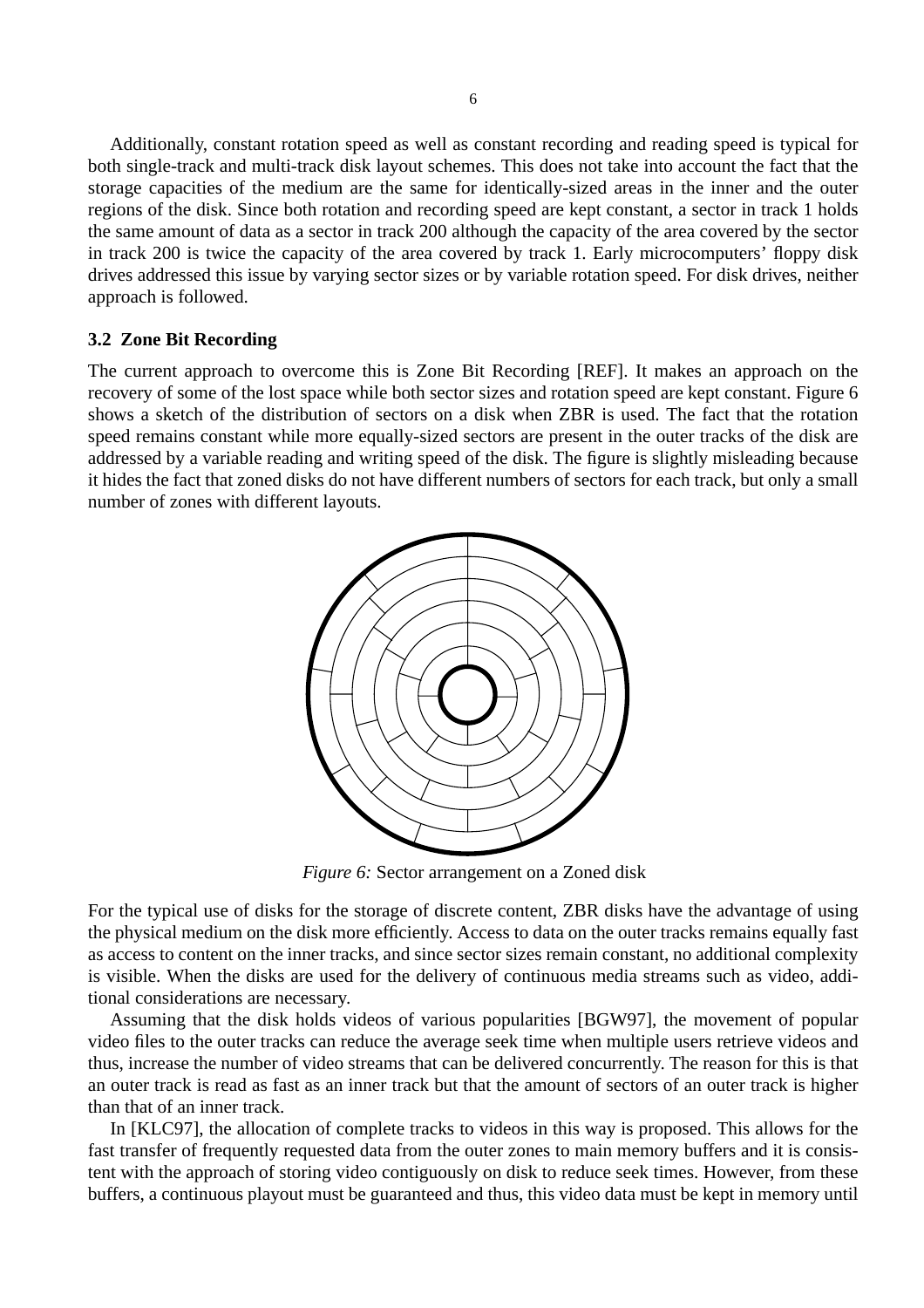<span id="page-8-0"></span>it is delivered to the network. This raises the question whether this approach wastes buffers space. The more relevant effect of storing blocks of popular videos in outer tracks is gained in conjunction with algorithms such as SCAN or SCAN-EDF (see [Section 6\)](#page-31-0). Since most data of popular videos is stored in outer tracks, the probability that data must be retrieve from inner tracks as well as the average distance of disk head movements is reduced.

Alternatively, *track pairing* is proposed in [\[BY95\].](#page-41-0) In this approach, two consecutive parts of a video data are stored first on an outer and than an inner track. A pair of outer and inner tracks forms a logical track, where all logical tracks on a disk have identical average throughput. In [\[CT97\]](#page-41-0), this approach is modified to *segment group pairing* scheme, in which identically-sized I/O units of a video are stored in outer and inner zones of the ZBR disk in such a way that the average throughput of a pair of groups remains constant.

The variable block size scheme, or *VARB* scheme introduced in [\[GKS95\]](#page-41-0) is another scheme to exploit zoned disks. The main difference is the ignorance of disk sector size in favour of self-defined blocks. Blocks of a content file are stored on disk in a round robin manner in such a way that the time for reading a block is always the same. This implies that blocks are larger in the outer zones, where segments are read faster than in the inner zones. As a result of this arrangement, assuming that data has to be delivered to the client in a constant bit-rate manner, the time between retrieval operations on a single stream become variable. The fixed block size scheme, or *FIXB*, was also introduced in [\[GKS95\]](#page-41-0). It is a scheme for use with zoned disks but in this case, blocks of the same size are stored in all zones.

#### **3.3 File Structure**

We commonly distinguish two methods of file organization. In sequential storage, each file is organized as a simple sequence of bytes or records. Files are stored consecutively on the secondary storage media as shown in Figure 7. They are separated from each other by a well defined "end of file" bit pattern,



*Figure 7:* Contiguous and non-contiguous storage

character or character sequence. A file descriptor is usually placed at the beginning of the file and is, in some systems, repeated at the end of the file. Sequential storage is the only possible way to organize the storage on tape, but it can also be used on disks. The main advantage is its efficiency for sequential access, as well as for direct access [[Kra88\]. D](#page-42-0)isk access time for reading and writing is minimized.

With multimedia data, neither contiguous placement nor random placement of disk blocks is an optimal solution. Contiguous placement can be implemented easily but has the drawbacks of creating large empty arrays and thus, fragmentation on the disk. Insertion and deletion operations are extremely costly when data is moved to keep continuity and defragment the disk. This makes contiguous placement unaffordable for media servers that are also used in editing or frequent upload operations. Random placement, in contrast, implies that random seeks from one file block to the next must be made very often, even when only a small amount of data is required.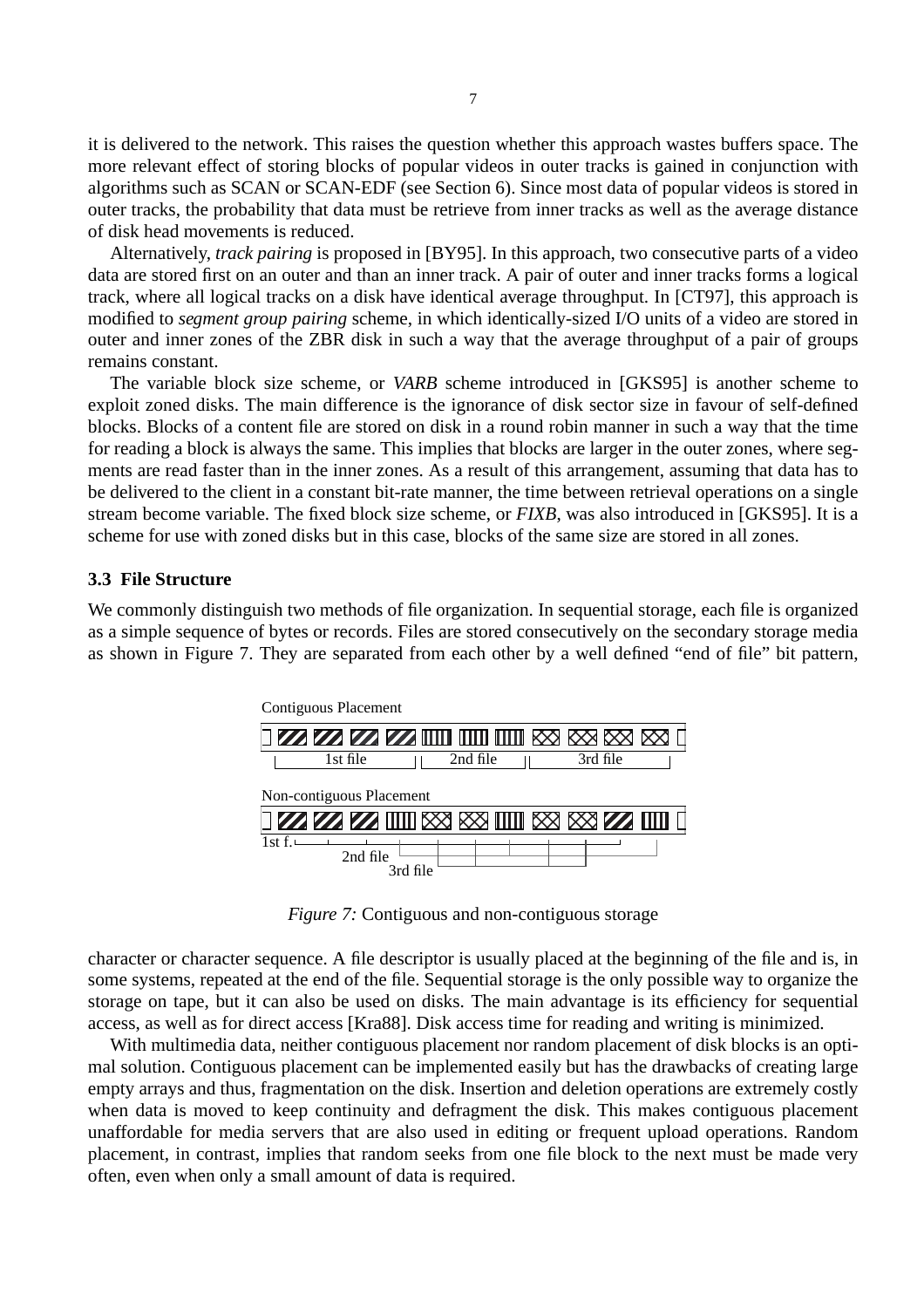A few approaches address this problem. One approach is the selection of large block sizes. Since continuous media content is typically large, the percentage of lost space due to partially unused blocks at the end of the file is acceptable. The media server takes advantage of this by the reduced management for all operations because less addressing information needs to be kept, and because big amounts of data can be transferred to the main memory without seek penalties. In [\[RW94\],](#page-42-0) Reddy and Wyllie introduce *constrained placement* (at the disk controller or storage management level), which introduces the technique of placing blocks on disk in such a way that they are in a reasonable distance from each other, meaning that the seek-time between a block and its consecutive block is within acceptable bounds.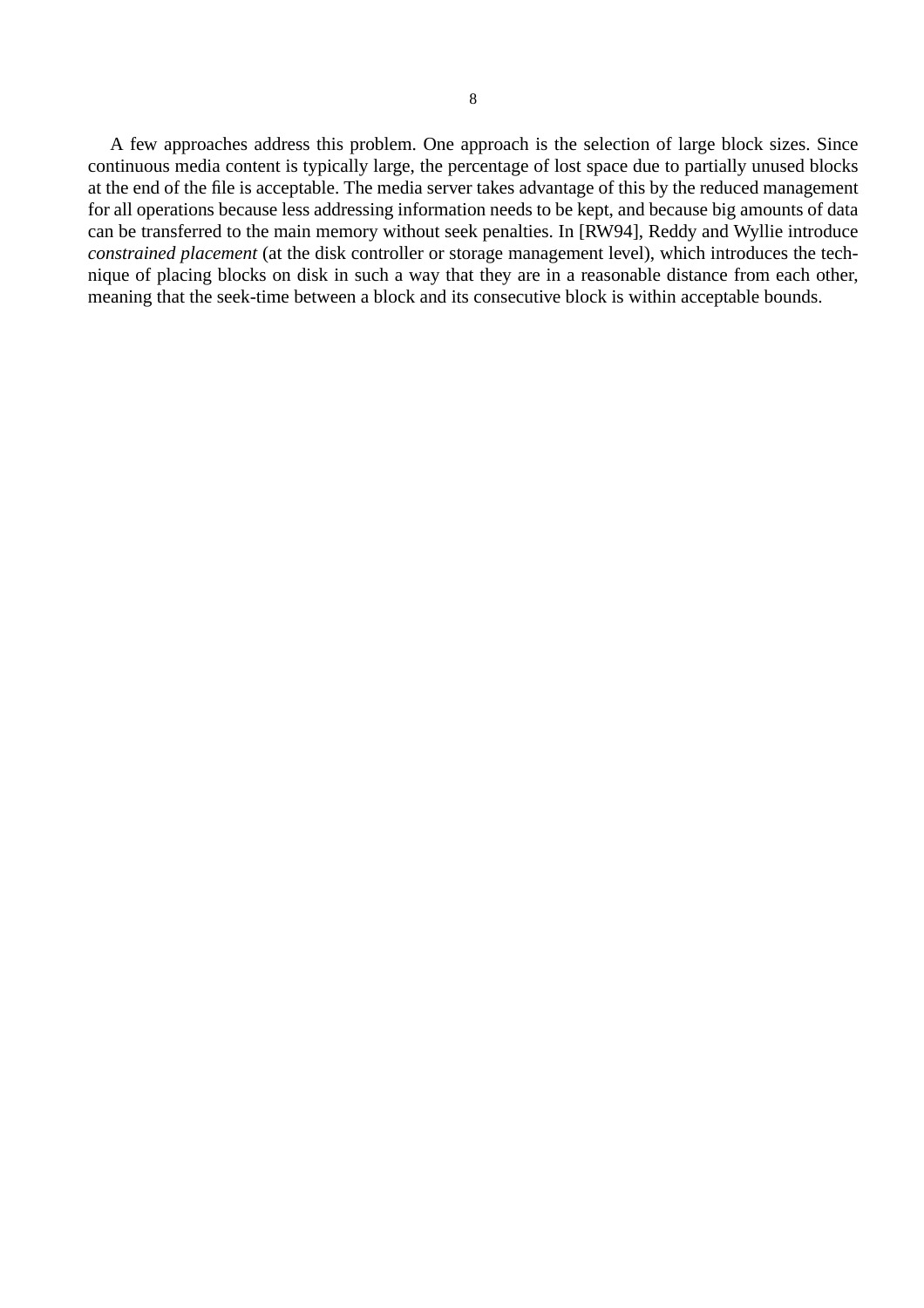<span id="page-10-0"></span>

# **4 Disk Controller**

# **4.1 Data Placement**

### **Striping**

If a system grows large enough to make the usage of multiple disks affordable, an issue that concerns many home-used PC nowadays, the means of accessing these disks must be taken into account. The simple approach is to arrange file systems in a convenient way on either of the disks and gain performance by put the more frequently used data on the fastest disks. Although this is sufficient if the amount of disk space is the only concern, this is not the most effective way in which multiple disks can be used. Striping techniques have been developed that take more than just the amount of available space into account.

# **RAID**

The original way of combining disks in a more efficient way is the "Redundant Arrays of Inexpensive Disks", or RAID ([\[PGK88\]\)](#page-42-0). RAID addresses both performance and security problems to various extents in its various sub-specifications, which are called RAID-Levels. Seven RAID levels are defined (0-6), each of which makes a different approach at combining performance enhancement with security enhancements. Some of these levels can be implemented in software while others require hardware support.

• A RAID-0 disk array is nonredundant, so basically, the name RAID is even misleading in this case. It is a purely performance-oriented RAID-level. It does not introduce any redundancy (or security) into the system but allows file systems to spread out across multiple disks, e.g. to achieve higher throughput for the delivery of data to applications that can consume data quickly but are throttled by the read-performance of a single disk.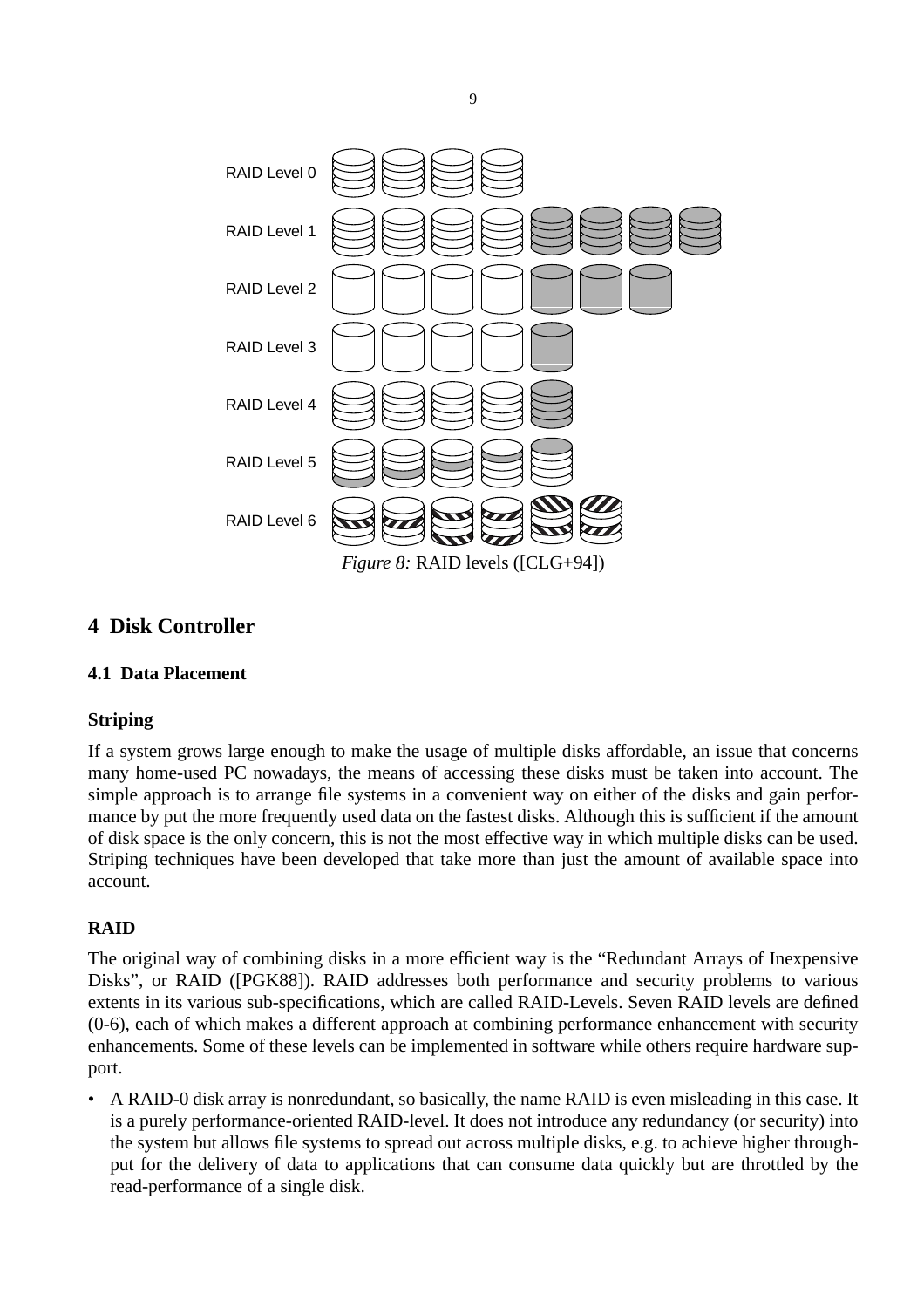- RAID-1 implements mirroring or shadowing by storing all data twice. This is the traditional approach to data security. Whenever data is written to the RAID system, each block is stored on two disks that are mirrors of each other. When data is retrieved, this system can be used to retrieve data from the disk with the lower access delay. In case of a disk failure, all requests are handled by the mirror of that disk. The recreation of a mirror disk after a failure is a copy operation from the remaining disk. The storage efficiency is low in this level, but the number of read transactions is high.
- RAID-2 implements error correcting codes similar to ECC memory. For all of the primary data disks, the Hamming codes ([\[PW72\]\)](#page-42-0) are computed and stored on additional parity disks. When a disk fails, the parity information on multiple parity disks identifies correctly the failed disk and in conjunction with all remaining data disks, the data of the failed disk can be reconstructed with a single parity disk. Since parity information must be modified on multiple parity disks at each write operation, this is a rather expensive RAID level and must be implemented in hardware.
- RAID-3 implements bit-interleaved parity, which requires only a single parity disk. In this scheme, the fact is exploited that the disk controller can easily detect when a disk fails. Thus, the identification of the failed disk that is possible with level 2 is not needed and only the recreation of lost information remains an issue. This recreation is possible after the failure of one data disk by computing the sum of each bit on all of the remaining data disks and the parity disk modulo 2. As in level 2, the constant maintenance of this parity information restricts the write performance to that of the parity disk and requires hardware support for the parity calculation.
- RAID-4 is named block-interleaved parity. Instead of looking at each bit individually, the term *striping unit* is introduced for this RAID level. A stripe extends across all data disks of the disk array and is composed of data blocks of arbitrary size, the striping unit, on each disk. If a write operation is smaller than the striping unit, all data is written to one disk, otherwise striping units of more disks are modified. A block of new parity data on the parity disk is than computed from all striping units in the affected stripe. As with level 3, this RAID level is bound by the performance of the single parity disk that is affected by all write operations.
- RAID-5 reduces this performance bottleneck by implementing block-interleaved distributed-parity. Instead of keeping the parity information of a stripe on a specific parity disk, parity blocks are equally distributed over the disks in the stripe units. The decision for placement of these parity blocks affects the performance of the system, as shown in [\[LK91\]](#page-42-0). In case of a disk failure, the missing data can be reconstructed as in level 4, without any additional consideration whether the reconstructed data is original data and parity data.
- RAID-6, called P+Q redundancy, uses Reed-Solomon codes to protect against the failure of two disks by increasing the basic size of the array by two redundant disks.These codes provide a better means of reconstructing the original data in case of a disk failure. This is relevant because the parityprotected levels all require the no read fails until the failed disk has been replaced. However, in large installations, additional errors become more probable, and protections against this are neceassry. Level 6 provides this protection for a failure of up to two complete disks by distribution redundant data in a similar way to level 5.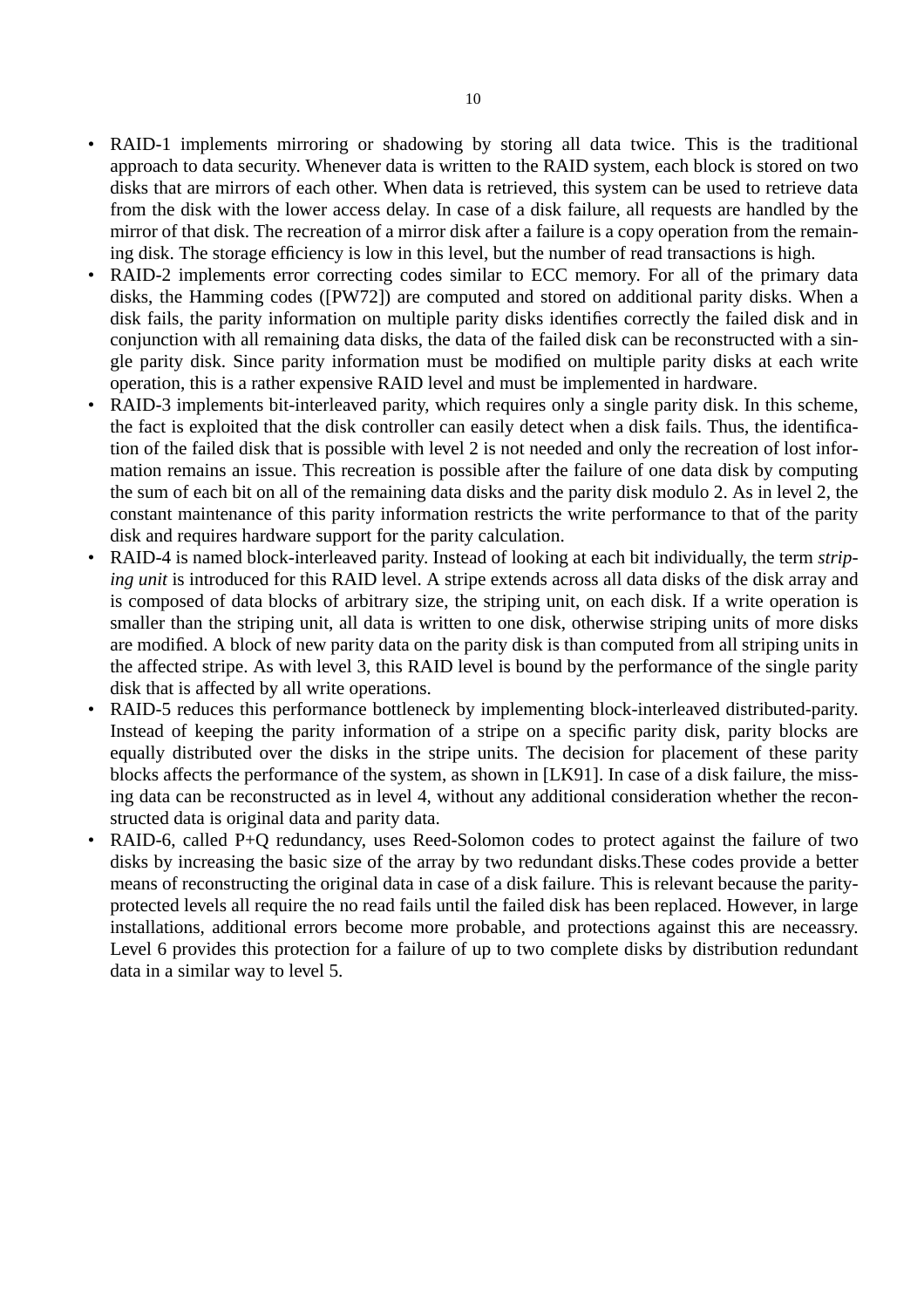

*Figure 10:* Varieties of group creation

**The performance of the various RAID levels is shown in Table 1.**

| <b>RAID</b><br>level | small<br>read | small write      | large<br>read | large<br>write | space<br>usage |
|----------------------|---------------|------------------|---------------|----------------|----------------|
| 0                    |               | 1                | 1             | 1              | 1              |
|                      |               | 1/2              | 1             | 1/2            | 1/2            |
| $\overline{2}$       | $(G+1)/2$     | $(G+1)/2$        | $(G+1)/2$     | $(G+1)/2$      | $(G+1)/2G$     |
| 3                    | 1/G           | 1/G              | $(G-1)/G$     | $(G-1)/G$      | $(G-1)/G$      |
| $\overline{4}$       | 1/G           | 1/G              | $(G-1)/G$     | $(G-1)/G$      | $(G-1)/G$      |
| 5                    | 1             | max(1/G,1/<br>4) | 1             | $(G-1)/G$      | $(G-1)/G$      |
| 6                    | 1             | max(1/G,1/<br>6) | 1             | $(G-2)/G$      | $(G-2)/G$      |

**Table 1: Throughput and storage efficiency of RAID levels The efficiency is relative to RAID 0, G is the number of disks in a group.**

RAID was not developed to support multimedia applications, although the higher throughput of striped disks is an asset in that case. For the scalability of Multimedia Server, however, the throughput is only one issue among many. An increase in the scale of throughput is typically not necessary for a MM Server to handle new data formats and to deliver that data as quickly as possible to a client. Rather, the number of clients that are requesting data concurrently increases, which increases not only the amount of data that has to be delivered but also the number of files that have to be retrieved in parallel. This implies an increased number of seek operations per unit time, a scaling issue which is not covered by RAID technology. Similarly, since multimedia data requires time-conforming delivery of data streams, the buffer requirements at the server grow when disk throughput is considerably higher than the delivery rate. A buffer allocated for each single client is filled in a short read burst due to the high throughput of the parallel disks, and subsequently, this data is delivered at the requested rate from that buffer. With an increasing number of disks to support more clients, the larger data blocks delivered per read burst as well as the increased number of parallel streams contribute to a quick increase in buffer requirements. [Figure 9](#page-13-0) illustrates the increase of buffer sizes that have to be made available to buffer a single retrieval operation when the size of a RAID stripe group grows. A variety of techniques have been developed to address also this issue.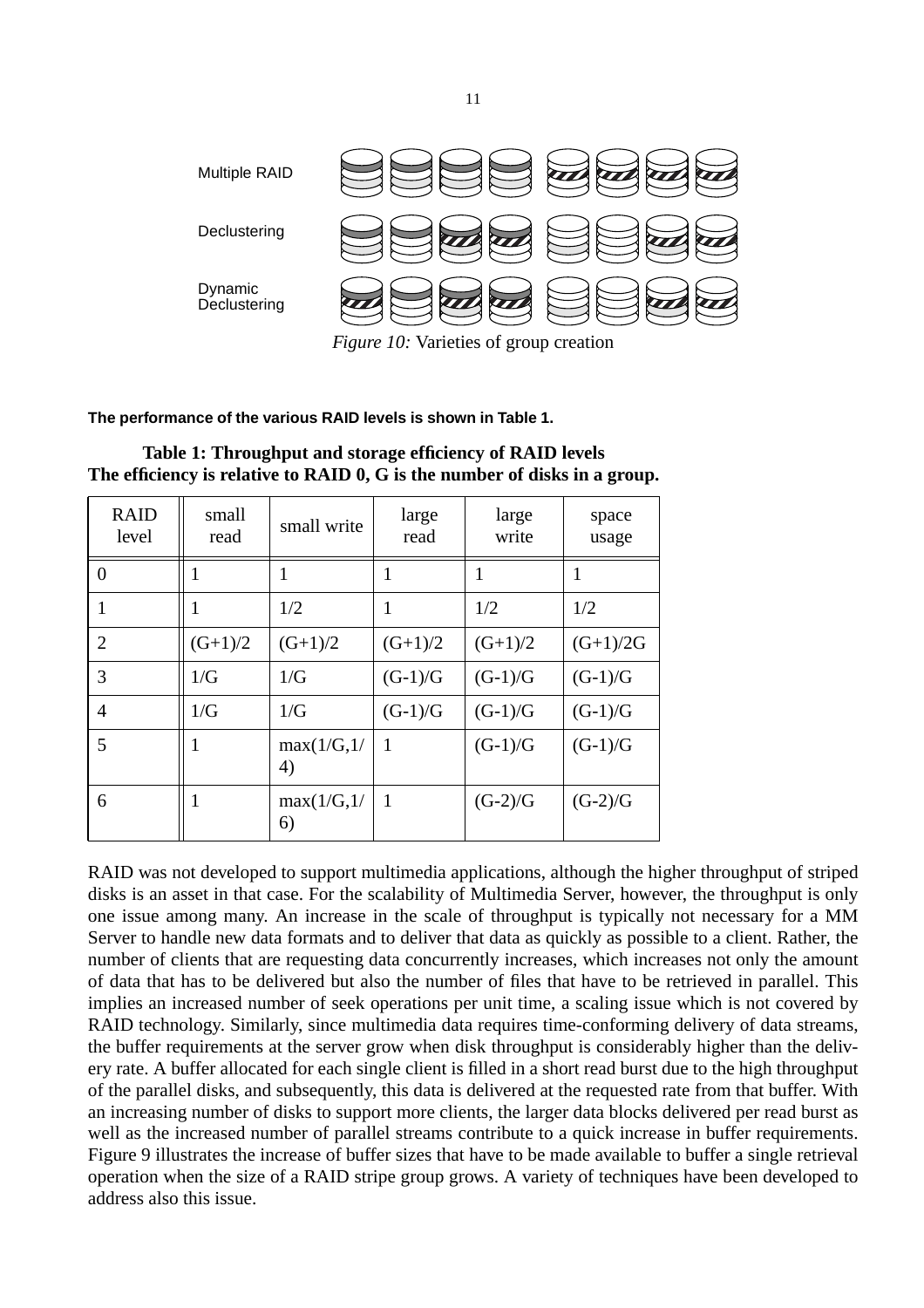<span id="page-13-0"></span>

*Figure 9:* Growth of buffer requirements

## **Multiple RAID**

The most intuitive of these techniques is the creation of subgroups of disks into independant logical disk arrays. This limits the number of disks across which a file is striped to the size of such a group.

## **Declustering**

In declustering, groups are not made up from complete disks. Rather than this, the stripe units of each disk are considered. Stripe units are logically connected into a stripe that spans only a subset of the disks (using the typical RAID protection mechanism). The number of disks for any such stripe is fixed and the same, but the disks on which a stripe is located differs. In such a way, all load is better distributed then with Multiple RAID and the I/O throughput of all disks is exploited even if only a limited number of stripes is accessed.

### **Dynamic Declustering**

In dynamic declustering, this scheme is extended to assign stripes not statically to a set of disks but rather, decide for each file the size and location of the stripes used. This scheme has two drawbacks: it a very management-intensive and it can not be used with protection mechanisms. It is a lot more management-intensive because a selection of a stripe must be made for each write operation. This selection must be augmented by the application because the file system disk controller is not ware of the throughput requirements of a content file.However, this scheme allows for an adaptation of the buffer size to the bandwidth requirements of the content file. When a server is supposed to deliver a mixed workload which ranges from bulk data to various continuous media formats, this can be worthwhile. A second drawback is that the group assignment in software makes it difficult to compute parity information in the disk controller. Special hardware and special interfaces would be necessary.

# **Weighted Striping**

Weighted striping ([\[WD97\]\)](#page-43-0) takes into account that it is unlikely for a real-world system to operate a multimedia server for a long time without adding or replacing part of the disks with newer or cheaper models. Since this introduces an inhomogenity in the performance of the disks in the system, the throughput of a stripe may be limited by the least performant disk. In the *variable size weighted striping*, the size of stripe units are varied depending on the throughput of each disk in the stripe group.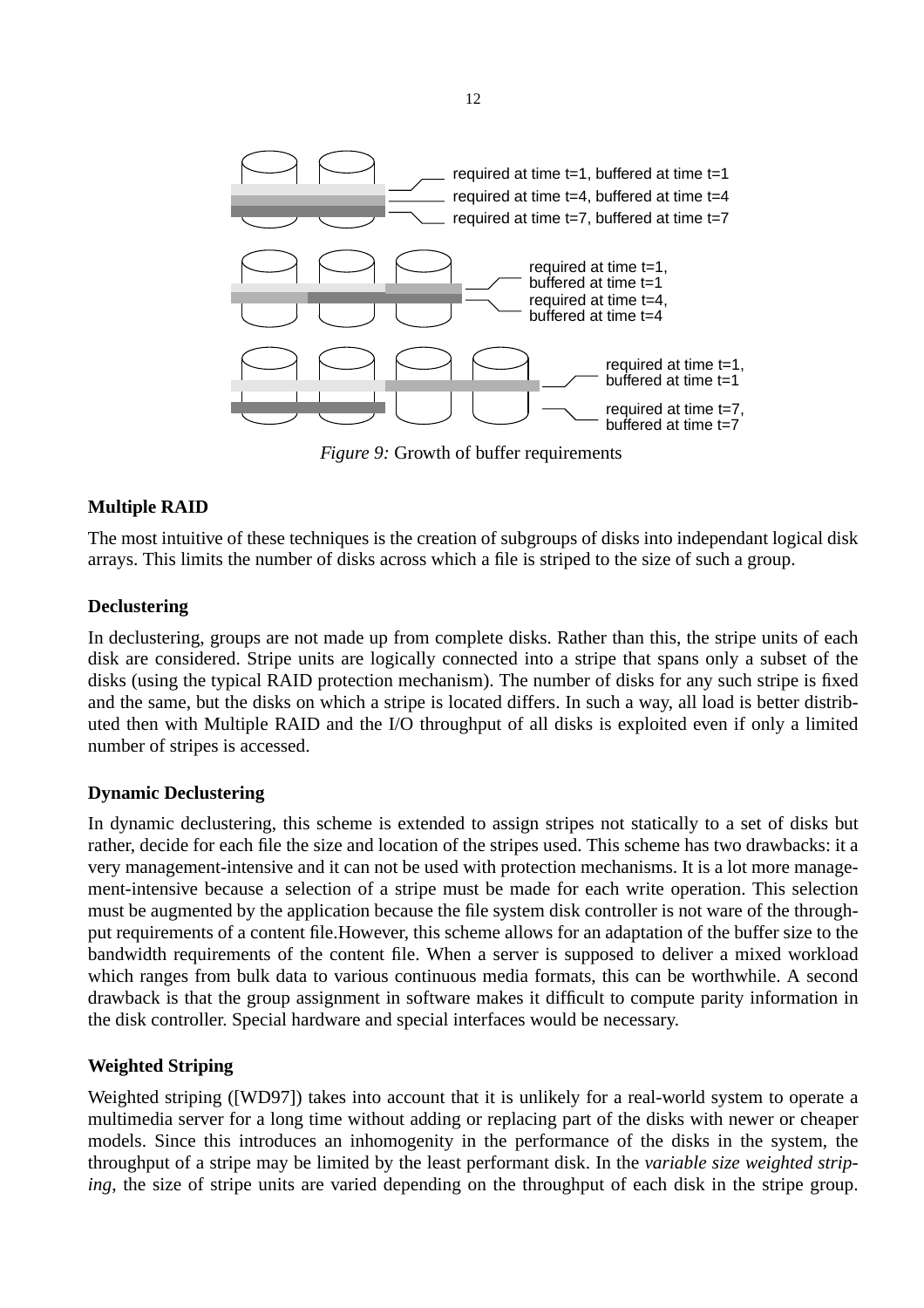<span id="page-14-0"></span>

*Figure 11:* Split Stripe retrieval

However, the replacement of a single disks with a new disk, with different performance characteristics, requires a memory-intensive restriping of a all data bytes of the stripe rather than the reconstruction of a single stripe unit. Because of this, the *constant size weighted striping* is also proposed, which intends to level the throughput demands on single disks in the stripe in the long term. A video is split into units as large as one stripe unit, and these units are distributed onto the disks in such a way that disks with a higher throughput hold more units than disks with a lower throughput. The number of assigned units is equivalent to the throughput of the disks.

### **Split-Stripe Retrieval**

Introduced in [\[TF95\],](#page-42-0) this technique tries to address the problem of buffer requirements by allowing read operations for more than one stream in a single read operation to a stripe, i.e. while a full stripe is read in every cycle, the results of this read operation do not necessarily fill only the buffer for a single stream. Figure 11 gives a sketch of the retrieval operations. While the smallest addressable unit in RAID is the stripe. split stripe retrieval requires the addressing of the stripe unit, which may be as small as a single sector on a single disk.

### **Cyclic Retrieval**

An enhancement of this technique is to allow not only the addressing in a read operation to be independent of the stripe unit that is read with the stripe but to perform read operations on stripe units without the need for retrieving full stripes in one operation. This cyclic retrieval technique allows for a much smaller buffers per stream because the maximum required buffer size per stream is not the size of a stripe but that of a single stripe unit and not a full stripe.

### **4.2 Reorganization**

The addition of new disks to a media server can result in an overall performance increase for that server if the I/O bandwidth of those new disks can be exploited. For quite a while now, hot-swappable and hotpluggable disks are available from hardware vendors. Since the newly added disks can be considered initially empty, a reorganization of content that is already located on the server must be iniatiated in that case. In the best case, such a reorganization is handled without disrupting the service.

One scheme for reorganizing a media server after the addition of a disk (*n+1*) to a stripe group (*1 .. n*) without disrupting the service is the movement of segments of a content file to rearrange them in such a way that consecutive segments are ordered according to the index of the disk in the stripe group (mod-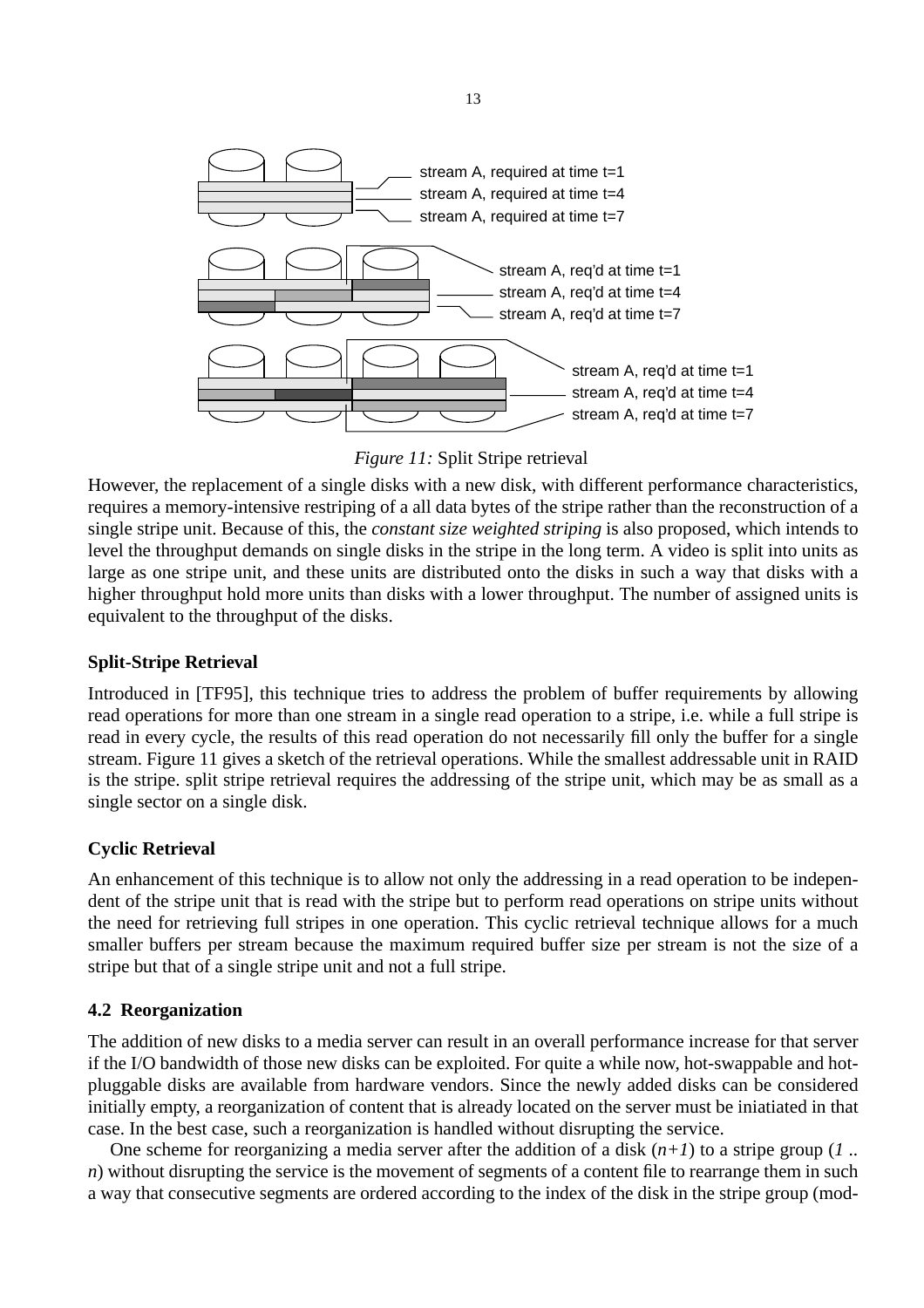

*Figure 12:* Lazy reorganization of stripe groups

ulo *n+1*). [\[GK96\]](#page-41-0) presents *lazy* and *eager* on-line reorganization. Lazy reorganization is activated only when a content file is retrieved by a client. If a segment of the content file is retrieved which should be relocated to the new disk based the placement formula for segments in stripe groups, a write operation to the new disk is performed in the cycle following the read operation. Figure 12 visualizes the rearrangement. This scheme has the drawback that the reorganization is executed only for those content files that are accessed by a client. If a file is never retrieved, it is also never reorganized. With eager reorganization, idle time of the system is used to reorganize content. Since the order to segments in this approach is not bound by the playout order, multiple segments can be rearranged at a time, if sufficient buffer space in main memory is available. Assuming sufficient buffer space, the reorganization would be performed as shown in Figure 13. The time that is necessary to perform the reorganization can fur-



*Figure 13:* Eager reorganization of stripe groups

ther be reduced by preloading the segments that are targetted at the new disks before the insertion of those disks into the system. The original segments are then removed from their previous location and the other blocks are reorganized.

The *random duplicated assignment* approach proposed in [\[Kor97\]](#page-42-0) is based on the assumption of a system which is built on a growing number of heterogenous disks and delivers variable bit-rate data streams. Such a system is on average not degraded by randomly placing blocks two times on different disks of the system and retrieving them from the less loaded disk. In case of replacement of a single disk, content can be reconstructed by replicating data blocks onto that disk when only a single copy of these blocks is available in the system, in case of adding a new disk, blocks can be from any of the disks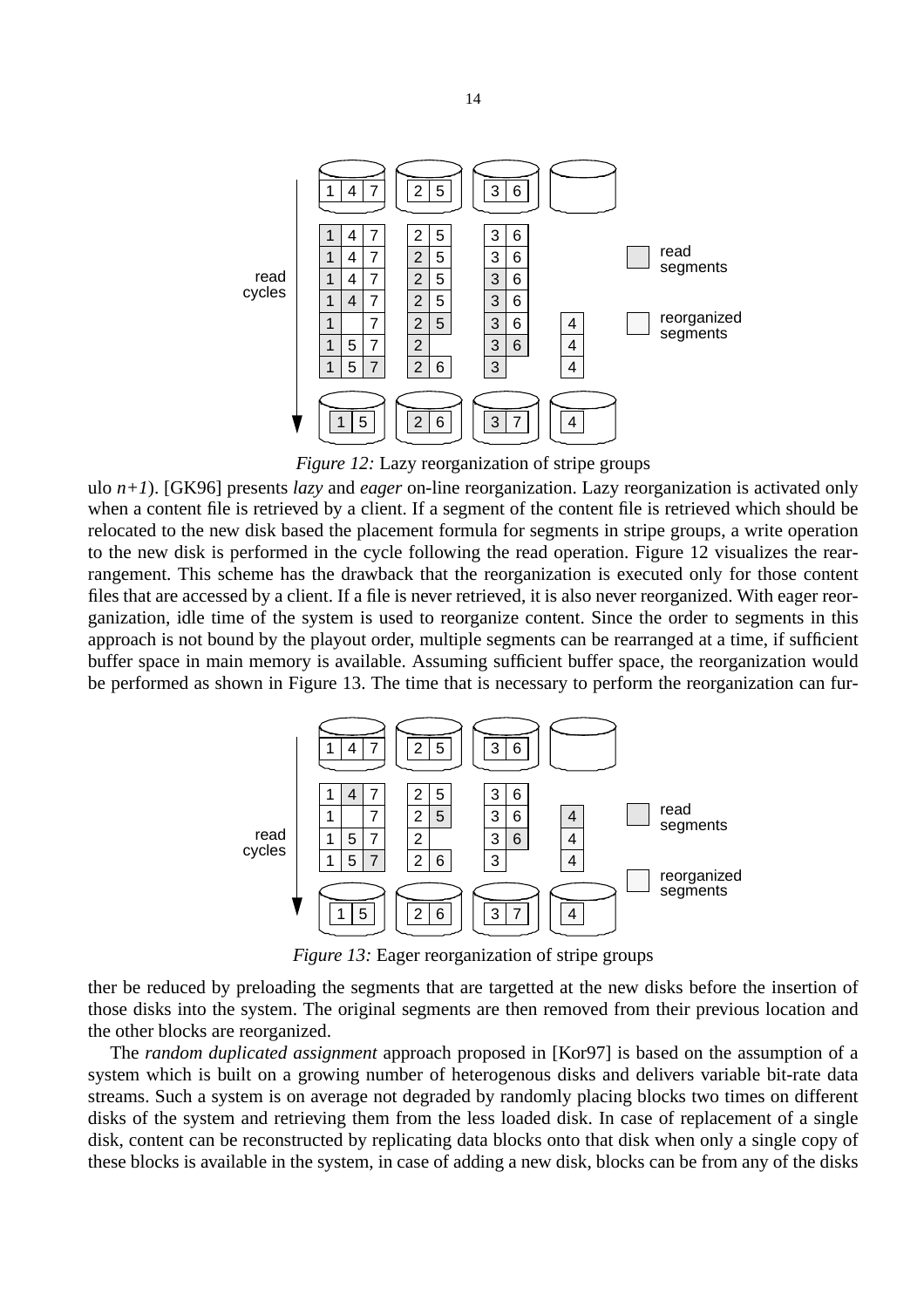that are already available in the system and they can be moved to the new disk in case that they have not been moved there from a different disk earlier.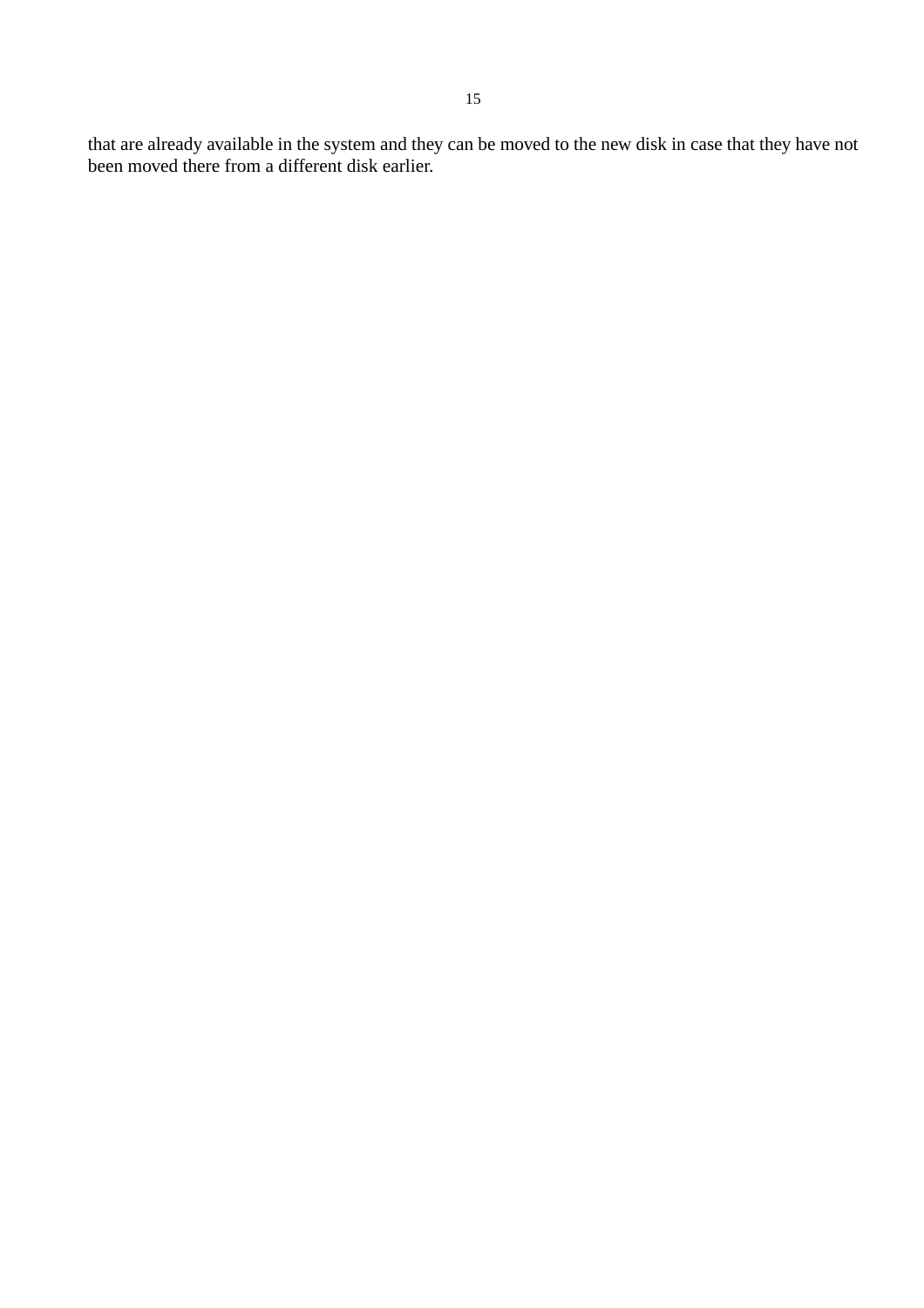# <span id="page-17-0"></span>**5 Storage Management**

Whereas strictly sequential storage devices (e.g., tapes) do not have a scheduling problem, for random access storage devices, every file operation may require movements of the read/write head. This operation, known as "to seek", is very time consuming. Disk management tries to reduce the effects of such operations. Still, the actual time to read or write a disk block is determined by:

- The seek time (the time required for the movement of the read/write head).
- The latency time or rotational delay (the time during which the transfer cannot proceed until the right block or sector rotates under the read/write head).
- The actual data transfer time needed for the data to copy from disk into main memory.

Usually the seek time is the largest factor of the actual transfer time. Most systems try to keep the cost of seeking low by applying special algorithms to the scheduling of disk read/write operations. The access of the storage device is a problem greatly influenced by the file allocation method. For instance, a program reading a contiguously allocated file generates requests which are located close together on a disk. Thus head movement is limited. Linked or indexed files with blocks, which are widely scattered, cause many head movements. In multi-programming systems, where the disk queue may often be nonempty, fairness is also a criterion for scheduling. The approaches to optimize these are called disk scheduling algorithms.

# **5.1 Disk Management**

Disk access is a slow and costly transaction. In traditional systems, a common technique to reduce disk access are *block caches*. Using a block cache, blocks are kept in memory because it is expected that future read or write operations access these data again. Thus, performance is enhanced due to shorter access time. Another way to enhance performance is to reduce disk arm motion. Blocks that are likely to be accessed in sequence are *placed together on one cylinder*. To refine this method, rotational positioning can be taken into account. Consecutive blocks are placed on the same cylinder, but in an interleaved way as shown in Figure 14. Another important issue is the placement of the mapping tables (e.g.,



*Figure 14: Interleaved and non-interleaved storage*

I-nodes in UNIX) on the disk. If they are placed near the beginning of the disk, the distance between them and the blocks will be, on average, half the number of cylinders. To improve this, they can be placed in the middle of the disk. Hence, the average seek time is roughly reduced by a factor of two. In the same way, consecutive blocks should be placed on the same cylinder. The use of the same cylinder for the storage of mapping tables and referred blocks also improves performance.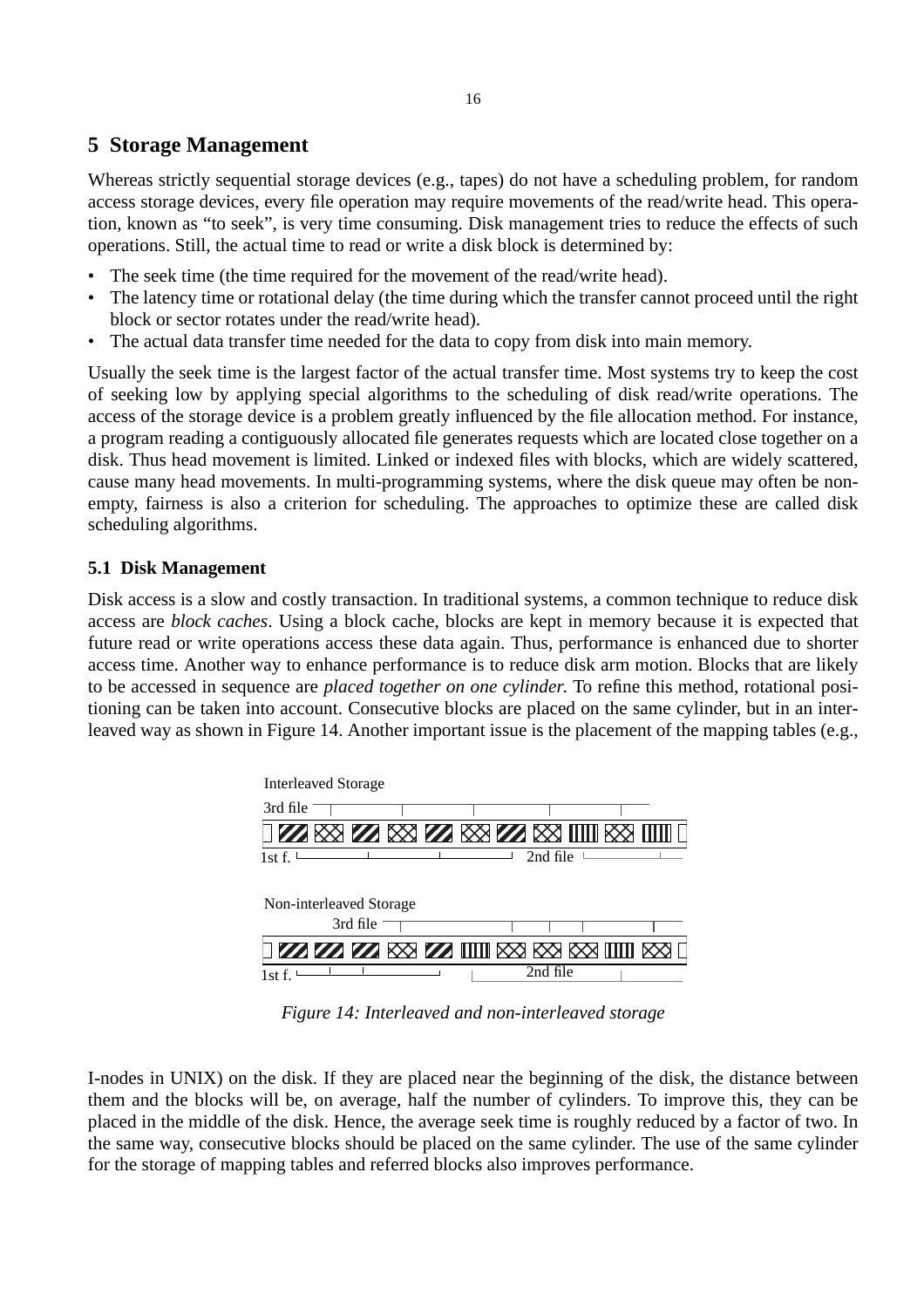#### <span id="page-18-0"></span>**File Structure**

In conventional storage management systems, the main goal of the file organization is to make efficient use of the storage capacity (i.e., to reduce internal and external fragmentation) and to allow arbitrary deletion and extension of files. In multimedia systems, the main goal is to *provide a constant and timely retrieval of data*. Internal fragmentation occurs when blocks of data are not entirely filled. On average, the last block of a file is only half utilized. The use of large blocks leads to a larger waste of storage due to this internal fragmentation. External fragmentation mainly occurs when files are stored in a contiguous way. After the deletion of a file, the gap can only be filled by a file with the same or a smaller size. Therefore, there are usually small fractions between two files that are not used, storage space for continuous media is wasted.

As mentioned above, the goals for multimedia file systems can be achieved through providing enough buffer for each data stream and the employment of disk scheduling algorithms, especially optimized for real-time storage and retrieval of data. The advantage of this approach (where data blocks of single files are scattered) is flexibility. External fragmentation is avoided and the same data can be used by several streams (via references). Even using only one stream might be of advantage; for instance, it is possible to access one block twice, e.g., when a phrase in a sonata is repeated. However, due to the large seek operations during playback, even with optimized disk scheduling, large buffers must be provided to smooth jitter at the data retrieval phase. Therefore, there are also long initial delays at the retrieval of continuous media.

The much greater size of continuous media files and the fact that they will usually be retrieved sequentially because of the nature of the operation performed on them (such as play, pause, fast forward, etc.) are reasons for an optimization of the disk layout. Our own application-related experience has shown that continuous media streams predominantly belong to the write-once-read-many nature, and streams that are recorded at the same time are likely to be played back at the same time (e.g., audio and video of a movie, [\[LS93\]\)](#page-42-0).

#### **5.2 Traditional Disk Scheduling**

Most traditional storage systems apply one of the following scheduling algorithms:

#### **First-Come-First-Served (FCFS)**

With this algorithm, the disk driver accepts requests one-at-a-time and serves them in incoming order. This is easy to program and an intrinsically fair algorithm. However, it is not optimal with respect to head movement because it does not consider the location of the other queued requests. This results in a high average seek time. [Figure 15](#page-19-0) shows an example of the application of FCFS to a request of three queued blocks.

#### **Shortest-Seek-Time First (SSTF)**

At every point in time, when a data transfer is requested, SSTF selects among all requests the one with the minimum seek time from the current head position. Therefore, the head is moved to the closest track in the request queue. This algorithm was developed to minimize seek time and it is in this sense optimal. SSTF is a modification of Shortest Job First (SJF), and like SJF, it may cause starvation of some requests. Request targets in the middle of the disk will get immediate service at the expense of requests in the innermost and outermost disk areas. [Figure 16](#page-19-0) demonstrates the operation of the SSTF algorithm.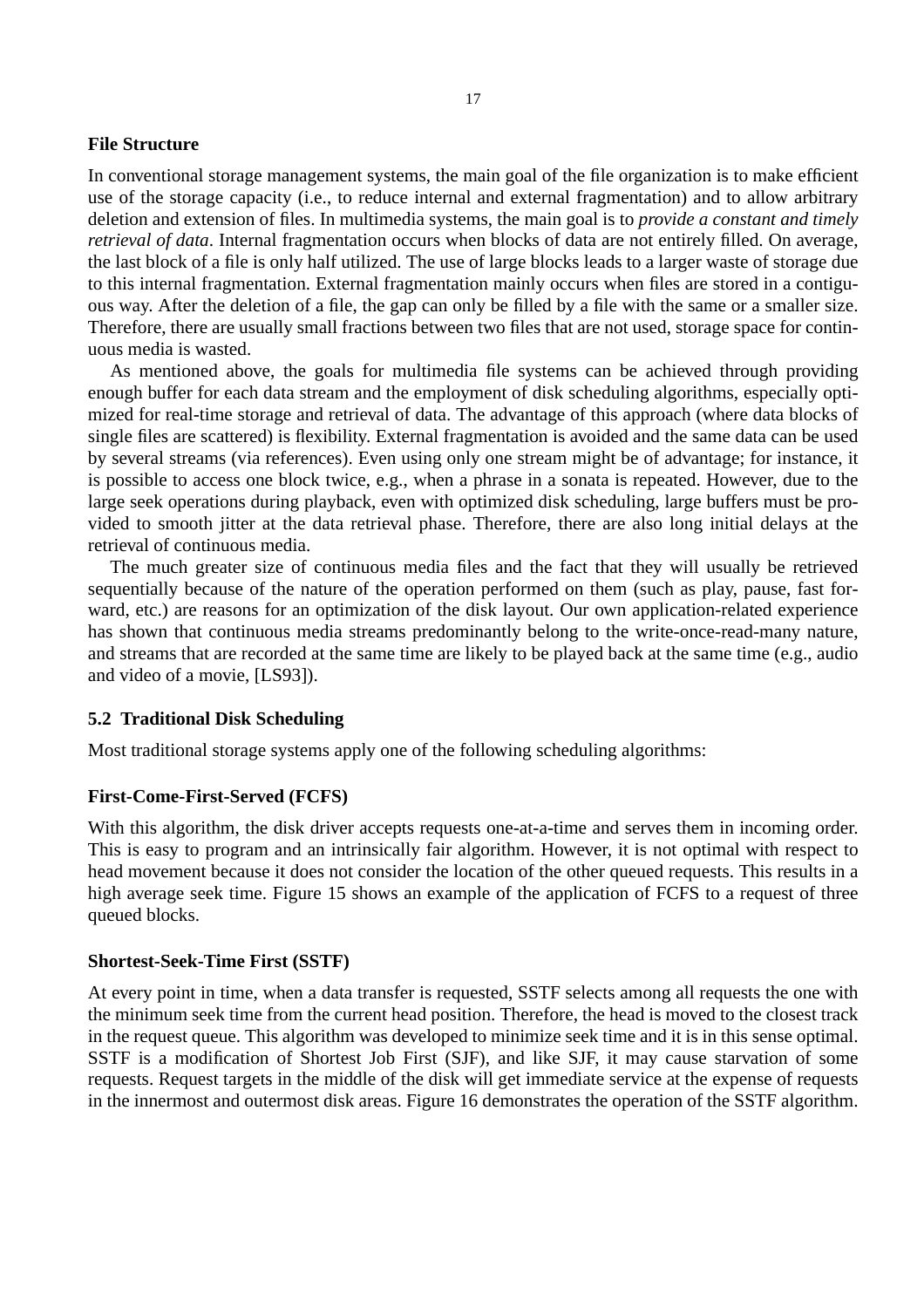<span id="page-19-0"></span>

*Figure 15: FCFS disk scheduling*



*Figure 16: SSTF disk scheduling*

### **SCAN**

Like SSTF, SCAN orders requests to minimize seek time. In contrast to SSTF, it takes the direction of the current disk movement into account. It first serves all requests in one direction until it does not have any requests in this direction anymore. The head movement is then reversed and service is continued. SCAN provides a very good seek time because the edge tracks get better service times. Note that middle tracks still get a better service then edge tracks. When the head movement is reversed, it first serves tracks that have recently been serviced, where the heaviest density of requests, assuming a uniform distribution, is at the other end of the disk. F[igure 17 sh](#page-20-0)ows an example of the SCAN algorithm.

### **N-Step-SCAN**

This variation of the SCAN tries to reduce delays that are introduced into the SCAN scheme by requests that arrive after the SCAN has started. As a result of this, incoming requests may have to wait although the disk head passes by the requested position on the disk. The N-Step-SCAN approach gains fairness for the requests to data on outer tracks for a lower average response time. The scheme can be modified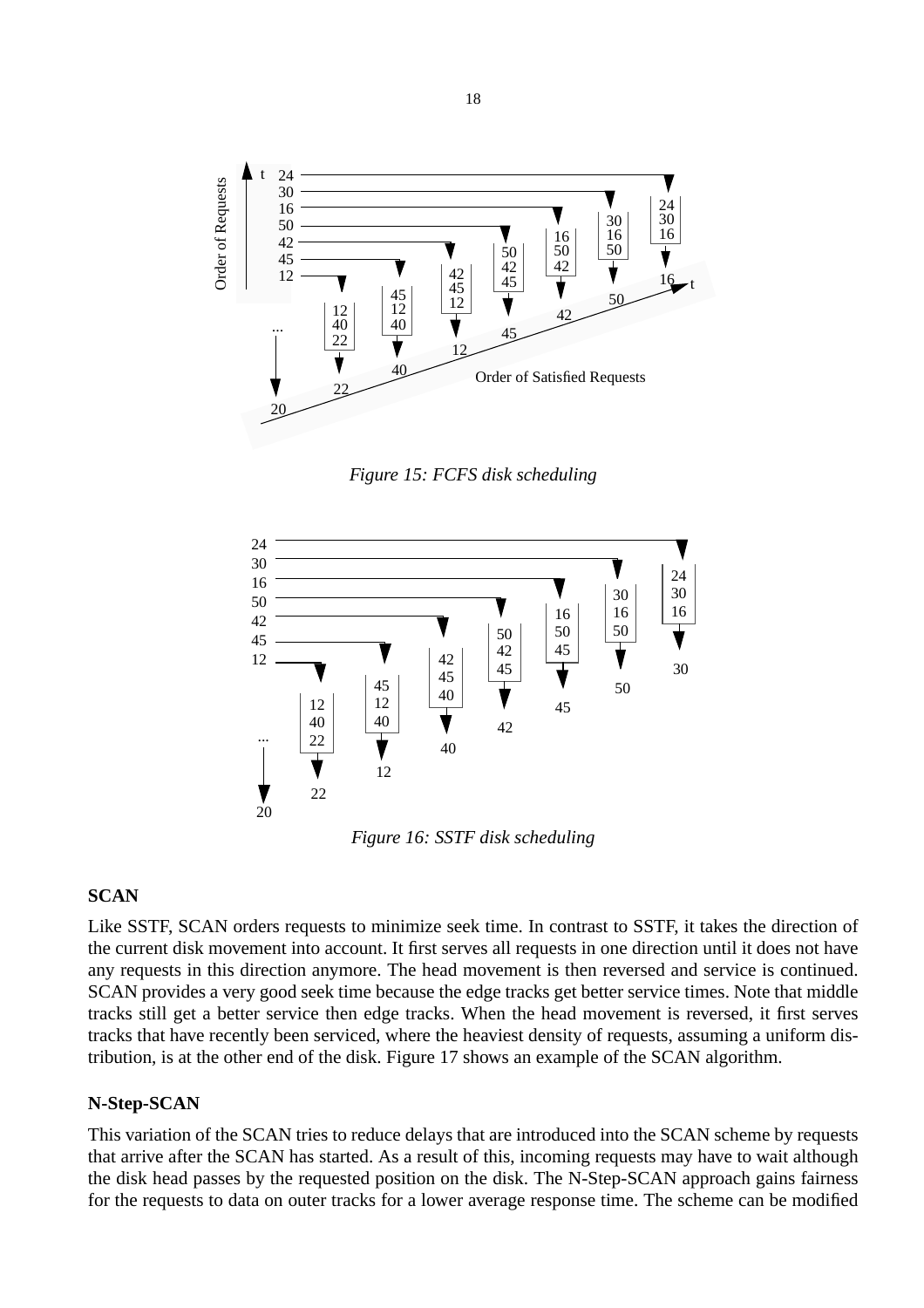<span id="page-20-0"></span>

*Figure 17: SCAN disk scheduling*



*Figure 18: N-step-SCAN disk scheduling*

to move the disk head to the outermost position that is requested for the next SCAN instead of starting the next SCAN from the position of the last read track of the previous SCAN. One effect is that SCAN are not always performed in upwards-downwards order, but the direction of the movement can change. Another is that this approach, called Preseek-Sweep-Scheduling [REF] yields a lower average seek times.

# **C-SCAN**

C-SCAN also moves the head in one direction, but it offers fairer service with more uniform waiting times. It does not alter the direction, as in SCAN. Instead, it scans in cycles, always increasing or decreasing, with one idle head movement from one edge to the other between two consecutive scans. The performance of C-SCAN is somewhat less than SCAN. [Figure 19](#page-21-0) shows the operation of the C-SCAN algorithm.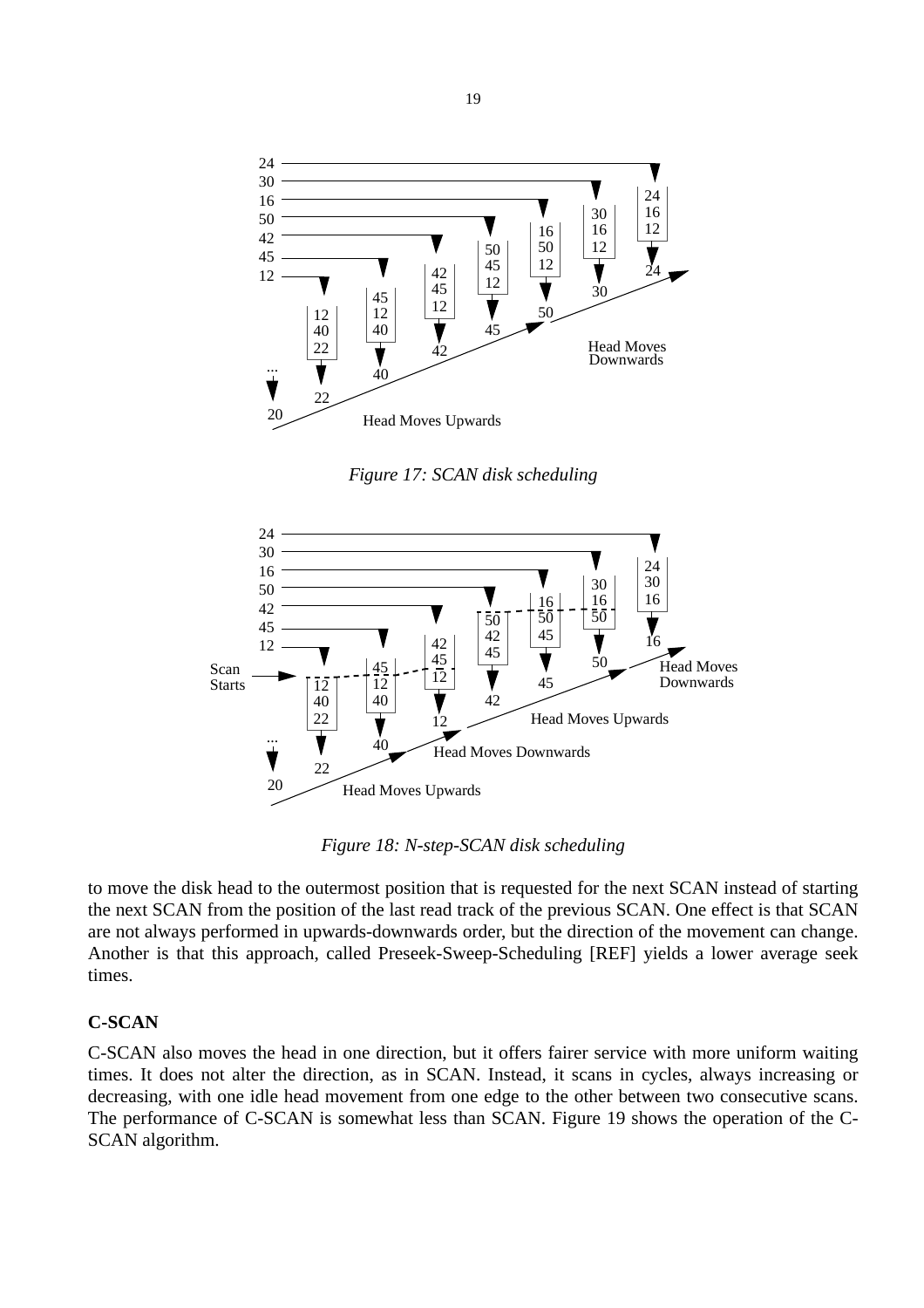<span id="page-21-0"></span>

*Figure 19: C-SCAN disk scheduling*

#### **T-SCAN**

T-SCAN, introduced in [REF], uses a method called period transformation to prevent blocking of individual requests. Such a period transformation is actually a modification of the sizes by which individual requests are serviced. With the goal of supporting media streams without blocking, T-SCAN use one stream's request behaviour as a reference to to service all requests. That implies that, if the reference stream's requested rate is  $R_1$  and the block size that is requested per cycle is  $B_1$ , and another streams requested rate is R<sub>2</sub>, that other stream is serviced with blocks of size of  $B_1*R_2/R_1$ , no matter what the actual requests of the application are. In this way, requests are serviced in the order of their arrival using the SCAN mechanism, and all streams will be provided a fair share of the I/O bandwidth. However, without admission control, this scheme affects all serviced streams when the server gets overloaded.

Traditional file systems are not designed for employment in multimedia systems. They do not, for example, consider requirements like real-time which are important to the retrieval of stored audio and video. To serve these requirements, new policies in the structure and organization of files, and in the retrieval of data from the disk, must be applied. The next section outlines the most important developments in this area.

#### **5.3 Multimedia Disk Scheduling**

The main goals of traditional disk scheduling algorithms are to reduce the cost of seek operations, to achieve a high throughput and to provide fair disk access for every process. The additional real-time requirements introduced by multimedia systems make traditional disk scheduling algorithms, such as described previously, inconvenient for multimedia systems. Systems without any optimized disk layout for the storage of continuous media depend far more on reliable and efficient disk scheduling algorithms than others. In the case of contiguous storage, scheduling is only needed to serve requests from multiple streams concurrently. In [\[LS93\]](#page-42-0), a round-robin scheduler is employed that is able to serve hard real-time tasks. Here, additional optimization is provided through the close physical placement of streams that are likely to be accessed together.

The overall goal of disk scheduling in multimedia systems is to meet the deadlines of all time-critical tasks. Closely related is the goal of keeping the necessary buffer space requirements low. As many streams as possible should be served concurrently, but aperiodic requests should also be schedulable without delaying their service for an infinite amount of time. The scheduling algorithm must find a balance between time constraints and efficiency.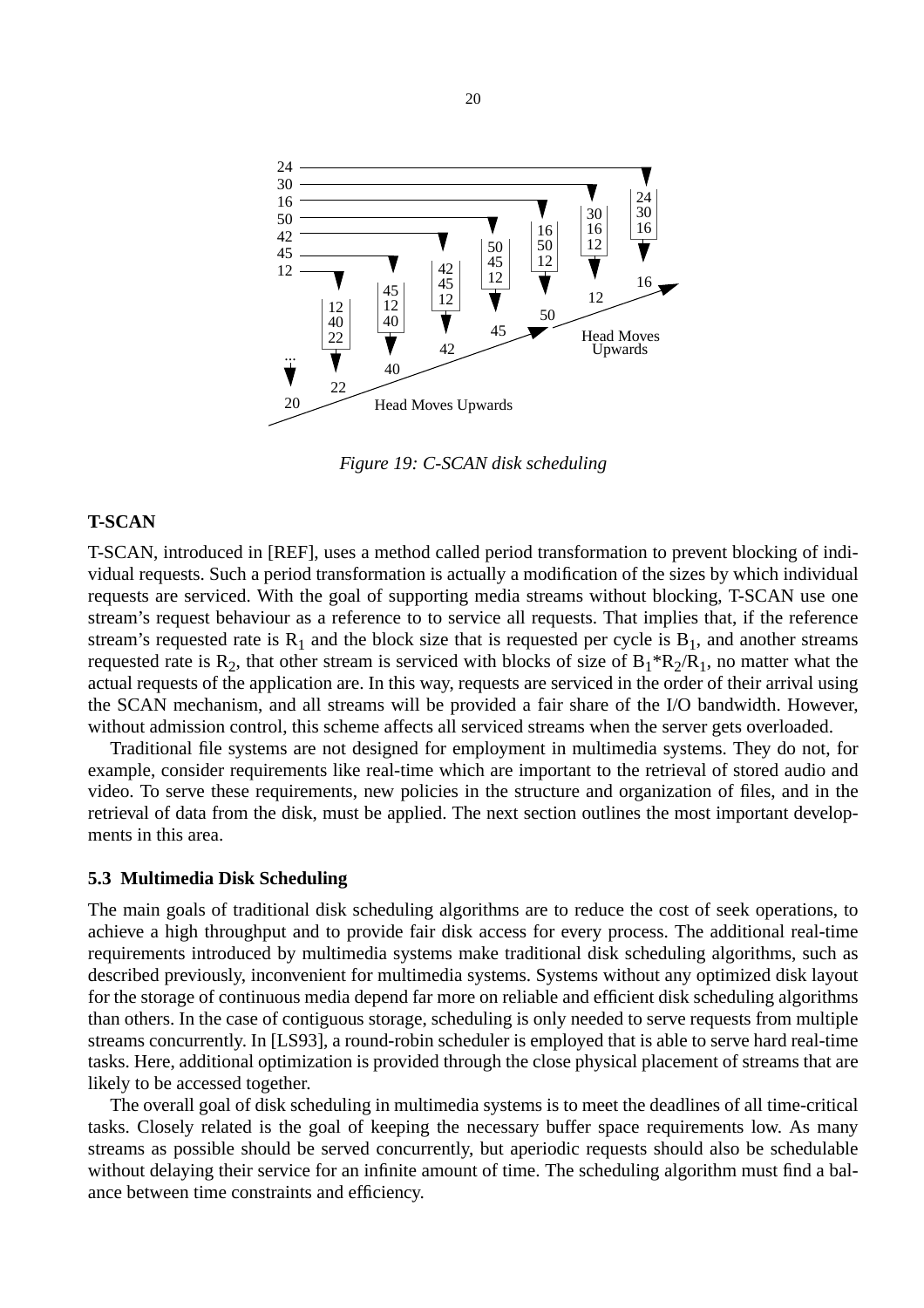

*Figure 20: EDF disk scheduling*

#### **Earliest Deadline First**

Let us first look at the EDF scheduling strategy as described for CPU scheduling, but used for the file system issue as well. Here the block of the stream with the nearest deadline would be read first. The employment of EDF, as shown in Figure 20, in the strict sense results in poor throughput and excessive seek time. Further, as EDF is most often applied as a preemptive scheduling scheme, the costs for preemption of a task and scheduling of another task are considerably high. The overhead caused by this is in the same order of magnitude as at least one disk seek. Hence, EDF must be adapted or combined with file system strategies.

#### **SCAN-Earliest Deadline First**

#### *CG: somebody noticed that cycle-based filesystems collapse SCAN-EDF into SCAN. Does a long SCAN-EDF description still make sense?*

The SCAN-EDF strategy is a combination of the SCAN and EDF mechanisms [\[RW93\]](#page-42-0). The seek optimization of SCAN and the real-time guarantees of EDF are combined in the following way: like in EDF, the request with the earliest deadline is always served first; among requests with the same deadline, the specific one that is first according to the scan direction is served first; among the remaining requests, this principle is repeated until no request with this deadline is left.

Since the optimization only applies for requests with the same deadline, its efficiency depends on how often it can be applied (i.e., how many requests have the same or a similar deadline). To increase this probability, the following tricky technique can be used: all requests have release times that are multiples of the period *p*. Hence, all requests have deadlines that are multiples of the period *p*. Therefore, the requests can be grouped together and be served accordingly.

SCAN-EDF can be easily implemented. To do this, EDF must be modified slightly. If *Di* is the deadline of task i and  $N_i$  is the track position, the deadline can be modified to be  $D_i + f(N_i)$ . Thus the deadline is deferred. The function *f*() converts the track number of *i* into a small perturbation of the deadline, as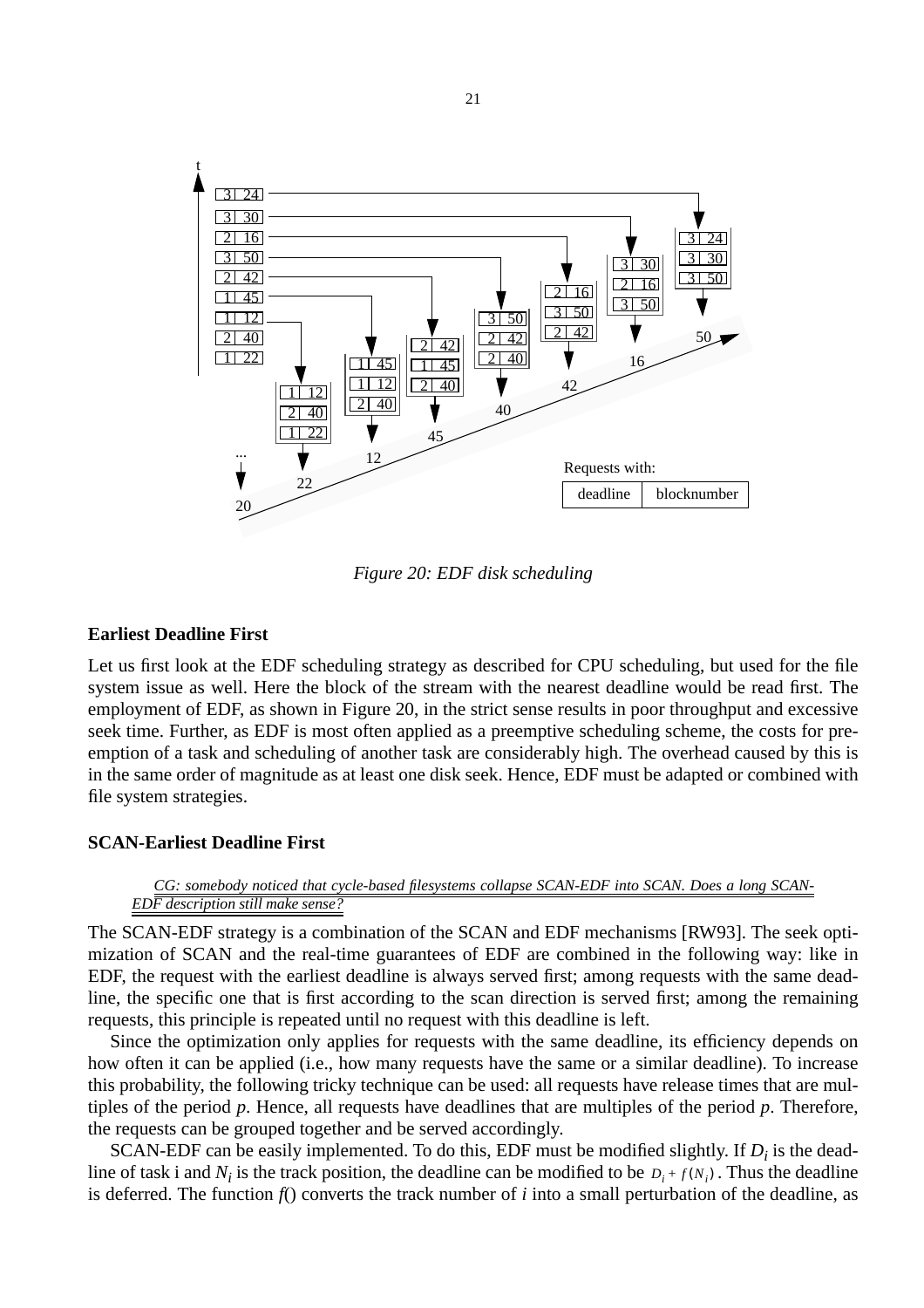

shown in the example of Figure 21. It must be small enough so that  $D_i + f(N_i) \le D_j + f(N_j)$  holds for all

*Figure 21: SCAN-EDF disk scheduling with*  $N_{max} = 100$  and  $f(N_i) = N_i/2$ 

 $D_i \leq D_j$ , it was proposed to choose the following function [[RW93\]:](#page-42-0)

 $f(N_i) = \frac{N_i}{N_i}$  $=\frac{V_l}{N_{max}}$ 

where *N<sub>max</sub>* is the maximum track number on disk. Other functions might also be appropriate.

We enhanced this mechanism by proposing a more accurate perturbation of the deadline which takes into account the actual position of the head (*N*). This position is measured in terms of block numbers and the current direction of the head movement (see also Figures 22 and 23)[:](#page-24-0)

1. If the head moves toward *Nmax*, i.e., upward, then



*Figure 22: Accurate EDF-SCAN algorithm, head moves upward*

(a) for all blocks  $N_i$  located between the actual position  $N$  and  $N_{max}$ , the perturbation of the deadline is:

$$
f(N_i) = \frac{N_i - N}{N_{max}} \text{ for all } N_i \ge N
$$

(b) for all blocks  $N_i$  located between the actual position and the first block (no. 0):

$$
f(N_i) = \frac{N_{max} - N_i}{N_{max}} \text{ for all } N_i < N
$$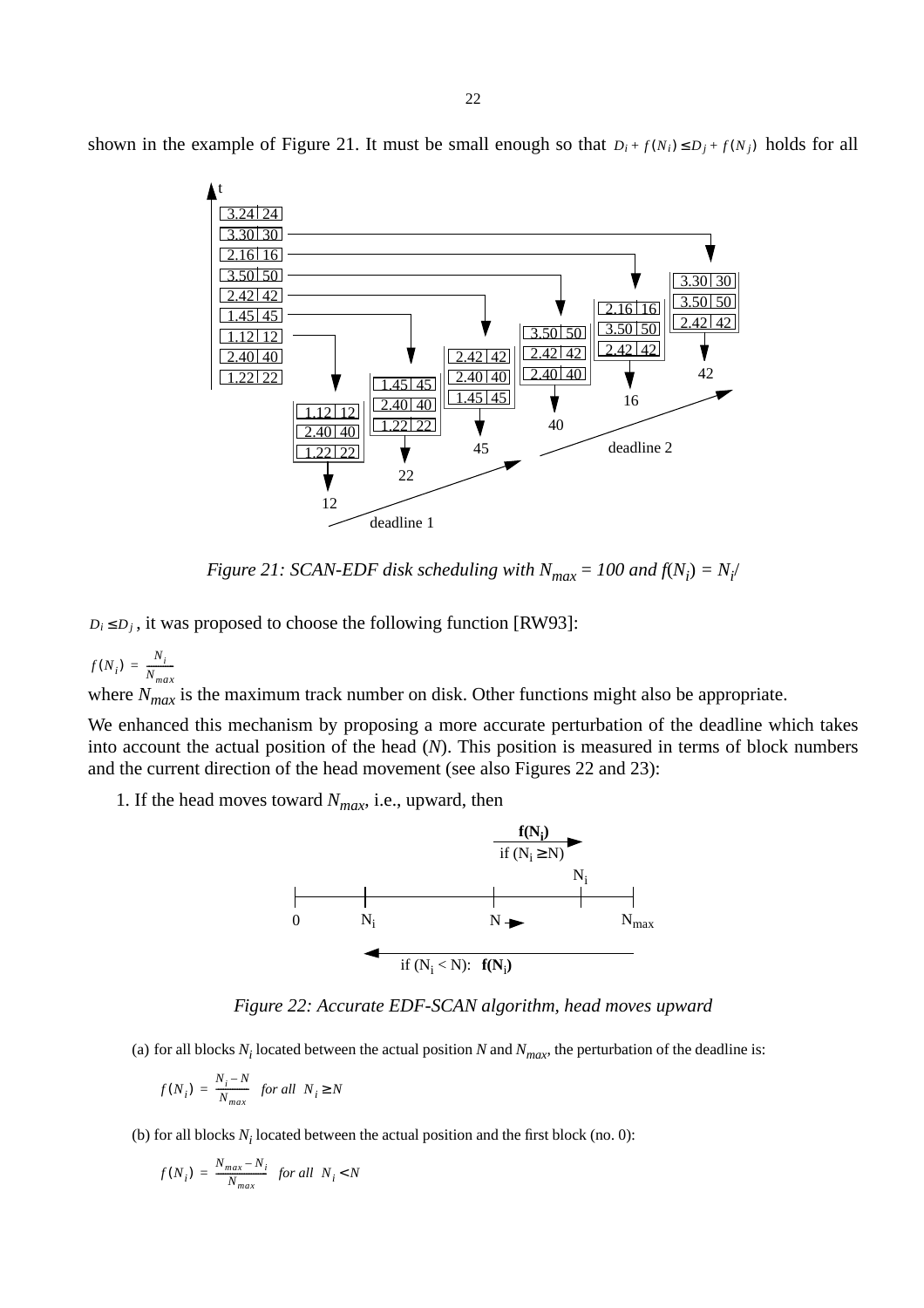<span id="page-24-0"></span>2. If the head moves downward towards the first blocks, then



*Figure 23: Accurate EDF-SCAN algorithm, head moves downward*

(a) for all blocks located between the actual position and  $N_{max}$ .

$$
f(N_i) = \frac{N_i}{N_{max}} \quad \text{for all} \quad N_i > N
$$

(b) for all blocks located between this first block with the block number 0 and the actual position:

$$
f(N_i) = \frac{N - N_i}{N_{max}} \text{ for all } N_i \le N
$$

Our algorithm is more computing-intensive than those with the simple calculation o[f \[RW93\]](#page-42-0). In cases with only a few equal deadlines, our algorithm provides improvements and the expenses of the calculations can be tolerated. In situations with many, i.e., typically more than five equal deadlines, the simple calculation provides sufficient optimization and additional calculations should be avoided. SCAN-EDF was compared with pure EDF and different variations of SCAN. It was shown that SCAN-EDF with deferred deadlines performed well in multimedia environments [[RW93\].](#page-42-0)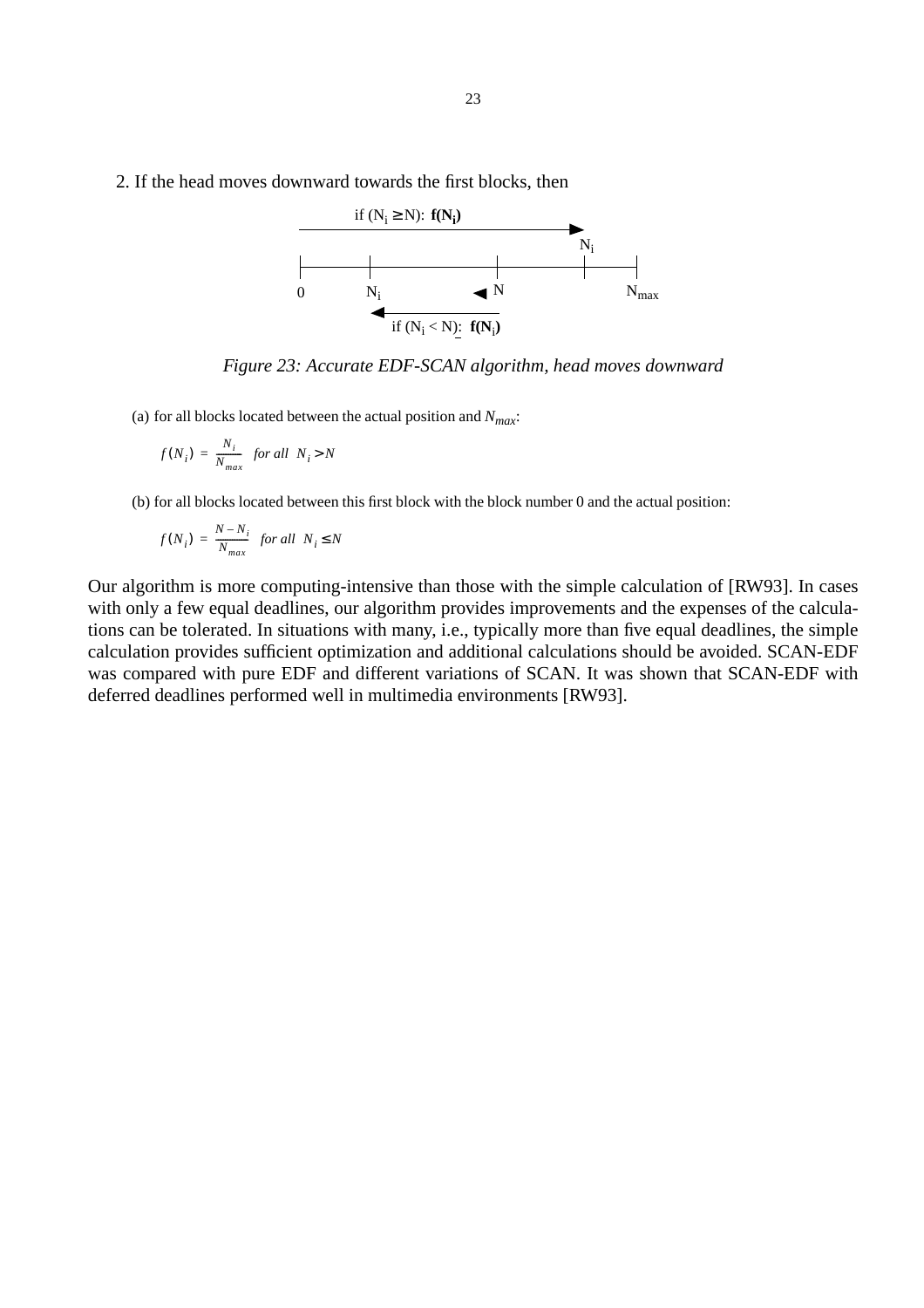

Disk Access Requests in One Cycle with Deadline deadline blocknumbers

*Figure 24: Group sweeping scheduling as a disk access strategy*

### **Group Sweeping Scheduling**

With Group Sweeping Scheduling (GSS), requests are served in cycles, in round-robin manner ( $[YCK92]$ ,  $[GH94]$ ). To reduce disk arm movements, the set of *n* streams is divided into *g* groups. Groups are served in fixed order. Individual streams within a group are served according to SCAN; therefore, it is not fixed at which time or order individual streams within a group are served. In one cycle, a specific stream may be the first to be served; in another cycle, it may be the last in the same group. A smoothing buffer which is sized according to the cycle time and data rate of the stream assures continuity. If the SCAN scheduling strategy is applied to all streams of a cycle without any grouping, the playout of a stream cannot be started until the end of the cycle of its first retrieval (where all requests are served once) because the next service may be in the last slot of the following cycle. As the data must be buffered in GSS, the playout can be started at the end of the group in which the first retrieval takes place. Whereas SCAN requires buffers for all streams, in GSS, the buffer can be reused for each group. Further optimizations of this scheme are proposed in [\[CKY93\].](#page-41-0) In this method, it is ensured that each stream is served once in each cycle. GSS is a trade-off between the optimization of buffer space and arm movements. To provide the requested guarantees for continuous media data, we propose here to introduce a "joint deadline" mechanism: we assign to each group of streams one deadline, the "joint deadline". This deadline is specified as being the earliest one out of the deadlines of all streams in the respective group. Streams are grouped in such a way that all of them comprise similar deadlines. Figure 24 shows an example of GSS.

# **Mixed Strategy**

### CG: dont' know what to do with this scheme; never seen and never heard of; to be deleted or replaced?

In [Abbo84a]????, a *mixed strategy* was introduced based on the *shortest seek* (also called greedy strategy) and the *balanced strategy*. As shown in [Figure 25](#page-26-0), every time data are retrieved from disk they are transferred into buffer memory allocated for the respective data stream. From there, the application process removes them one at a time. The goal of the scheduling algorithm is: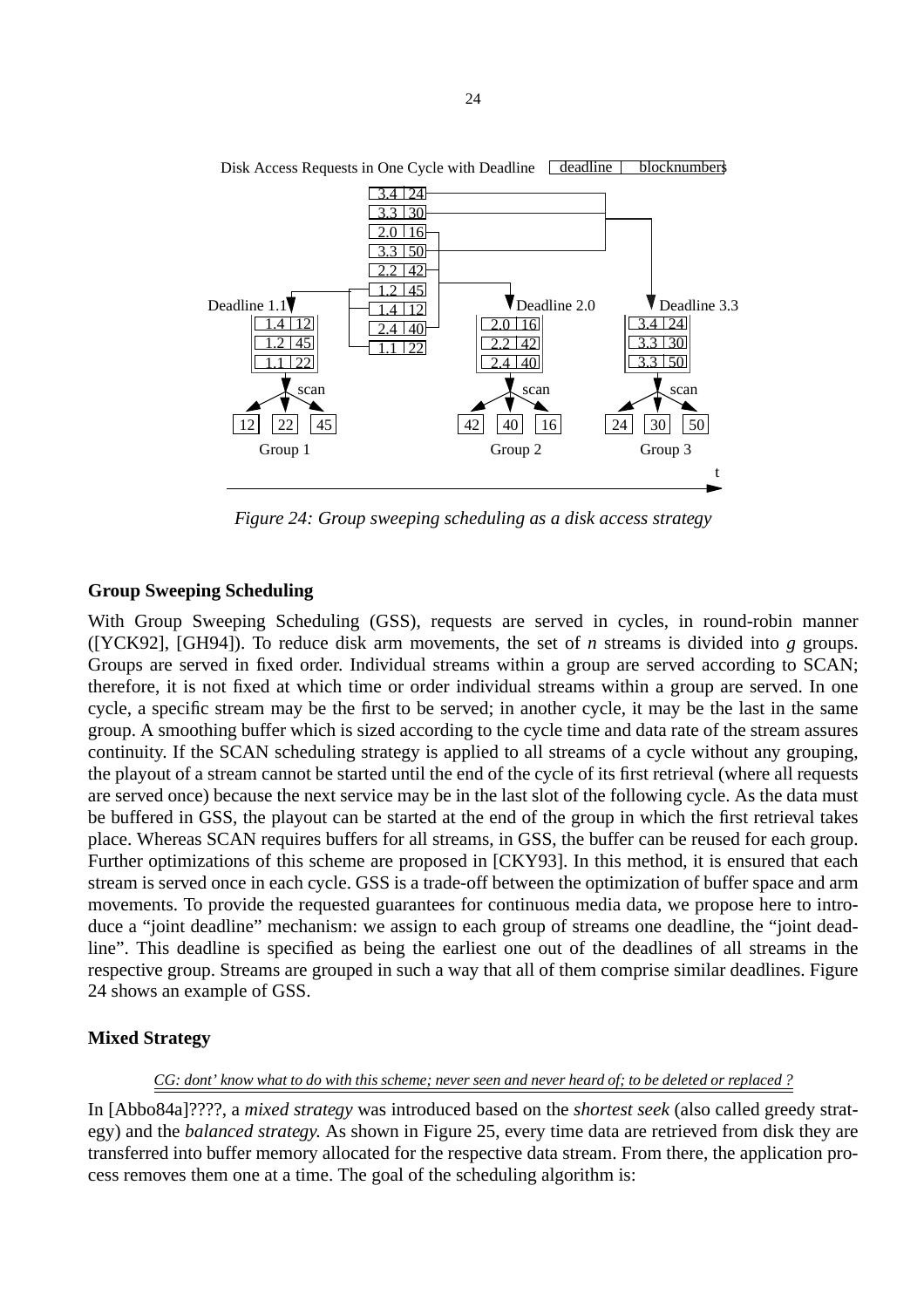<span id="page-26-0"></span>

*Figure 25: Mixed disk scheduling strategy*

- To maximize transfer efficiency by minimizing seek time and latency.
- To serve process requirements with a limited buffer space.

With shortest seek, the first goal is served, i.e., the process of which data block is closest is served first. The balanced strategy chooses the process which has the least amount of buffered data for service because this process is likely to run out of data. The crucial part of this algorithm is the decision of which of the two strategies must be applied (shortest seek or balanced strategy). For the employment of shortest, seek two criteria must be fulfilled: the number of buffers for all processes should be balanced (i.e., all processes should nearly have the same number of buffered data) and the overall required bandwidth should be sufficient for the number of active processes, so that none of them will try to immediately read data out of an empty buffer. In [Abbo84a]????, the urgency is introduced as an attempt to measure both. The urgency is the sum of the reciprocals of the current "fullness" (amount of buffered data). This number measures both the relative balance of all read processes and the number of read processes. If the urgency is large, the balance strategy will be used; if it is small, it is safe to apply the shortest seek algorithm.

# **Continuous Media File System**

*CMFS Disk Scheduling* is a non-preemptive disk scheduling scheme designed for the Continuous Media File System (CMFS) at UC-Berkeley [\[AOG91\]. D](#page-41-0)ifferent policies can be applied in this scheme. Here the notion of the slack time *H* is introduced. The slack time is the time during which CMFS is free to do non-real-time operations or workahead for real-time processes, because the current workahead of each process is sufficient so that no process would starve, even if it would not be served for *H* seconds. The considered real-time scheduling policies are:

• The *Static/Minimal policy* is based on the minimal *Workahead Augmenting Set (WAS)*. A process *pi* reads a file at a determined rate  $R_i$ . To each process, a positive integer  $M_i$  is assigned which denotes the time overhead required to read a block covering, for example, the seek time. The CMFS performs a set of operations (i.e., disk operations required by all processes) by seeking the next block of a file and reading *Mi* blocks of this file. Note, we consider only read operations; the same also holds, with minor modifications, for write operations. This seek is done for every process in the system. The data read by a process during this operation "last"  $\frac{M_i \times A}{R_i}$ , where *A* is the block size in bytes. The WAS is a set of operations where the data read for each process "last longer" than the worst-case time to perform the operations (i.e., the sum of the read operations of all processes is less than the time read data last for a process). A schedule is derived from the set that is workahead-augmenting and feasible (i.e., the requests are served in the order given by the WAS). The *Minimal Policy*, the minimal WAS, is the schedule where the worst-case elapsed time needed to serve an operation set is the least (i.e.,  $\frac{M_i \times A}{R_i}$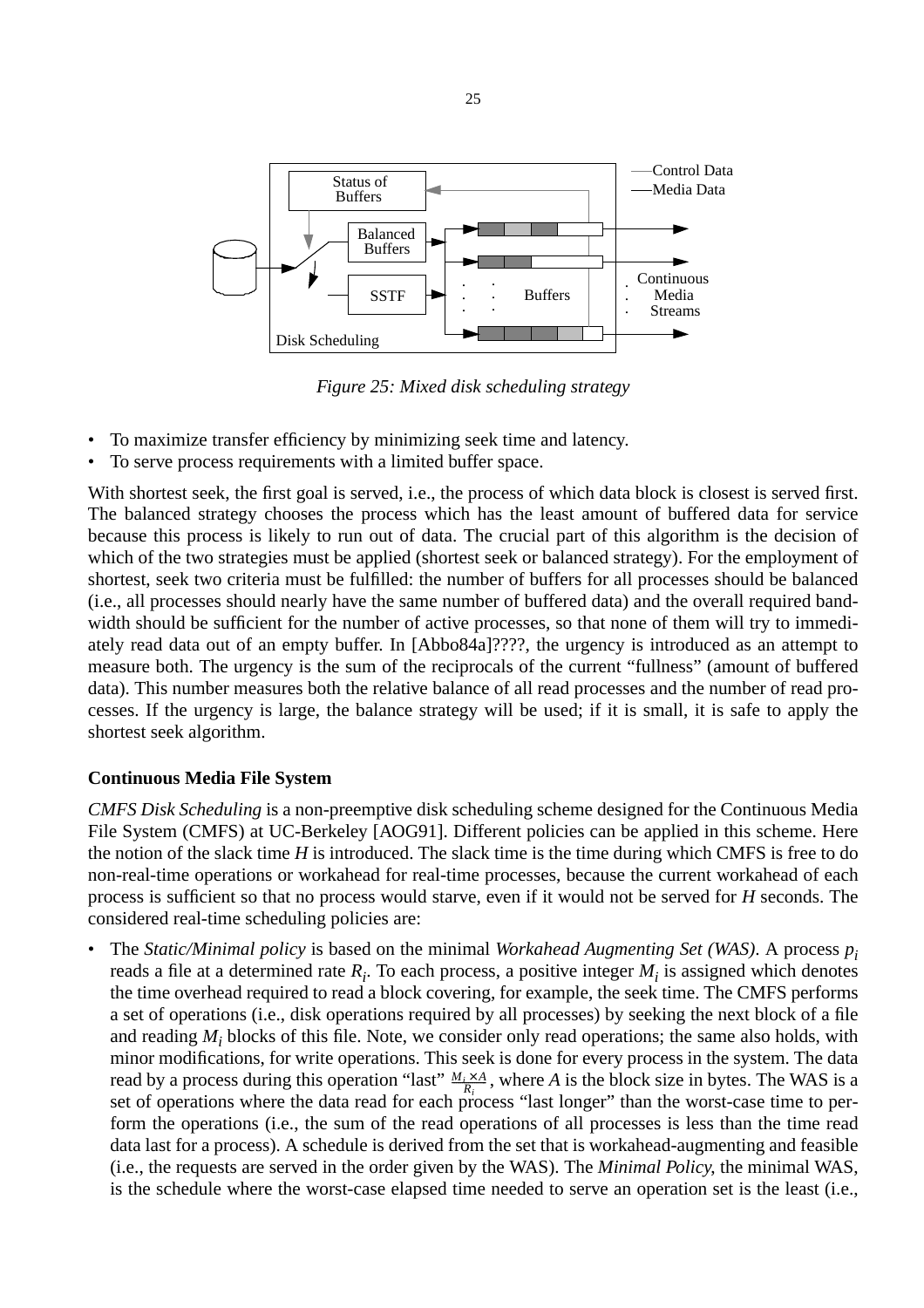<span id="page-27-0"></span>the set is ordered in a way that reduces time needed to perform the operations, for example, by reducing seek times). The *Minimal Policy* does not consider buffer requirements. If there is not enough buffer, this algorithm causes a buffer overflow. The *Static Policy* modifies this schedule such that no block is read if this would cause a buffer overflow for that process. With this approach, starvation is avoided, but its use of short operations causes high seek overhead.

- With the *Greedy Policy*, a process is served as long as possible. Therefore, it computes at each iteration the slack time *H*. The process with the smallest workahead is served. The maximum number *n* of blocks for this process is read; *n* is determined by *H* (the time needed to read *n* blocks must be less than or equal to *H*) and the currently available buffer space.
- The *Cyclical Plan Policy* distributes the slack time among processes to maximize the slack time. It calculates *H* and increases the minimal WAS with *H* milliseconds of additional reads; an additional read for each process is done immediately after the regular read determined by the minimal WAS. This policy distributes workahead by identifying the process with the smallest slack time and schedules an extra block for it; this is done until *H* is exhausted. The number of block reads for the least workahead is determined. This procedure is repeated every time the read has completed.

The *Aggressive* version of the Greedy and the Cyclical Plan Policy calculates *H* of all processes except the least workahead process that is immediately served by both policies. If the buffer size limit of a process is reached, all policies skip to the next process. Non-real-time operations are served if there is enough slack time. Performance measurements of the above introduced strategy showed that Cyclical Plan increases system slack faster at low values of the slack time (which is likely to be the case at system setup). With a higher system slack time, apart of the Static/Minimal Policy, all policies perform about the same.

All of the disk scheduling strategies described above have been implemented and tested in prototype file systems for continuous media. Their efficiency depends on the design of the entire file system, the disk layout, tightness of deadlines, and last but not least, on the application that is behaving. It is not yet common sense which algorithm is the "best" method for the storage and retrieval of continuous media files. Further research must show which algorithm serves the timing requirements of continuous media best and ensures that aperiodic and non-real-time requests are efficiently served.

#### **5.4 Replication**

Content replication is a means to answer two issues at the storage management level: availability in case of disk of machine failures, and limits to the number of concurrent access to individual titles because of limits on the throughput of the hardware. The failure handling argument is very similar at the storage management level as at the disk controller level, with the major difference that the storage management can apply various kinds of storage media to store replica (e.g. tapes, disks or main memory). Considerations on this issue have been elaborated in [\[RW94\].](#page-42-0) The alternatives for using replication to increase the number of concurrent deliveries of one file, however, are increased in this component.

On-demand applications can be partitioned into two families by the aging characteristics of their content. The content of online archives is assumed to be relatively time-independent and it is accessed based on the current interests of the customers. The content of news-on-demand and video-on-demand systems is expected to exhibit a popularity life-cycle like a newspaper or a movie. For the latter, the existance of a single copy of the content on a media server may not be sufficient to serve the necessary number of concurrent streams for a true on-demand systems from the storage subsystems where it is located.

#### **Static replication**

The simplest approach to replication that can be taken is the explicit duplication of content files, by storing the file on multiple machines and providing the user with a choice of access points. This is fre-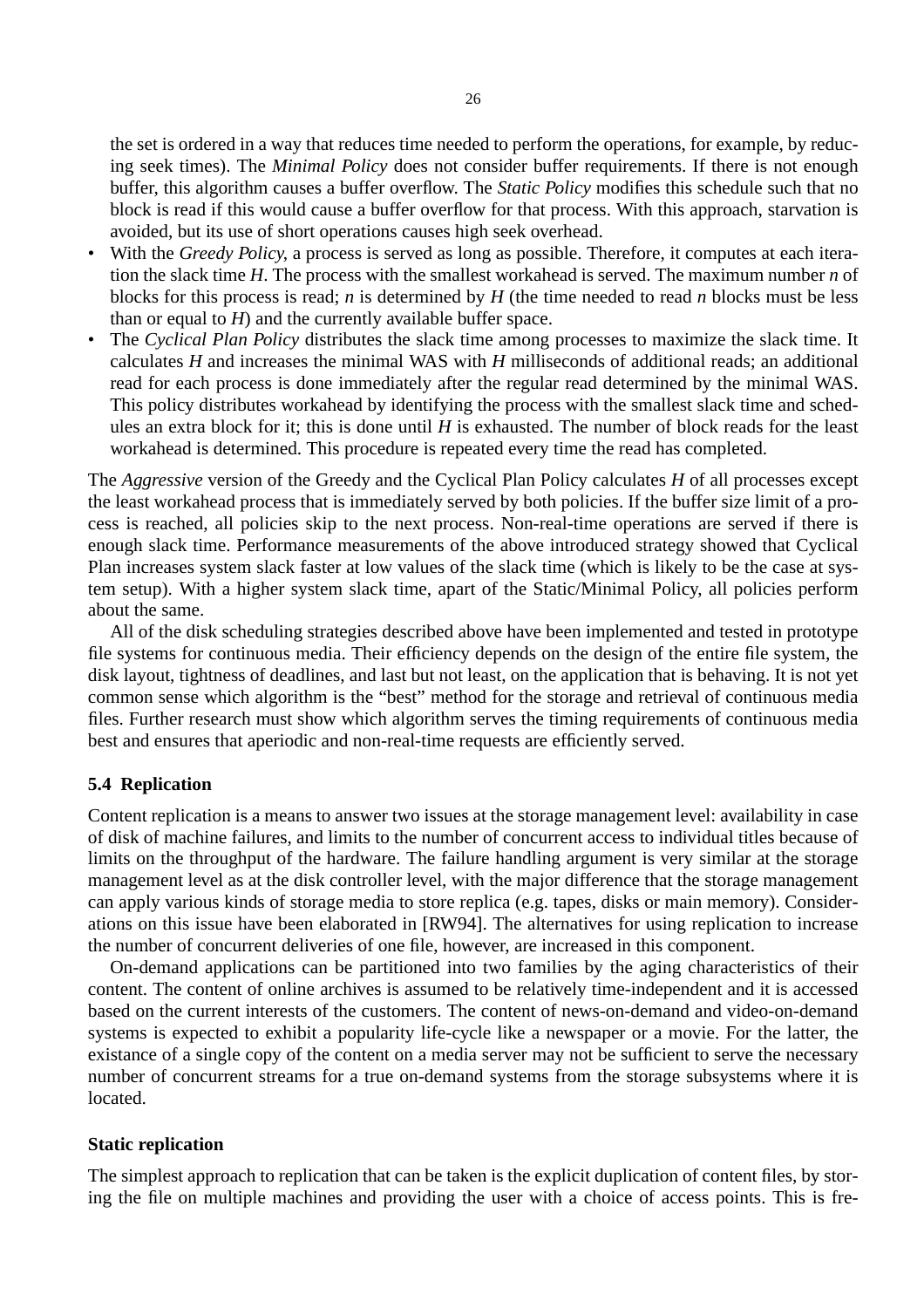quently done in the Internet today: the content provider stores keeps copies of the original version up to date on servers close to the user. Using the more elaborate manual options, the content is duplicated manually, and an application provides alternating copies of the file under the same name.

A static placement policy that uses such estimated load information for the placement of video objects is proposed in [\[DS95b\].](#page-41-0) This static placement policy is complementary to the proposed policy, as it reduces, but cannot elimitate, dynamic imbalances.

#### **Dynamic Segment Replication**

Dynamic segment replication as it is introduced in [\[DKS95\]](#page-41-0) is designed for content which is accessed read-only and which can be split into equally-sized segments of a size that is conveniently handled by the file system. Fixing segment sizes as well as chosing segments that are large in comparison to a disk block are decisions that are made to keep the implementation overhead low. Since contiunous media data is delivered in linear order, a load increase on a specific segment can be used as a trigger to replicate this segment and all following segments to other disks. Such segments are considered temporary segments in contrast to the original segments, which are permanent segments. One of the major advantages of this replication policy is that it takes not only the request frequency of individual movies into account. Rather than this, the load of the disk is also considered. Specifically, the decision is made in the following way: each disk x has a pre-specified threshold for the number of concurrent read requests  $B<sub>x</sub>$ that must be exceeded by the sum of all segments' read operations in the current read cycle of the disk (where 'cycle' means the playout time of one segment) as well as by next read cycles to initiate the replication algorithm.

To simplify the calculation, the read requests are considered uniformly distributed over all replicas rather than taking requests to other segments on the same disk into account. In this way, the future load in *t* cycles for the *i*-th segment is predicted as  $n_{i-1}/r_i$  where  $n_{i-1}$  is the number of viewers of segment *i-t* and  $r_i$  is the number of current replicas of the segment. For all segments  $j$  ( $j < t$ ), it is assumed that the current arrival rate  $n_1/r_i$  will be maintained in the future. If the sum of the expected load for all segments on a disk exceeds  $B_x$ , the replication is triggered. Then, the algorithm must identify a segments for replication. Since the the approach replicates segments only when they are retrieved from disk because of a client request, in order not to add additional load, replication can start only when a stream starts reading a new segment. Hence, if the disk load exceeds  $B_x$  at a segment boundary crossing, we must decide whether it is desirable to replicate this segment. Not in any case, but only if the replication of this segment has the highest estimated payoff among all the segments on the disk, it is replicated. If the gain in replicating a different segment is considerable, a boundary crossing to that segment is awaited. The estimated payoff  $p_i$  is computed as

$$
p_i = \left(\frac{1}{r_i} - \frac{1}{r_i + 1}\right) \sum_{j=0}^{i-1} n_j w^{i-j-1}
$$

where w is a weighting factor. w can be chosen big to put a stronger weight on long-term predictions; this is a good selection when the load on individual segments stays similar for a relatively long time. If the load on segments is fluctuating strongly, the expectation of future behaviour is unreliable and should have less relevance, expressed by a lower weight w.

#### **Threshold-Based Dynamic Replication**

The threshold-based dynamic replication introduced in [\[LLG98\]](#page-42-0) considers whole movies rather than movie segments, and it takes all disks of the system into account to determine whether a movie should be replicated. It is assumed for this approach that the term 'disk' does not necessarily mean a single physical disk but a logical disk which may also be an array of physical disks with a single representation to the storage management. Still, it is assumed that the media server is large and consists of many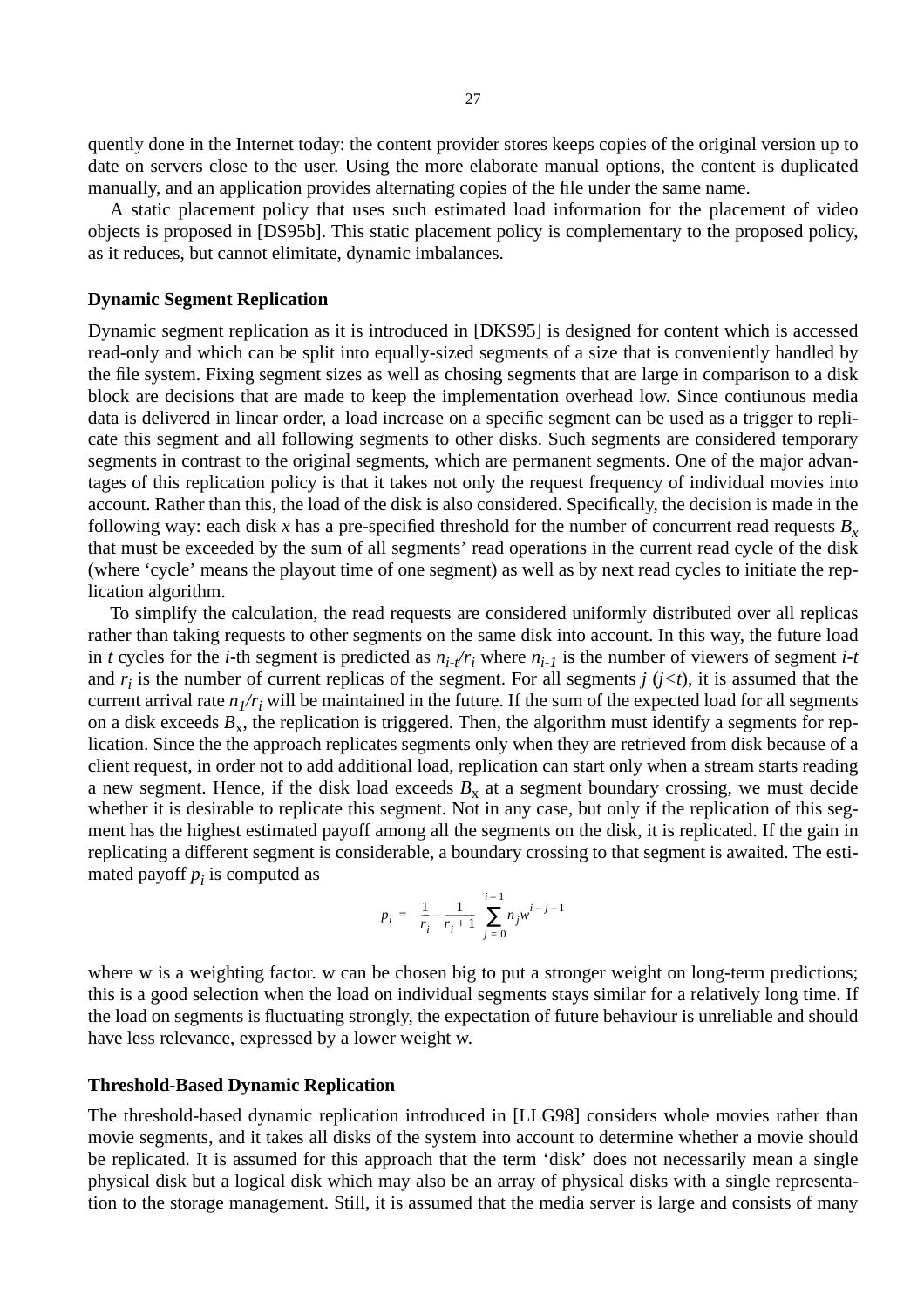such logical disks. The service capacity in number of concurrent streams of such a disk  $x$  is called  $B_x$ , the average service capacity of all disks is called  $\bar{B}$ .

A replica of a movie is assumed to be stored completely on one of these disks. For each movie *i* of length  $m_i$ , a probability to be selected in a new request  $P_i$  as well as an request arrival rate  $\lambda$  must be computed from earlier requests. The replication threshold  $T_i$  is than computed as  $T_i = min(p_i \lambda m_i h \overline{B})$ , where *h* a constant value to limit the probability of replication. For each disk *x*, the measured current load  $L_x$  is taken into account to compute the current available service capacity  $A_i$  for serving video *i* by calculating

$$
A_i = \sum_{x \in R_i} (B_x - L_x)
$$

where  $R_i$  is the set of disks that carry replicas of *i*. If  $A_i < T_i$ , a replication of movie *i* is triggered. Similarly, [\[LLG98\]](#page-42-0) proposes a decision for discarding replications when the number of concurrent requests  $n_{ix}$  on a movie *i* at disk *x* decreases. The following condition is checked before a replica is removed:

$$
\sum_{y \in R_i \setminus \mathbf{X}} (B_y - L_y) - n_{ix} > T_i + D
$$

This inequality integrates two important conditions. The inequality

$$
A_i = \sum_{x \in R_i} B_x - L_x > \sum_{y \in R_i \setminus x} (B_y - L_y) - n_{ix} > T_i + D > T_i
$$

implies that the replication is not triggered again immediately after a de-replication, and

$$
\sum_{y \in R_i \setminus X} (B_y - L_y) - n_{ix} > T_i + D > 0
$$

guarantees that all streams on disk *x* can be served from the remaining replicas. *D* is an additional threshold to reduce the probability of an oscillation between replication and de-replication further.

The approach includes also the proposal to replicate a movie from the least loaded disk to the destination disk because an overhead may be induced by an additional read operation on the source disk. For the selection of the destination disk out of the set of disks that do not yet hold a replica of the movie in question, multiple approaches are considered. The most complex one takes the number of current streams into account, but assumes that all ongoing replications are already finished and the streams are distributed onto the disks as if the replicas were already active. For the replication itself, various policies are proposed.

*Injected Sequential Replication* adds additional read load to one disk because it behaves like an additional client, by copying the movie at the normal play rate from the source disk to the target disk.

*Piggybacked Sequential Replication* is identical to the replication used in the Dynamic Segment Replication: the movie is written to the destination disk while it is delivered to one client from the same memory buffer. Since this scheme makes replication decisions for a movie always during admission control for new clients, this does not add complexity to identify the source copy of the operation. However, the copy operation is affected when VCR operations on the movie are performced.

*Injected Parallel Replication* use a multiple of the normal data rate of the movie to replicate the movie faster from the source disk to the destination disk. In order not to inhibit admission of new customers, this multiple of the normal data rate is limited.

*Piggybacked Parallel Replication* copies at the normal rate of the movie, but not only from the position of the newly admitted client. Instead, later parts of the movie are copied at the same time from the buffers which serve clients that are already viewing the movie. Obviously, this approach needs unusual low level support because data is written in parallel to different positions in a not-yet complete file.

*Piggybacked and Injected Parallel Replication* combines the other parallel replication approaches to replicate parts by the injected approach of the movie that would have to be copied late in a piggybacked parallel replication mode because no client is expected to view those parts in the near future.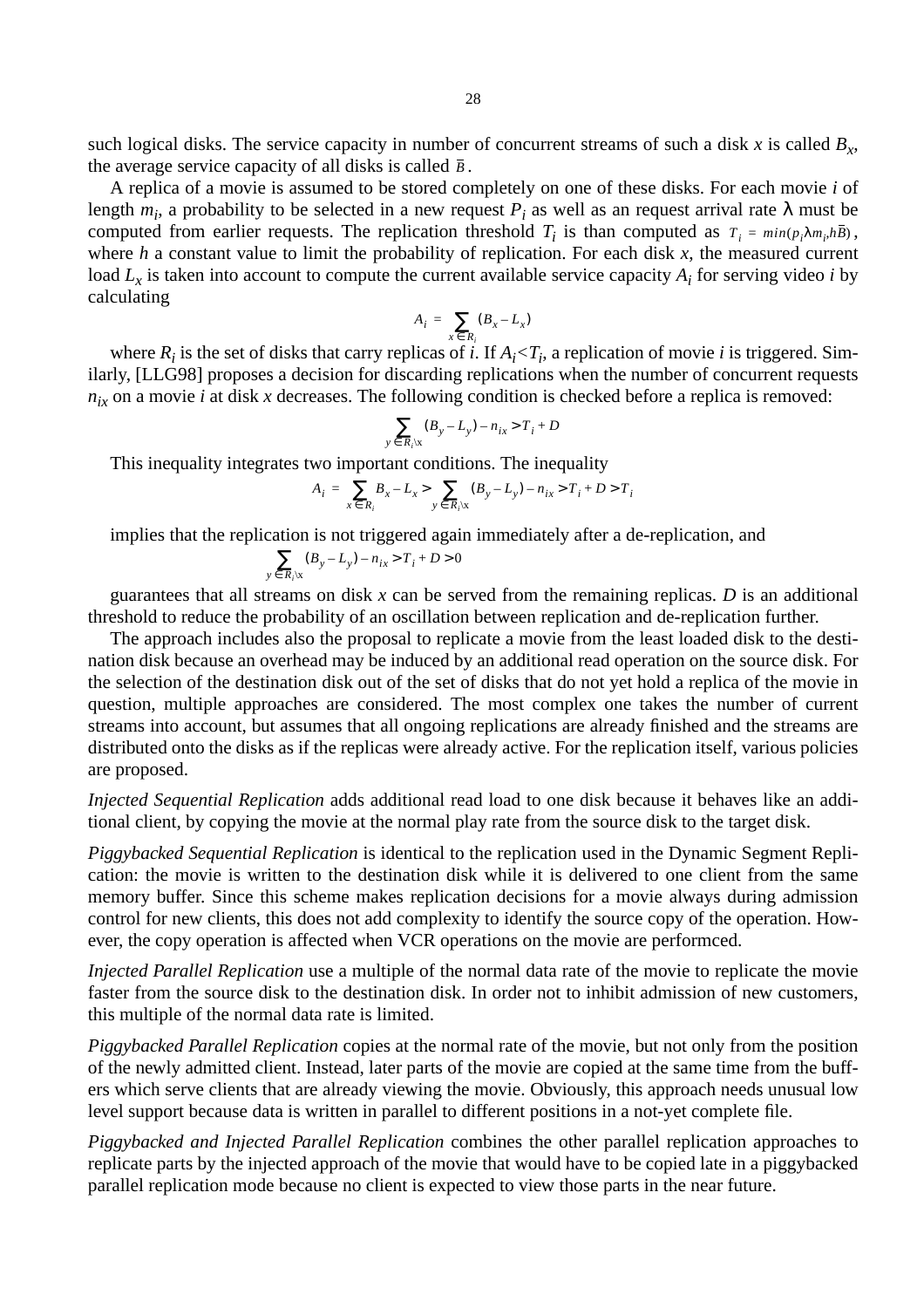#### <span id="page-30-0"></span>**5.5 Supporting Heterogenous Disks**

Approaches of measuring the performance of disks and assigning data to them based on their performance characteristics becomes relevant when large-scale systems are considered. Such systems are assumed to grow over a long period of time, and considering the availability of time for which a specific series of hard disks is produced today, the chance to maintain a server that consists of homogeneous disks is low. The simple approach is to identify the disks with the smallest I/O-bandwidth and make this the reference bandwidth for all calculations. This approach would not collide with typical buffer management strategies since the strategies to keep the playout buffers filled is so resource-conservative that even disk read times are taken into account for refill operations.

Since both disk space and bandwidth have increased considerably in the past, the simple approach may be extremely pessimistic when the number of potentially supported streams is calculated. For example, an SSA storage system may deliver data at a rate of 100 MByte/s, while an typical SCSI-II fast/wide RAID system connected to the same media server delivers only 20 MByte/s. Various means can be applied to reduce the impact of heterogenous storage systems.

#### space bandwidth space bandwidth space bandwidth space bandwidth large BSR deviation no BSR deviation

#### **Bandwidth to Space Ratio**

*Figure 26:* Bandwidth to space ratio deviation

In [\[DS95b\],](#page-41-0) not only the raw throughput of such logical disks is considered, but rather the ratio of throughput to storage capacity (*bandwidth to space ration*, or *BSR*). This approach assumes that approaches to replication such as the dynamic segment replication policy mentioned above take care of a smoothing the average number of concurrent streams from the same movie. However, if throughput requirements of movies' copies (the product of data rate and number of concurrent viewers) differ, the throughput requirements for equally-sized segments of that video differ, too, and locating popular, high data-rate movies on large but throughput-restricted disks wastes space in comparison with storing them on smaller or faster disks. The same argument holds for variable-sized movies if the threshold-based dynamic replication is used. The decision to replicate a video according to the BSR scheme is identical to that of the dynamic segment replication, but the destination disk is chosen according to least expected deviation of the movie's BSR (data rate\*concurrent viewers/length) from the disk's BSR (maximum throughput/size). Figure 26 illustrates this BSR deviation. It is a detail of the BSR approach that as many replicas as possible are created to approach the identity of used to available throughput ratios among all disks of the system as good as possible. When the number of viewers for a movies changes, the best distribution is newly computed.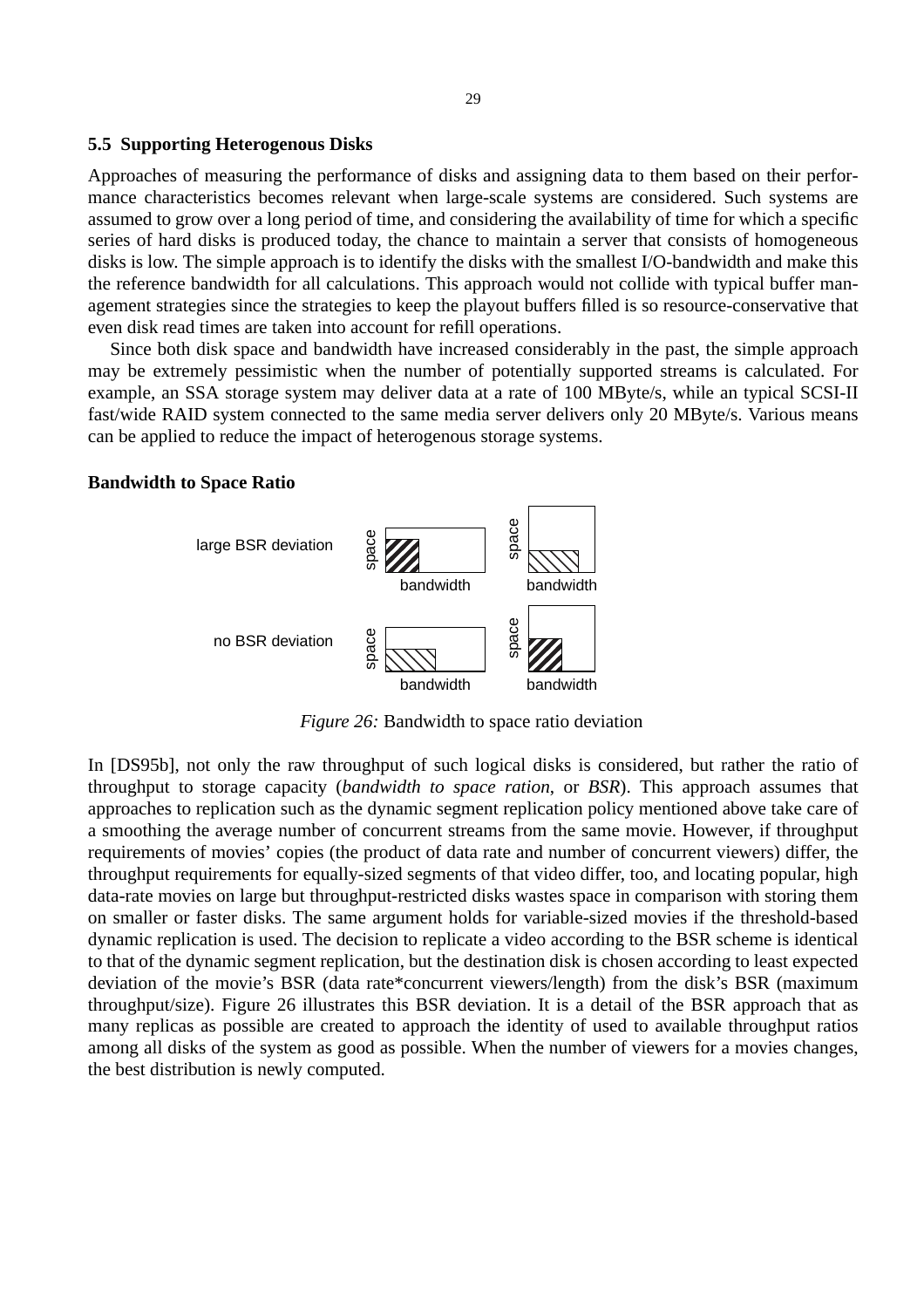# <span id="page-31-0"></span>**6 File System**

The *file system* is said to be the most visible part of an operating system. Most programs write or read files. Their program code, as well as user data, are stored in files. The organization of the file system is an important factor for the usability and convenience of the operating system. A file is a sequence of information held as a unit for storage and use in a computer system [Krak88]????.

Files are stored in secondary storage, so they can be used by different applications. The life-span of files is usually longer than the execution of a program. In traditional file systems, the information types stored in files are sources, objects, libraries and executables of programs, numeric data, text, payroll records, etc. [PeSi83]????. In multimedia systems, the stored information also covers digitized video and audio with their related real-time "read" and "write" demands. Therefore, additional requirements in the design and implementation of file systems must be considered.

The file system provides access and control functions for the storage and retrieval of files. From the user's viewpoint, it is important how the file system allows file organization and structure. The internals, i.e., the organization of the file system, deal with the representation of information in files, their structure and organization in secondary storage.

#### **6.1 Traditional File Systems**

Although there is no such term as a traditional file system, a couple of file systems can be considered traditional for their wide-spread use in computer systems for all-round operations. In the operating system family stemming from MS-DOS, the FAT filesystem is the original one, in the family of Unix ( like) operating system, the Berkeley Fast FileSystem is a typical representative. Log-structured filesystems provide some additional functionality but must be counted among these all-round filesystems rather than multimedia filesystems.

#### **FAT**

One way is to use linked blocks, where physical blocks containing consecutive logical locations are linked using pointers. The file descriptor must contain the number of blocks occupied by the file, the pointer to the first block and it may also have the pointer to the last block. A serious disadvantage of this method is the cost of the implementation for random access because all prior data must be read. In MS-DOS, a similar method is applied. A *File Allocation Table (FAT)* is associated with each disk. One entry in the table represents one disk block. The directory entry of each file holds the block number of the first block. The number in the slot of an entry refers to the next block of a file. The slot of the last block of a file contains an end-of-file mark [Tane87]????.

#### **Berkeley FFS and relatives**

Another approach is to store block information in mapping tables. Each file is associated with a table where, apart from the block numbers, information like owner, file size, creation time, last access time, etc., are stored. Those tables usually have a fixed size, which means that the number of block references is bounded. Files with more blocks are referenced indirectly by additional tables assigned to the files. In UNIX, a small table (on disk) called an i-node is associated with each file (see [Figure 27\)](#page-32-0). The indexed sequential approach is an example for multi-level mapping; here, logical and physical organization are not clearly separated [Krak88]????.

#### **Log-structured filesystem**

The log-structured file system was devised to ensure fast crash recovery, increased write performance and an option for versioning in the file system. The basic approach is to write data always asynchro-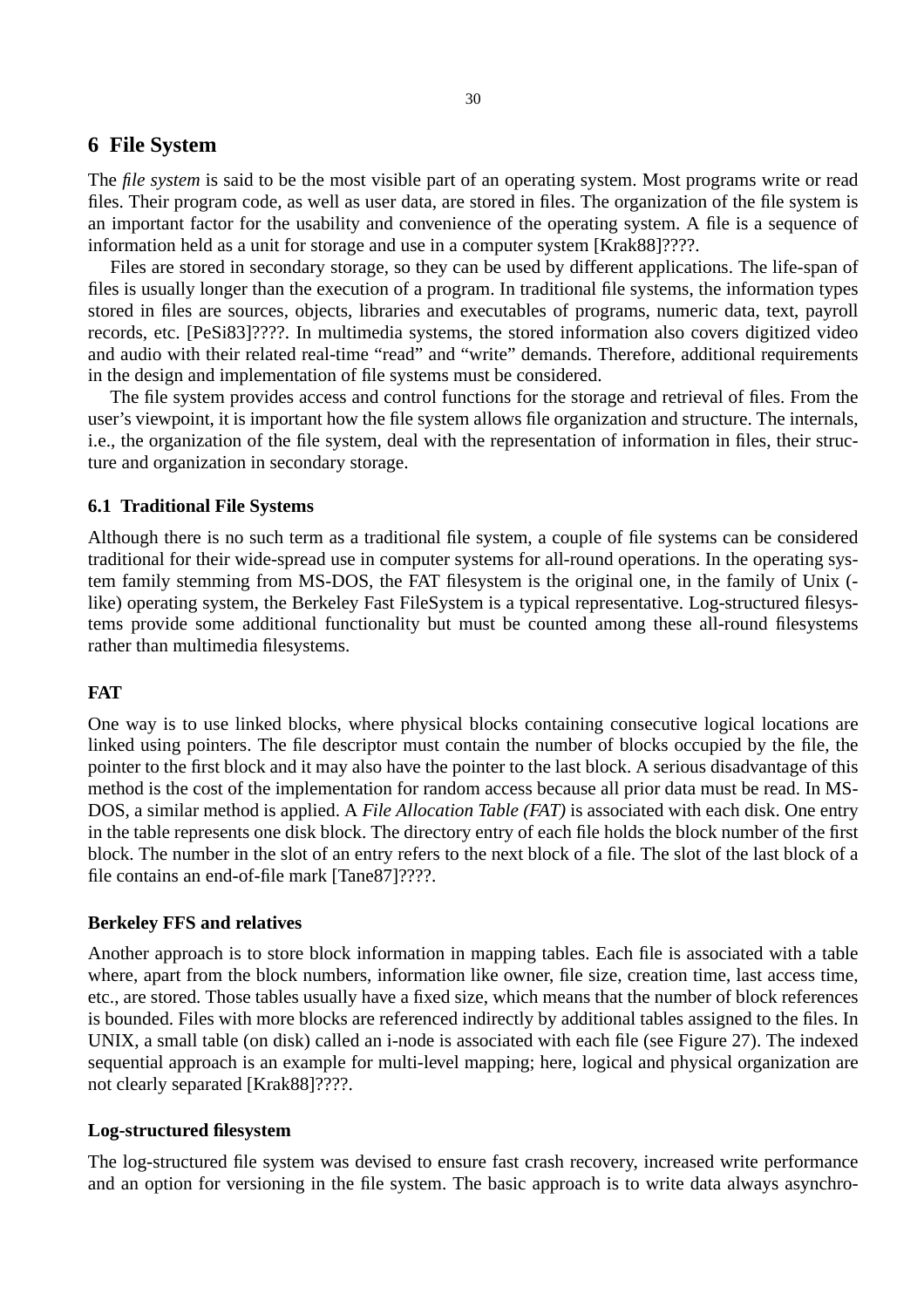<span id="page-32-0"></span>

*Figure 27: The UNIX i-node [Tane87]????*

nously to free space on the disk and to keep a log of all write operations on the disk. This ensures that in case of a machine crash, the information that was last written to disk can be identified from the log file, and the blocks that have most likely been corrupted can be checked explicitly rather than checking the whole disk. If the block can not be recovered, a consistant state can always be recovered in spite of this by examining the log; even in case of a modify operation, the old block is still present on the disk and can be identified by the log. The effect of writing always target write operations to a contiguous free space on the disk makes writing to the disk also more efficient since head movement is large reduced. In case of a small number of concurrent write operation, this results also a largely contiguous files.

Various ways to use a log-structured filesystem are conceivable. [Figure 28](#page-33-0) shows in-band logging as it was presented in [\[OD89\]](#page-42-0) and a variation that uses a separate log partition, which was mentioned by [\[OD89\]](#page-42-0) as an alternative approach. Obviously, write operations in in-band logging are faster because no seek operation to the log partition is necessary. On the other hand, log partitions may be located on seperate disks, close to the logged partition, or the log records can be kept in memory until sufficiently large block of log information has been collected to make the seek operation feasible. While in-band logging provides faster write operations, it suffers from the complexity of necessary compression operations that perform similar to a garbage collection. Using a separate log partition, superseeded information from an earlier write operation can be flushed everytime a new log information block is write and the log can be compressed to contain only the remaining relevant information.

#### **Directory Structure**

Files are usually organized in *directories*. Most of today's operating systems provide tree-structured directories where the user can organize the files according to his/her personal needs. In multimedia systems, it is important to organize the files in a way that allows easy, fast, and contiguous data access.

### **6.2 Multimedia File Systems**

Compared to the increased performance of processors and networks, storage devices have become only marginally faster [Mull91]????. The effect of this increasing speed mismatch is the search for new storage structures, and storage and retrieval mechanisms with respect to the file system. Continuous media data are different from discrete data in:

• Real Time Characteristics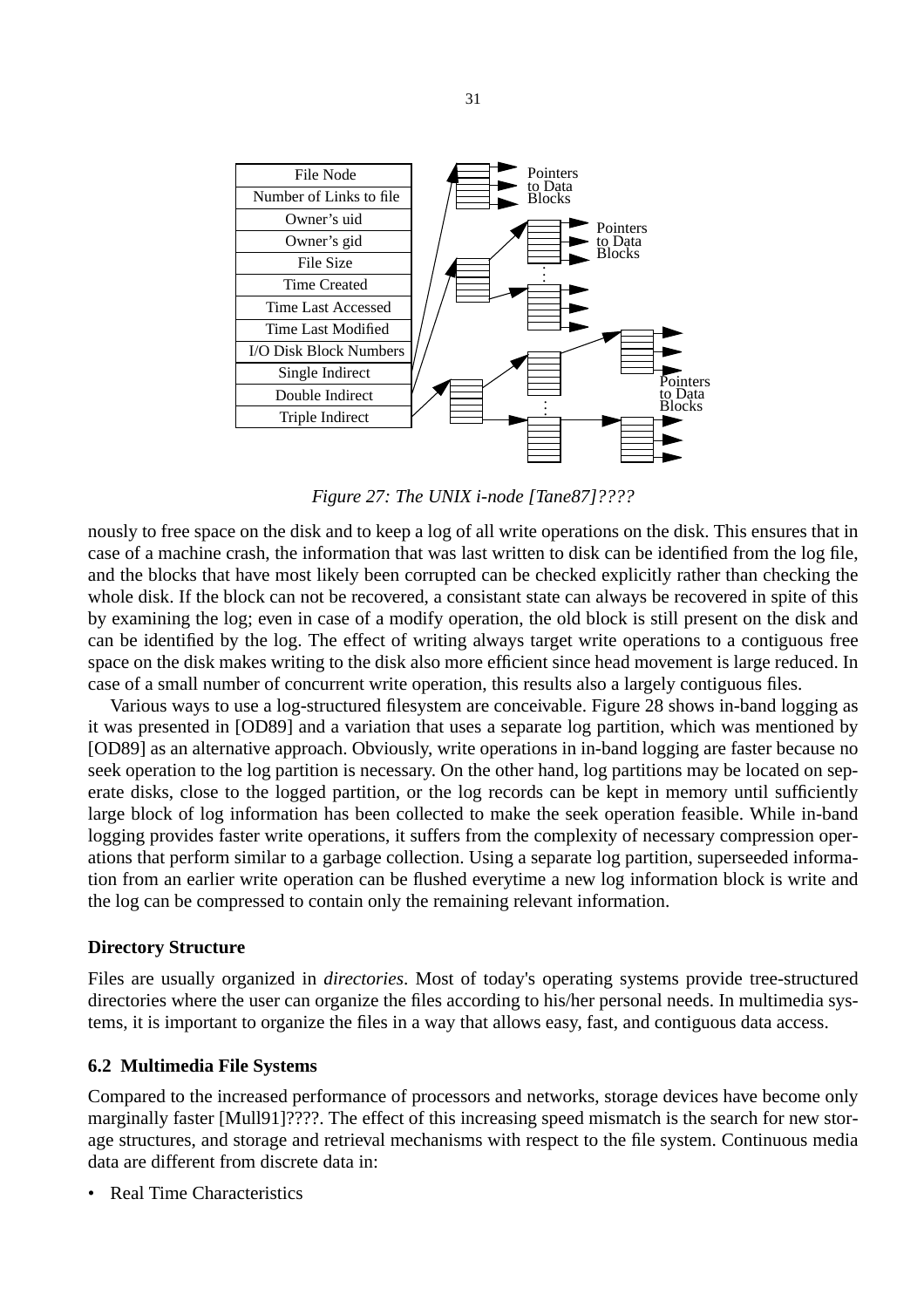<span id="page-33-0"></span>

*Figure 28:* Disk operations in log-structured file systems

As mentioned previously, the retrieval, computation and presentation of continuous media is timedependent. The data must be presented (read) before a well-defined deadline with small jitter only. Thus, algorithms for the storage and retrieval of such data must consider time constraints, and additional buffers to smooth the data stream must be provided.

• File Size

Compared to text and graphics, video and audio have very large storage space requirements. Since the file system has to store information ranging from small, unstructured units like text files to large, highly structured data units like video and associated audio, it must organize the data on disk in a way that efficiently uses the limited storage. For example, the storage requirements of uncompressed CD-quality stereo audio are 1.4 Mbits/s; low but acceptable quality compressed video still requires about 1Mbit/s using, e.g., MPEG-1.

• Multiple Data Streams

A multimedia system must support different media at one time. It does not only have to ensure that all of them get a sufficient share of the resources, it also must consider tight relations between different streams arriving from different sources. The retrieval of a movie, for example, requires the processing and synchronization of audio and video.

There are different ways to support continuous media in file systems. Basically there are two approaches. With the first approach, the organization of files on disk remains as is. The necessary realtime support is provided through special disk scheduling algorithms and sufficient buffer to avoid jitter. In the second approach, the organization of audio and video files on disk is optimized for their use in multimedia systems. Scheduling of multiple data streams still remains an issue of research.

In this section, the different approaches are discussed and examples of existing prototypes are introduced. First, a brief introduction of the different storage devices employed in multimedia systems is given. Then, the organization of files on disks is discussed. Subsequently, different disk scheduling algorithms for the retrieval of continuous media are introduced.

### **6.3 Example Multimedia File Systems**

### **Video File Server**

Continuous media data are characterized by consecutive, time-dependent logical data units. The basic data unit of a motion video is a frame. The basic unit of audio is a sample. Frames contain the data asso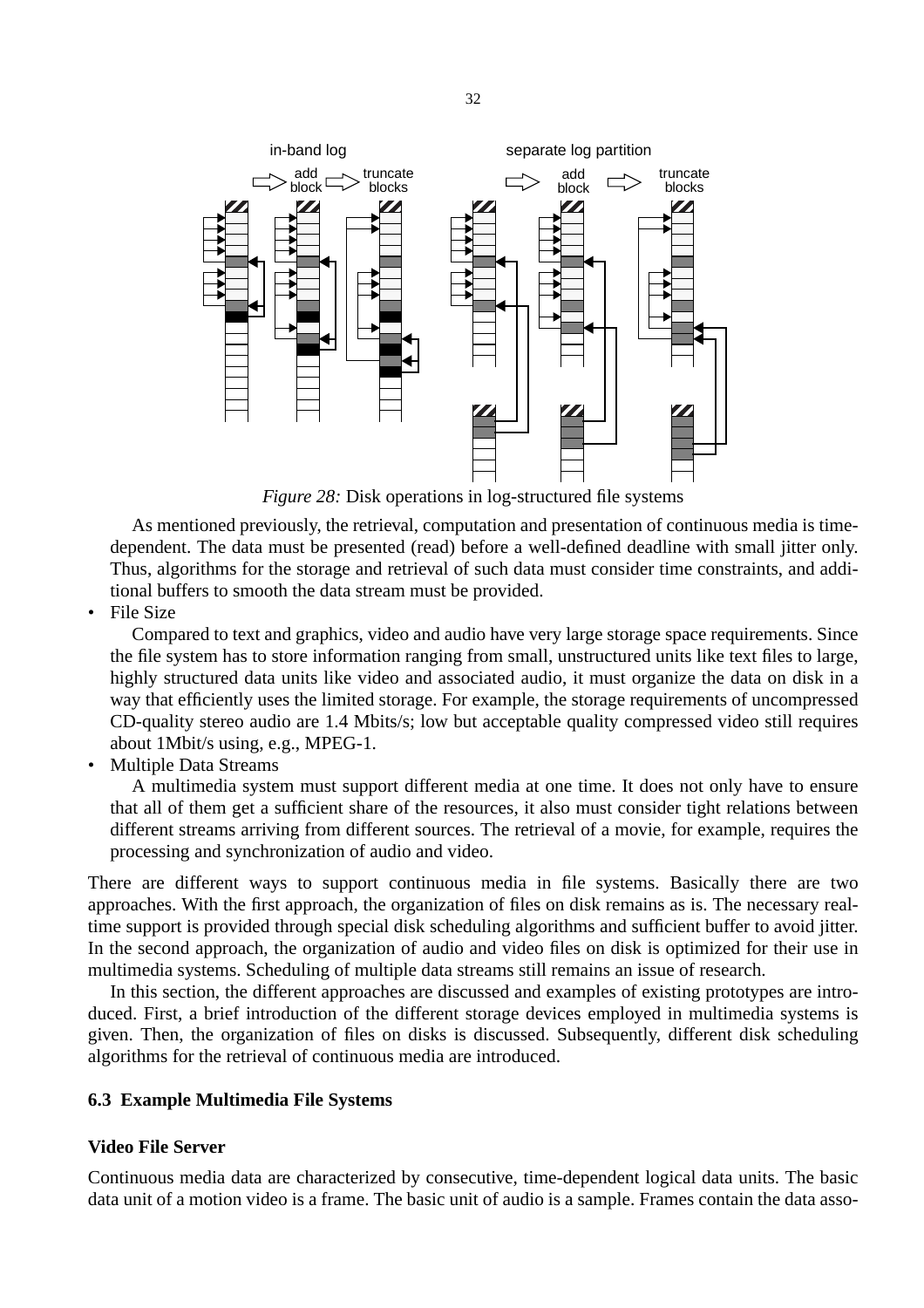ciated with a single video image, a sample represents the amplitude of the analog audio signal at a given instance. Further structuring of multimedia data was suggested in the following way [RaVi91, Rang93, StFr92]????: a strand is defined as an immutable sequence of continuously recorded video frames, audio samples, or both. It means that it consists of a sequence of blocks which contain either video frames, audio samples or both. Most often it includes headers and further information related to the type of compression used. The file system holds primary indices in a sequence of *Primary Blocks*. They contain mapping from media block numbers to their disk addresses. In *Secondary Blocks* pointers to all primary blocks are stored. The *Header Block* contains pointers to all secondary blocks of a strand. General information about the strand like, recording rate, length, etc., is also included in the header block.

Media strands that together constitute a logical entity of information (e.g., video and associated audio of a movie) are tied together by synchronization to form a multimedia rope. A rope contains the name of its creator, its length and access rights. For each media strand in this rope, the strand ID, rate of recording, granularity of storage and corresponding block-level are stored (information for the synchronization of the playback start for all media at the strand interval boundaries). Editing operations on ropes manipulate pointers to strands only. Strands are regarded as immutable objects because editing operations like insert or delete may require substantial copying which can consume significant amounts of time and space. Intervals of strands can be shared by different ropes. Strands that are not referenced by any rope can be deleted, and storage can be reclaimed [RaVi91]????. The following interfaces are the operations that file systems provide for the manipulation of ropes:

- RECORD [media] [requestID, mmRopeID] A multimedia rope, represented by mmRopeID and consisting of media strands, is recorded until a STOP operation is issued.
- PLAY [mmRopeID, interval, media] requestID This operation plays a multimedia rope consisting of one or more media strands.
- STOP [requestID] This operation stops the retrieval or storage of the corresponding multimedia rope.
- Additionally, the following operations are supported:
	- INSERT [baseRope, position, media, withRope, withInterval]
	- REPLACE [baseRope, media, baseInterval, withRope, withInterval]
	- SUBSTRING [baseRope, media, interval]
	- CONCATE [mmRopeID1, mmRopeID2]
	- DELETE [baseRope, media, interval]

Figure 29 provides an example of the INSERT operation, whereas [Figure 30](#page-35-0) shows the REPLACE operation.



*Figure 29: INSERT operation*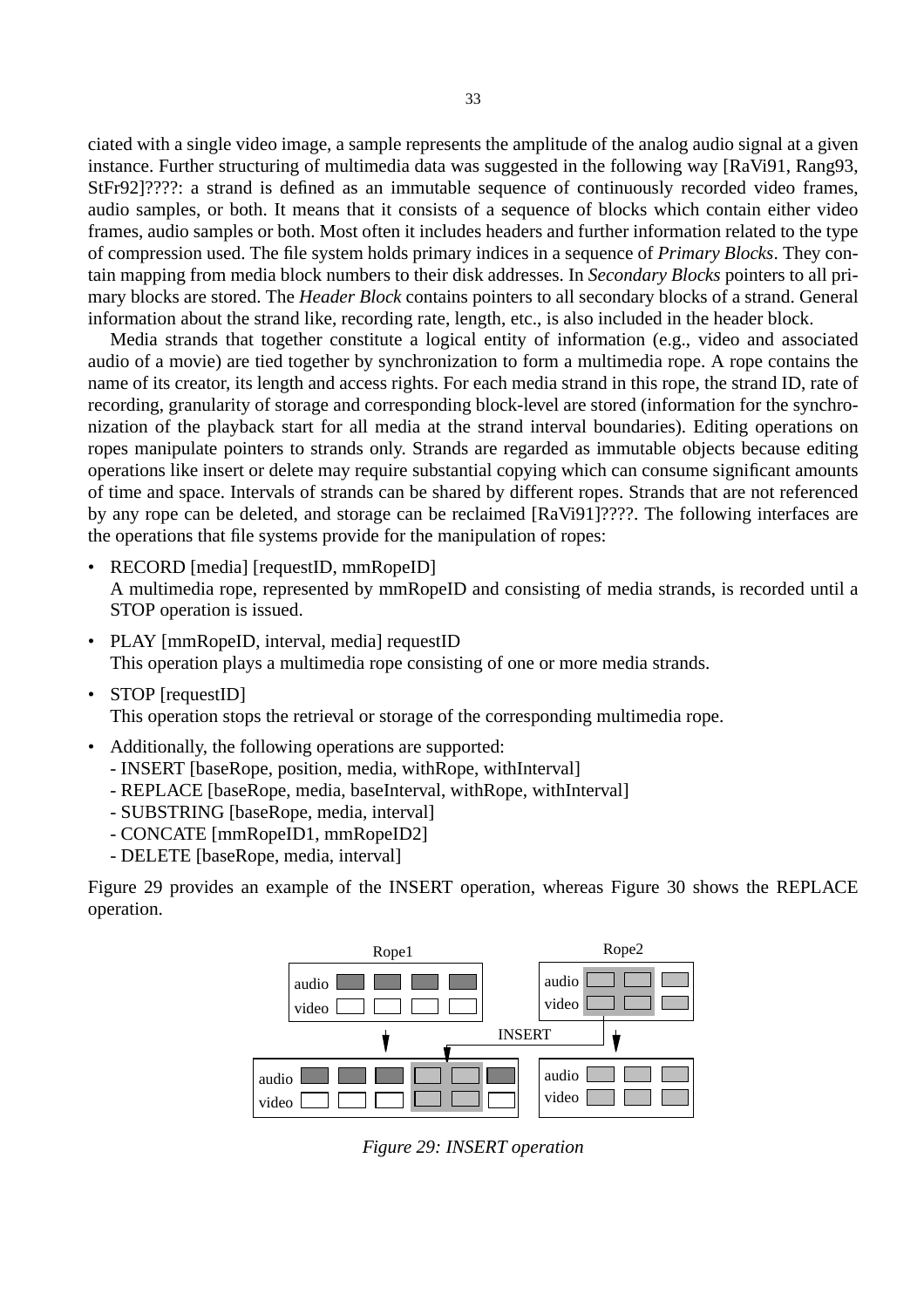<span id="page-35-0"></span>

*Figure 30: REPLACE operation*

The storage system is divided into two layers:

- The *rope server* is responsible for the manipulation of multimedia ropes. It communicates with applications, allows the manipulation of ropes and communicates with the underlying *storage manager* to record and play back multimedia strands. It provides the rope abstraction to the application. The rope access methods were designed similarly to UNIX file access routines. Status messages about the state of the play or record operation are passed to the application.
- The *storage manager* is responsible for the manipulation of strands. It places the strands on disk to ensure continuous recording and playback. The interface to the rope server includes four primitives for manipulating strands:

1. "PlayStrandSequence" takes a sequence of strand intervals and displays the given time interval of each strand in sequence.

2. "RecordStrand" creates a new strand and records the continuous media data either for a given duration or until StopStrand is called.

- 3. "StopStrand" terminates a previous PlayStrandSequence or RecordStrand instance.
- 4. "DeleteStrand" removes a strand from storage.

The experimental Video File Server introduced in [Rang93]???? supports integrated storage and retrieval of video. The "Video Rope Server" presents a device-independent directory interface to users (Video Rope). A Video Rope is characterized as a hierarchical directory structure constructed upon stored video frames. The "Video Disk Manager" manages a frame-oriented motion video storage on disk, including audio and video components.

#### **Fellini**

The Fellini Multimedia Storage Server [\(\[MNO96](#page-42-0)]) has the goal to support real-time as well as non-realtime data, but its file system is dedicated to the storage and retrieval of continuous media data. It organizes data similar to a Unix system, from which it is derived, but data and meta-information about the data are stored separately.

The data stored on disk using the raw disk interface and it is addressed both in main memory and on disk in terms of pages. These pages are countable and they are sorted, intuitively, in the order of a normal forward playout. [Figure 31](#page-36-0) shows the connection of buffer headers and the Current Buffer List (CBL). For each file on disk, one CBL exists as a representation of that file. The CBL header contains an *ondisk id*, representing the file uniquely to all clients, and an *incore id*, containing the open file handle of the file on disk. This abstraction is necessary because a file should be opened only once for all concurrent accesses. Besides other information, the CBL header refers to a hash array that allows quick access to the buffer headers representing pages which are currently in main memory. At startup time,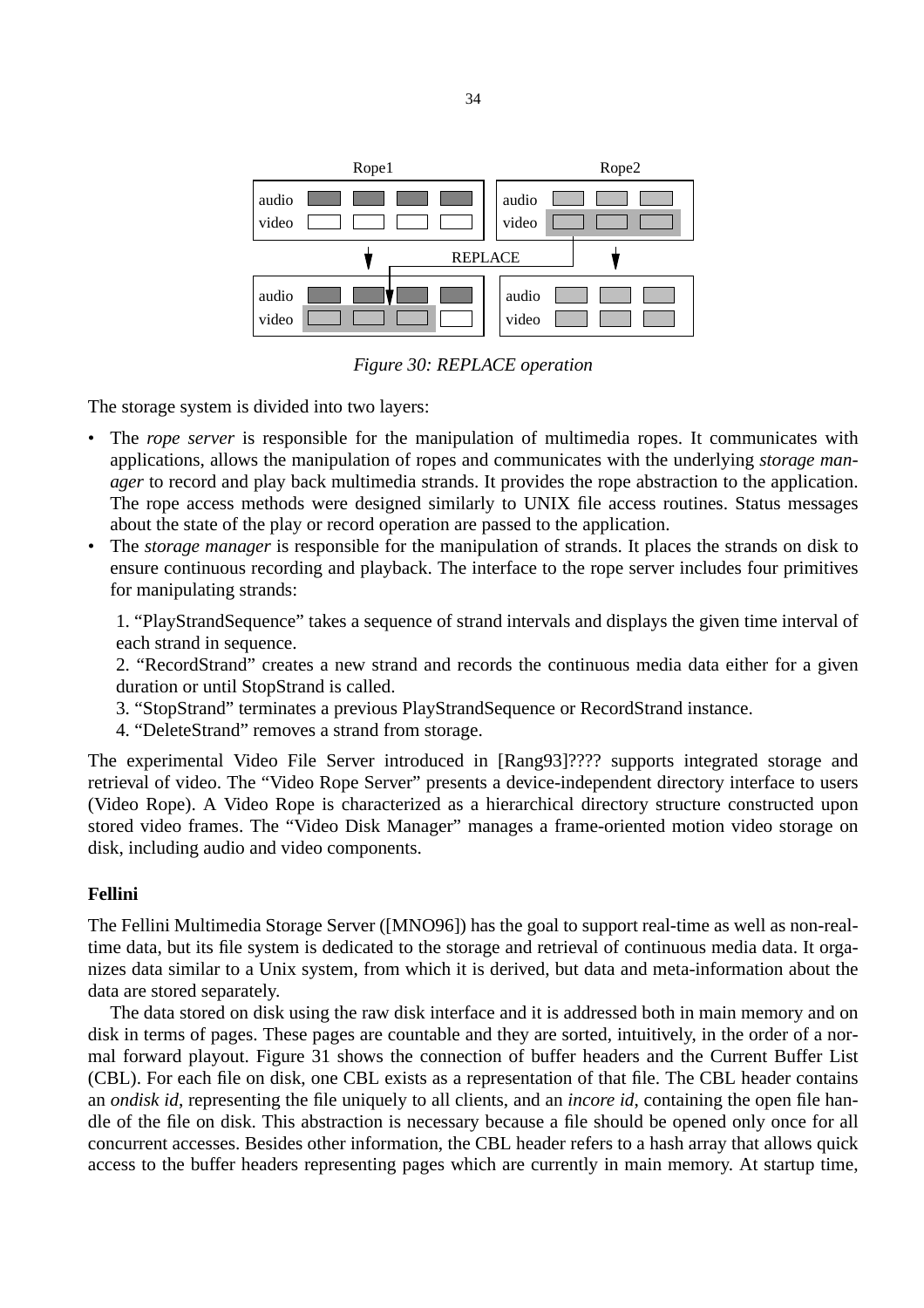

*Figure 31:* Fellini's Current Buffer List

the Fellini server allocates free buffers in main memory, pins\* them and stores their headers, with a 0 fix count, in the free list.

<span id="page-36-0"></span>When a page is requested by a client for the first time, a buffer from the free list is chosen, inserted into the appropriate CBL list, and its fix count is increased to 1. When it is allocated again by another client, its fix count is increased. In order to share the buffers between the server and its clients, the buffer headers and buffers are located in shared memory. When a client stops using a page, its fix count is decreased. When the fix count reaches 0, the page is not automatically deallocated. Only if a new page is requested and the free list is empty, the CBL which has had not active clients for the longest time (a so-called aged CBL) is forced to release their page with the highest logical page number (the one that would be the last to be accessed by a new client that plays the file from the beginning to the end). If no aged CBLs are available, all CBLs are checked for unfixed pages, and such a page is selected according to a weighting calculation that aims at identifying the pages that will not be used any more by any of the clients that are already in the system, and from that set, selecting the one with the highest page number (the one that would be last to be accessed by a newly arriving client at its queue at the given time). Fraction of the distance of the distance of the RIM (Figure 31: Fellini server and the particle store and the particle of the particle contribution of the central of the central of the central of the central of the centra

The management of the data on disk is handled in a way that makes the use of multiple disks transparent to the user. The information about the location of the data is maintained in file control blocks (FCBs) that are similar to Unix file i-nodes at the root of the directory tree. Subdirectories are not supported. All FCBs of the system are stored in a single Unix file. This file is big enough to store FCBs for the entire space that is available to the Fellini server.

| Unix API | Fellini RT-API  | Fellini non-RT-API |
|----------|-----------------|--------------------|
| open     | begin_stream    | fe_nr_open         |
| read     | retrieve stream | fe_nr_read         |
| write    | store_stream    | fe_nr_write        |

| Table 2: Indentification of Unix and Fellini APIs |  |  |
|---------------------------------------------------|--|--|
|---------------------------------------------------|--|--|

<sup>\*.</sup> a memory page is said to be pinned when the OS is forbidden to swap it out of the main memory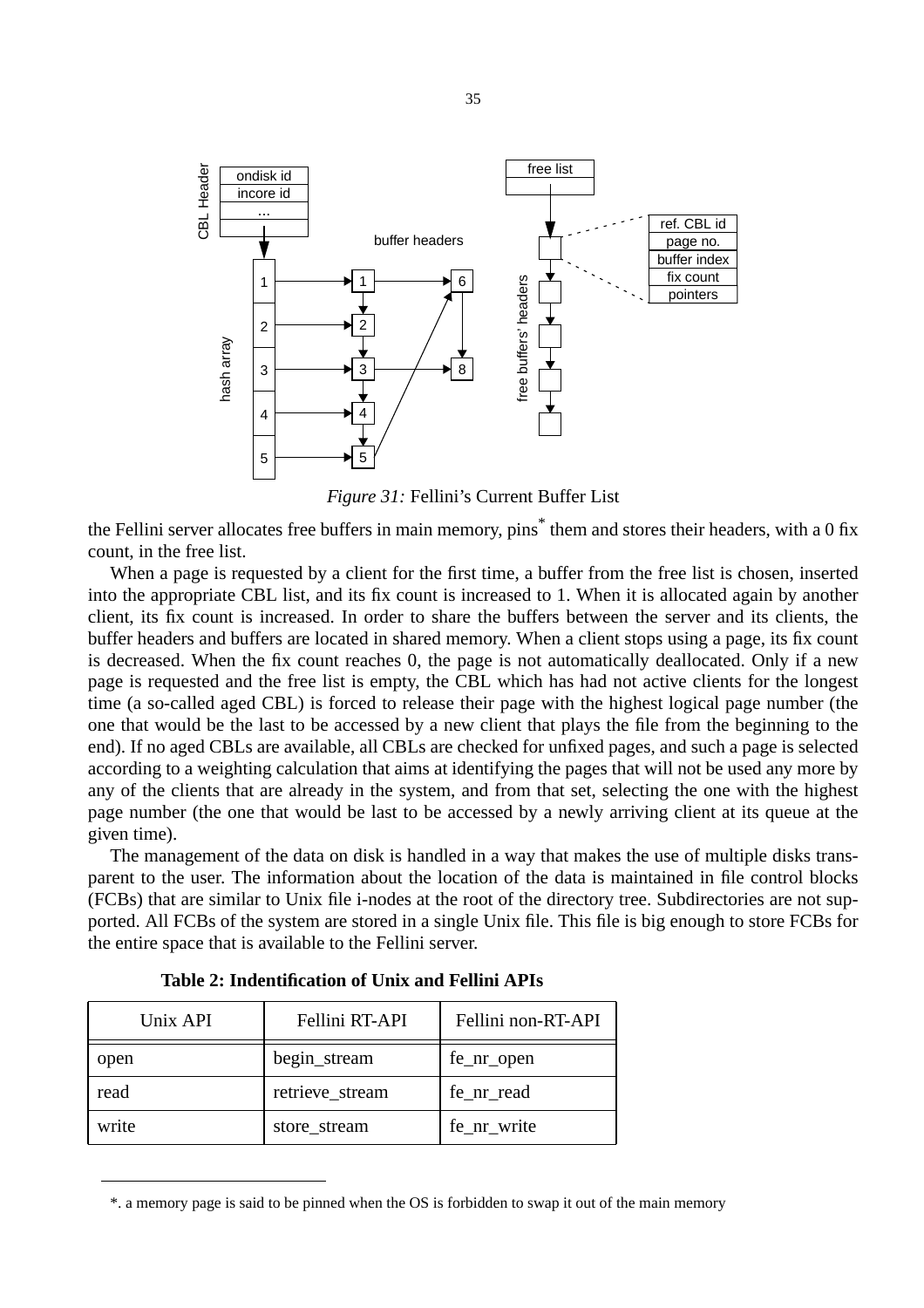| Unix API | Fellini RT-API | Fellini non-RT-API |
|----------|----------------|--------------------|
| seek     | seek stream    | fe nr seek         |
| close    | close stream   | fe_nr_close        |

**Table 2: Indentification of Unix and Fellini APIs**

To the rest of the system, the Fellini server offers an API that is very similar to the Unix filesystem API for convenience. [Table 2](#page-36-0) identifies the Fellini function calls with their Unix couterparts.

## **Symphony**

The Symphony file system [\(\[SGRV97\]\)](#page-42-0) is a filesystem designed for the storage and delivery of heterogeneous data types. Particularly, Symphony addresses the following issues:

- support real-time as well as non-real-time requests
- support multiple block sizes and control over their placement
- support a variety of fault-tolerance techniques
- provide a two-level meta data structure that alles type-specific information to be attached to each file

To do this, the file system is divided into a data-type specific and a data-type independent layer. The data-type independent layer implements a scheduler that uses a modified SCAN-EDF approach to schedule real-time requests and adds non-real-time requests according to C-SCAN as long as no deadlines for the real-time requests are violated. It offers to the data-type specific layer variable block sizes that are multiples of a minimal basic block size that is defined at file system creation time and an option to express a preferred, but not guaranteed, location of blocks in terms of disk and location on that disk. To locate variable-sized blocks on disk efficiently, each block is addressed through an indirection as shown in Figure 32. Finally, the fault tolerant layer can optionally use parity information to deliver verified data, or skip this check in favour of speed.



*Figure 32:* Symphony's indirect block location

The data-type specific layer offers a set of modules (audio, video and text) for different kinds of data, where each of the modules makes use of the features provided by the underlying layer according to its requirements.

E.g. the video module implements variable size data blocks by observing a video stream at writing time and by deriving an approximation of a maximum block size from the start of the stream. This block size is negotiated with the data-type independent layer, and subsequently, space that remain unoccupied because the actual block was smaller than the maximum block size is filled with data from the following block until the buffer space of a full block is saved. This allows for the continuous write as well as read operations at the cost of buffering one additional block size of memory per stream in the worst case. Concerning the placement policy, the video module prefers to stripe a file over as many disks as possible to maximize the utilization of I/O bandwidth for the case of parallel retrieval operations. In addition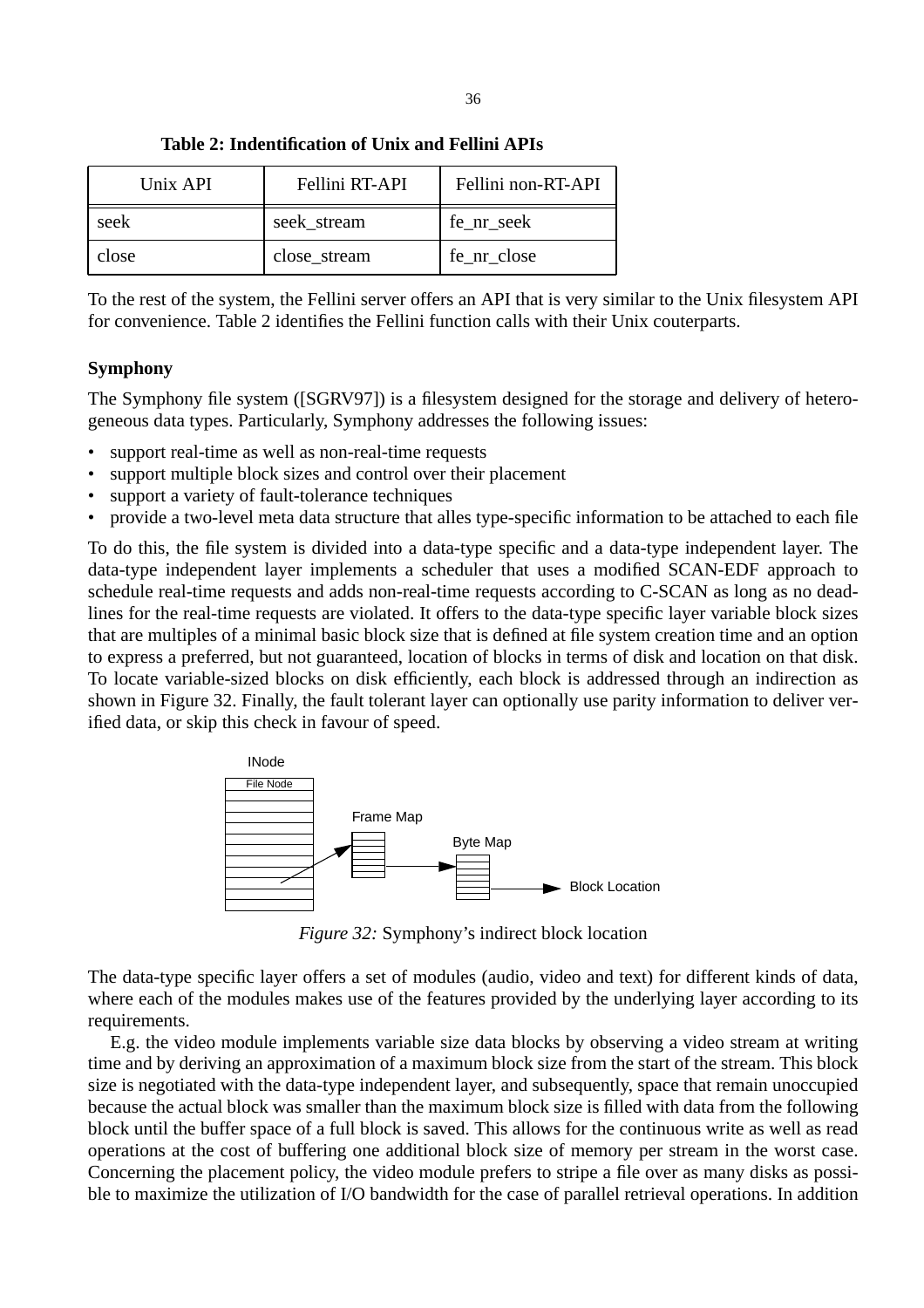to this, during retrieval operations it starts to cache video blocks in main memory for efficiency according to the Interval Caching Policy.

Symphony supports the typical Unix file operations and extends this interface by function calls that are necessary to support quality of service. These additional functions are *ifsPeriodRead()*, *ifsPeriodicWrite()*, *ifsQoSNegotiate()*, *ifsQosConfirm()* and *ifsgetMetaData()*.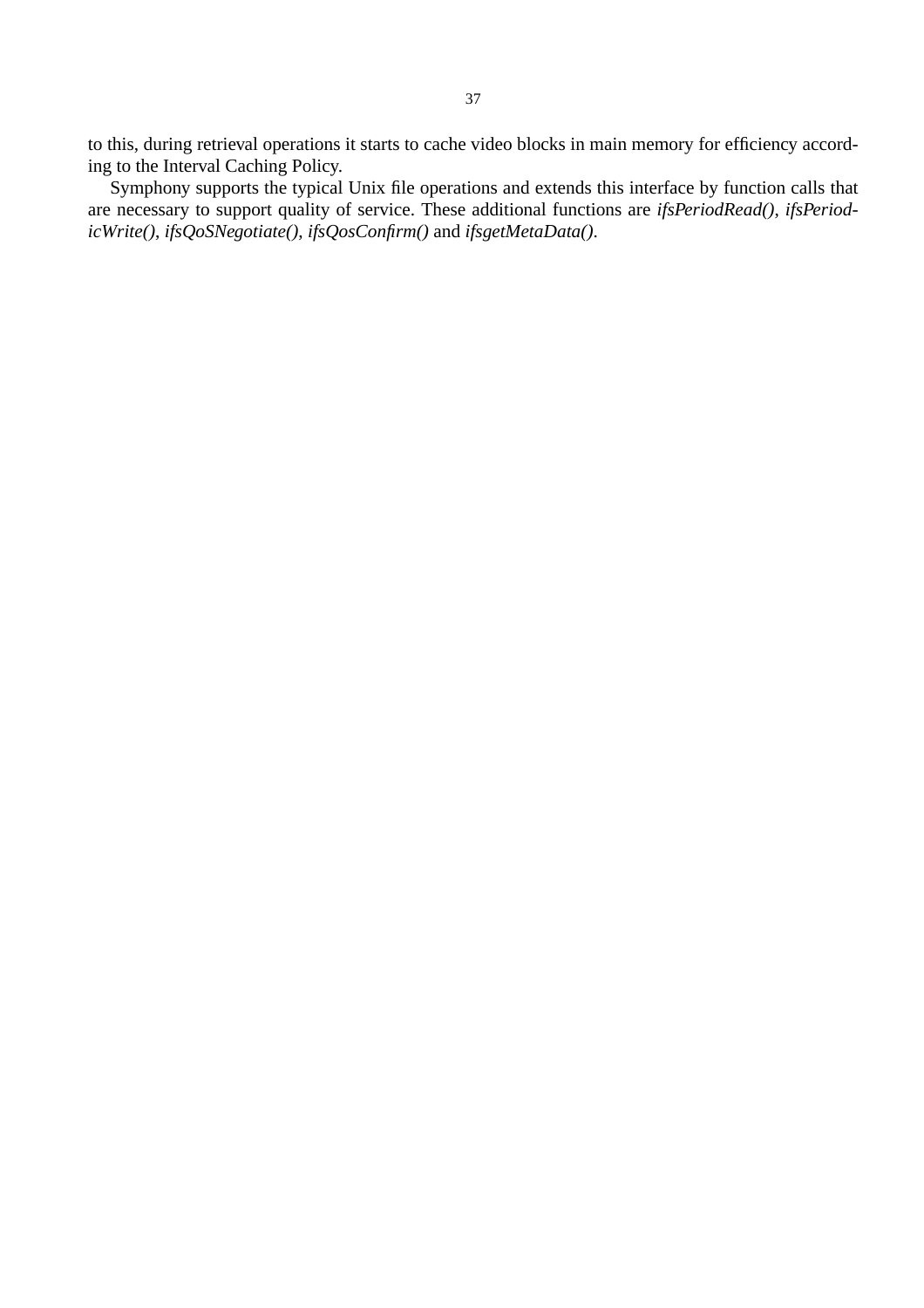# <span id="page-39-0"></span>**7 Memory Management**

Memory management in media servers is mainly concerned with the assignment of part of the media server's main memory to the delivery of a multimedia stream. While straightforward implementations of media servers do not exploit all content's movement through the main memory of the media server but rather rely on the filesystem implementation to allocate sufficient bandwidth for a smooth delivery of each stream, a couple of approaches exist for the exploiteation of this phase of data delivery. One approach was demonstrated earlier with the Fellini server's file system [\("Fellini" on page 34](#page-35-0)). Others are listed in the following.

# **Interval Caching Policy**

[\[DS93\] i](#page-41-0)ntroduces partial replication of multimedia files for load-balancing in multimedia systems. It is based on the observation that if there were a number of consecutive requests for the same video, and if the blocks read in by the first request were copied to another disk, it would be possible to switch the following requests to the partial replica just created.

# **Generalized Interval Caching Policy**

The Interval Caching Policy, proposed in [\[DS93\],](#page-41-0) exploits the movement of data through the main memory of a video server by keeping the data of such streams in memory, which are followed temporarly close by another stream of the same object. This policy is refined in [\[DS95\]](#page-41-0) to take into account that the interval caching policy does not handle short files appropriately when the media server is handling a mixed workload rather than a videos.

# **Batching**

Batching is an approach introduced in [\[DSST94\]](#page-41-0) to exploit the memory bandwidth and to save disk bandwidth in media servers by defining a temporal cycles called batching windows. All requests that arrive within such a cycle are collected and at the end of the cycle, all requests to the same content are serviced from the same file and buffer. This approach weakens the on-demand idea in comparison to the interval caching policy, but it recovers potentially large amounts of main memory because content can be discarded from the main memory immediately after playout and it will be re-loaded only after the next cycle. [\[DSS94\]](#page-41-0) modifies this approach towards dynamic batching, which services requests as soon as a stream becomes available. Two selection policies, first come first serve (FCFS) and maximum queue length (queue length is defined by the number of user who requested that file), are compared, and FCFS is shown to be the more performant.

# **Piggybacking**

The aggregation of streams that deliver the same content in close sequence without the use of batching window was proposed by means of piggybacking [\(\[GLM96\]\)](#page-41-0), i.e. one stream of a content file that is shortly preceeding another stream of the same file should be joined with the later one. The general means to do this is an increase in the speed of the later stream and/or a decrease in the speed of the earlier stream until they join. Various strategies for joining more than a pair of streams are then investigated in detail in [\[GLM96\].](#page-41-0)

# **Content Insertion**

For the video-on-demand special case, [\[VL95\]](#page-43-0) proposes the most radical extension of that scheme to date by offering content insertion to force larger numbers of streams into a time window which is small enough to allow the use of the piggybacking technique to join them into a single stream. Such inserted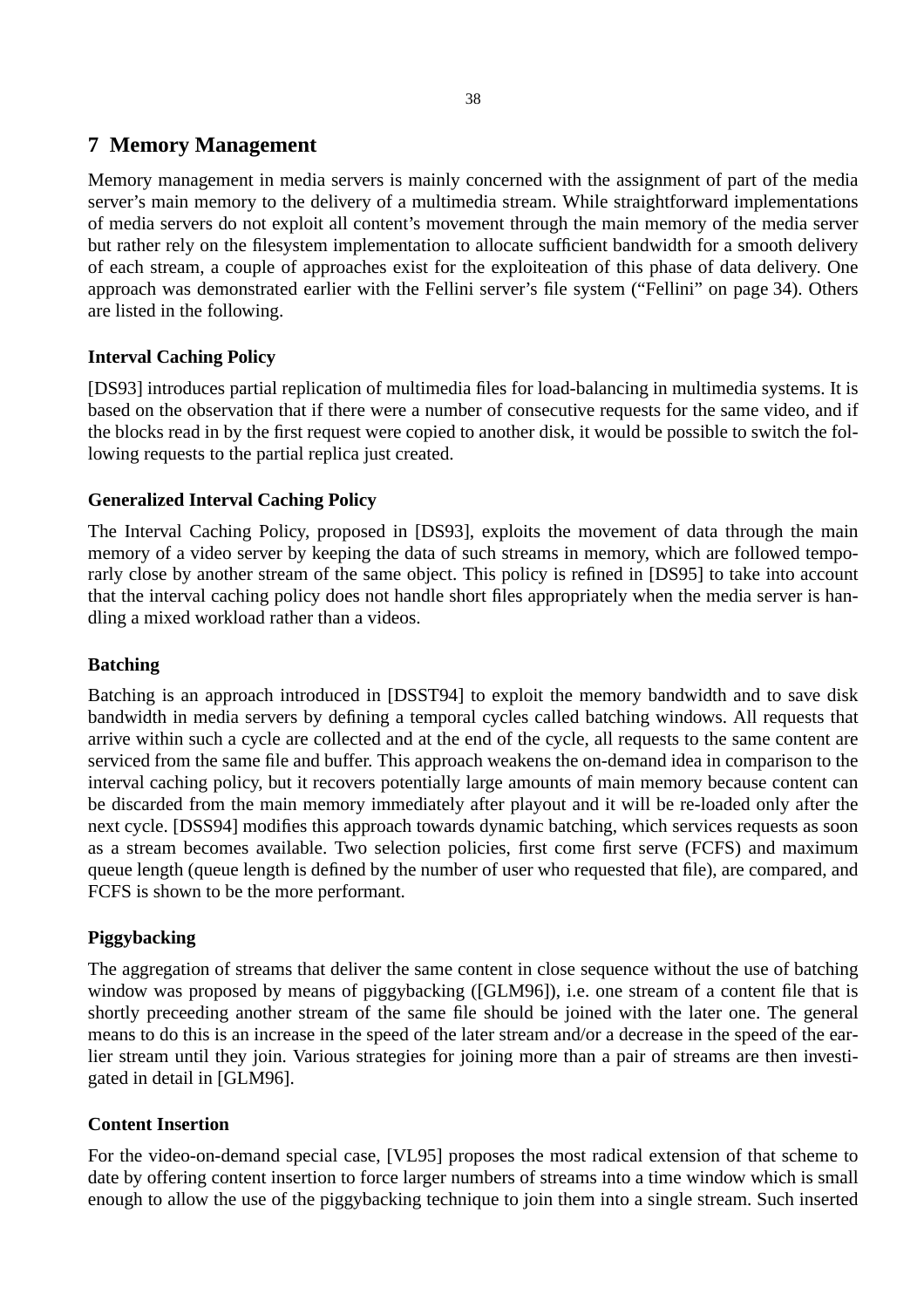content from a content loop like an eternal advertisement show or from a continuous news show might be acceptable to the user to stay tuned. Alternatives might be a lengthening or shorting of introducing scenes of a movie. In [\[KVL97\],](#page-42-0) it is then offered that this technique can also be used for providing a just as pragmatic and radical solution to problems such as server overload or partial server failure by diverting users into an advertisement loop or presenting other fill-in content until the problem can be fixed or until an aggregation with an action stream can be performed.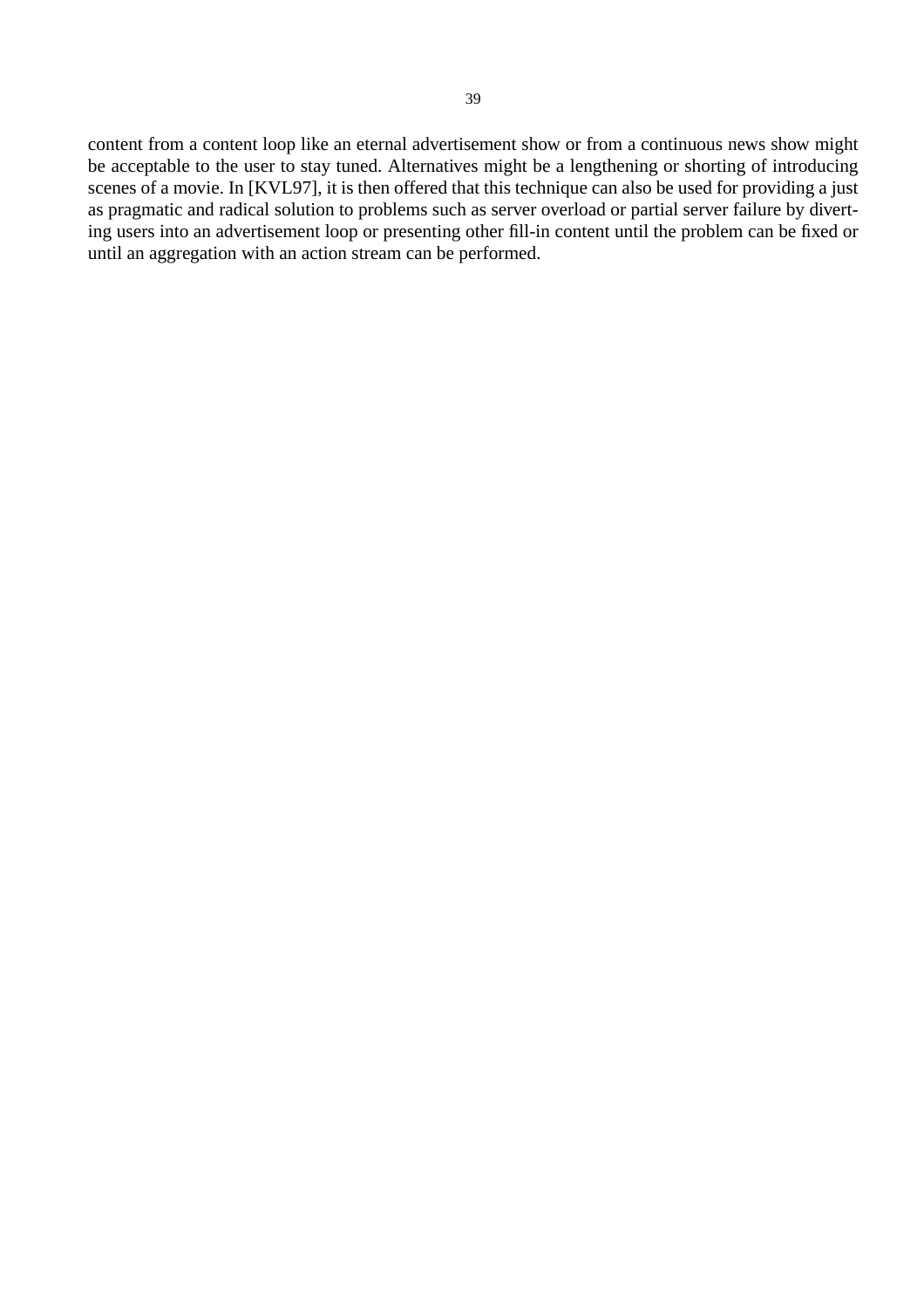# <span id="page-41-0"></span>**8 References**

- [AOG91] D. P. Anderson, Y. Osawa, R. Govindan. Real-Time Disk Storage and Retrieval of Digital Audio/Video Data. TR UCB/CSB 91/646, University of California, Berkely, September 1991.
- [BGW97] Michael Bär, Carsten Griwodz, Lars Wolf. Long-term Movie Popularity in Video-on-Demand Systems. In Proceedings of the 5th ACM Int'l Multimedia Conference, pages 349-358, Seattle, Nov. 9-13, 1997.
- [BY95] Birk, Yitzhak. Track Pairing: A Novel Data Layout for VOD Servers with Multi-Zone Reocrding Disks. In Proceedings of the International Conference on Multimedia Computing and Systems (ICMCS) 95, Washington D.C.,May 1995.
- [Chu96] Soon M. Chung (Ed.). Multimedia Information Storage and Management. Kulwer Academic Publishers, Norwell, Mass. 1996. ISBN 0-7923-9764-9.
- [CKY93] Mon-Song Chen, Dilip D. Kandlur, Philip S. Yu. Optimization of the Grouped Sweeping Scheduling (GSS) with Heterogeneous Multimedia Streams.Proceedings of ACM MM '93, Anaheim, CA, August, 1993, pp. 235-242.
- [CLG+94] Peter M. Chen, Edward K. Lee, Garth A. Gibson, Randy H. Katz, David A. Patterson. RAID: High-Performance, Reliable Secondary Storage. *ACM Computing Surveys*, 26,2:145-185, June 1994.
- [CT97] Shenze Chen, Manu Thapar. A Novel Video Layout Strategy for Near-Video-on-Demand Servers. In Proceedings of the International Conference on Multimedia Computing and Systems (ICMCS) 97, pages 37-45, Ottawa, June 3-6, 1997.
- [DKS95] Asit Dan, Martin Kienzle, and Dinkar Sitaram. A dynamic policy of segment replication for load-balancing in video-on-demand servers. *Multimedia Systems*, 3:93-103, 1995.
- [DS93] Asit Dan and Dinkar Sitaram. Buffer Management Policy for an On-Demand Video Server. RC 19347, IBM Research Division, 1993.
- [DS95] Asit Dan and Dinkar Sitaram. A Generalized Interval Caching Policy for Mixed Interactive and Long Video Workloads. RC 20206 (89404), IBM Research Division, September 1995.
- [DS95b] Asit Dan and Dinkar Sitaram. An Online Video Placement Policy based on Bandwidth to Space Ratio (BSR). In Proceedings of the 1995 SIGMOD, San Jose, California, May 22-25, pages 376-385, 1995.
- [DSS94] Asit Dan, Dinkar Sitaram, Perwez Shahabuddin. Dynamic Batching Policies for an On-Demand Video Server. Multimedia Systems. ??? 1994.
- [DSST94] Asit Dan, Perwez Shahabuddin, Dinkar Sitaram, Don Towsley. Channel Allocation under Batching and VCR Control in Video-On-Demand Systems, IBM Research Report, RC 19588, Sept. 1994.
- [GH94] D. James Gemmell, Jiawei Han. Multimedia Network File Servers: Multi-Channel Delay Sensitive Data Retrieval. Multimedia Systemes 1(6), pp. 240-252, 1994.
- [GIZ96] Shahram Ghandeharizadeh, Doug Ierardi, and Roger Zimmermann. An Algorithm for Disk Space Management to Minimize Seeks. Information Processing Letters, 1996.
- [GLM96] Leana Golubchik, John C. S. Lui, Richard R. Muntz. Adaptive Piggybacking: A Novel Technique for Data Sharing in Video-on-Demand Storage Servers. Multimedia Systems 4, pp. 140-155, 1996.
- [GK96] Shahram Ghandeharizadeh and Dongho Kim. On-line Reorganization of Data in Scalable Continous Media Servers. In Proceedings of Database and Expert Systems Applications 1996, Zurich, Switzerland, pages 751-768, 1996.
- [GKS95] Shahram Ghandeharizadeh, Seon Ho Kim, and Cyrus Shahabi. Continuous Display of Video Objects Using Multi-Zone Disks. TR 94-592, USC, April 1995.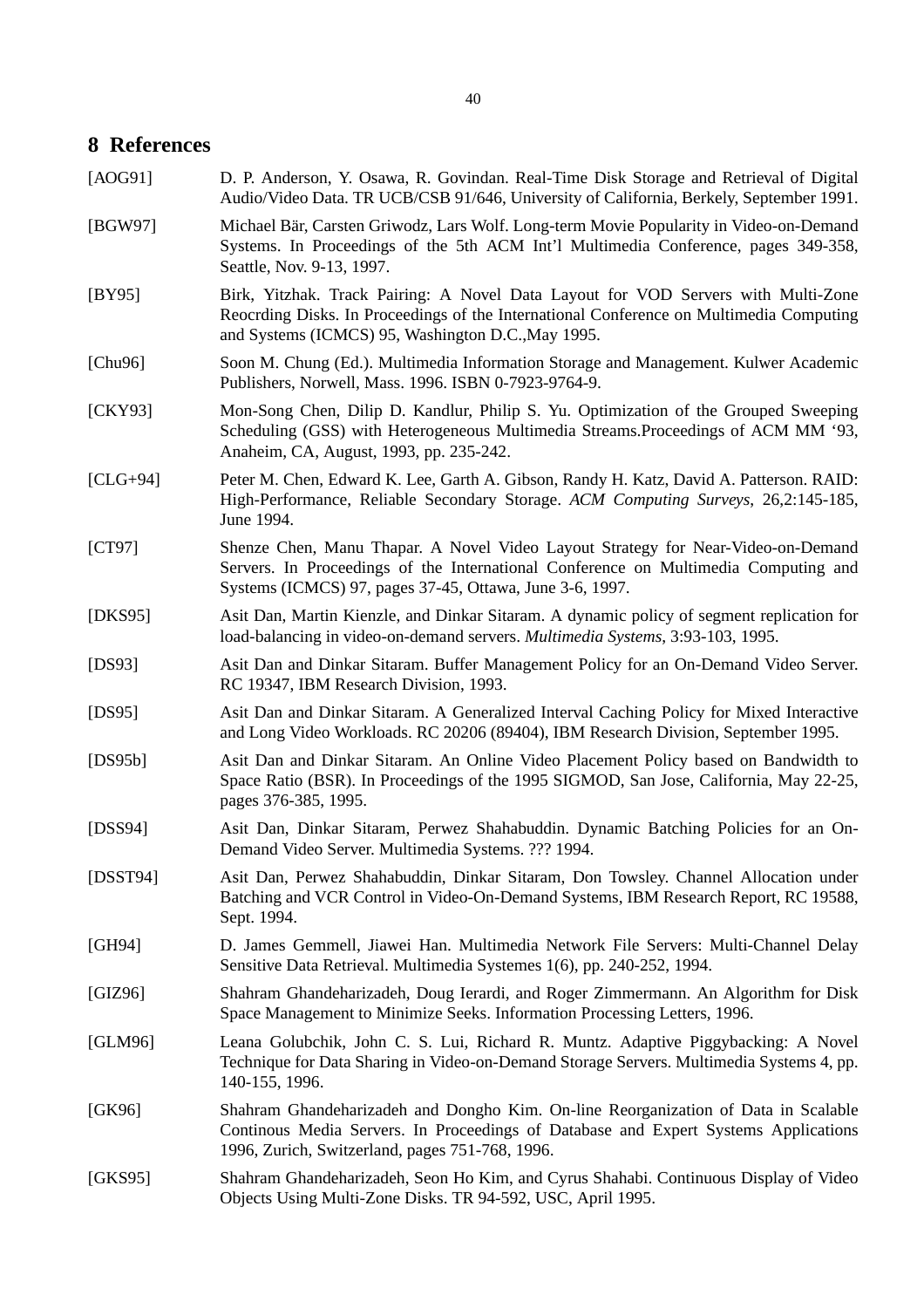<span id="page-42-0"></span>

| $[GZS+96]$  | Shahram Ghandeharizadeh, Roger Zimmermann, Weifeng Shi, Reza Rejaie, Doug Ierardi,<br>and Ta-Wei Li. Mitra: A Scalable Continuous Media Server. TR 96-628, USC, February<br>1996.                                                                                                 |
|-------------|-----------------------------------------------------------------------------------------------------------------------------------------------------------------------------------------------------------------------------------------------------------------------------------|
| [HS95]      | Roger L. Haskin, Frank B. Schmuck. The Tiger Shark File System. Online in Almaden.                                                                                                                                                                                                |
| [KLC97]     | J. Kim, Y. Lho, K. Chung. An Effective Video Block Placement Scheme on VOD Server<br>based on Multi-Zone Reocrding Disks. In Proceedings of the International Conference on<br>Multimedia Computing and Systems (ICMCS) 97, pages 29-36, Ottawa, June 3-6, 1997.                  |
| [ $Kor97$ ] | Jan Korst. Random Duplicated Assignment: An Alternative to Striping in Video Servers. In<br>Proceedings of the 5th ACM Int'l Multimedia Conference, pages 219-226, Seattle, Nov. 9-13,<br>1997.                                                                                   |
| [ $Kra88$ ] | S. Krakowiak. Principles of Operating Systems. MIT Press, Cambridge, 1998.                                                                                                                                                                                                        |
| [KVL97]     | Rajesh Krishnan, Dinesh Venkatesh, Thomas D. C. Little. A Failure and Overload Tolerance<br>Mechanism for Continuous Media Servers. Proceedings of the ACM MM 97 Conference, pp.<br>131-142, 1997.                                                                                |
| [LK91]      | E. K. Lee, R. H. Katz. Performacen consequences of parity placement in disk arrays. In<br>Proceedings of the 4th International Conference on Architectural Support for Programming<br>Languages and Operating Systems (ASPLOS-IV). IEEE, New York, 190-199. 1991.                 |
| [LLG98]     | Peter W. K. Lie, John C. S. Lui, Leana Golubchik. Threshold-Based Dynamic Replication in<br>Large-Scale Video-on-Demand Systems. Accepted for RIDE 98.                                                                                                                            |
| [LS93]      | P. Lougher, D. Shepherd. The Design of a Storage Service for Continuous Media. The<br>Computer Journal, 36(1), pp. 32-42, 1993.                                                                                                                                                   |
| [MNO96]     | Cliff Martin, P. S. Narayanan, Banu Ozden, Rajeev Rastogi, Avi Silberschatz. The Fellini<br>Multimedia Storage Server. In [Chu96], pp. 117-146, 1996.                                                                                                                             |
| [PW72]      | E. W. Peterson, E. J. Weldon. Error-Correcting Codes. 2nd ed. MIT Press, Cambridge, Mass,<br>1972. ????                                                                                                                                                                           |
| [SDY93]     | Dinkar Sitaram, Asit Dan, and Philip S. Yu. Issues in the Design of Multiserver File Systems<br>to Cope with Load Skew. In Proceedings of 2nd Int'l Conference on Parallel and Distributed<br>Systems, San Diego, pages 214-221. IEEE Computer Society Press, hos Alamitos, 1993. |
| [OD89]      | John Ousterhout, Fred Douglis. Beating the I/O Bottleneck: A case for Log-Structured File<br>Systems. Operating Systems Review, 23(1), pp. 11-28, 1989.                                                                                                                           |
| [PGK88]     | David. A. Patterson, Garth Gibson, Randy H. Katz. A Case for Redundant Arrays of<br>Inexpensive Disks (RAID). Proceedings of the 1988 ACM Conference on Management of<br>Data (SIGMOD), Chicago, IL, pp. 109-116, June 1988.                                                      |
| [RTSP]      | sorry, too tired                                                                                                                                                                                                                                                                  |
| [RW93]      | A. L. Narasimha Reddy, Jim Wyllie. Disk scheduling in a multimedia I/O system.<br>Proceedings of ACM MM '93, Anaheim, CA, August, 1993, pp. 225-223.                                                                                                                              |
| [RW94]      | A. L. Narasimha Reddy, Jim Wyllie. I/O Issues in a Multimedia System. COMPUTER, 27(3),<br>pp. 69-74, 1994.                                                                                                                                                                        |
| [SD95]      | Scott D. Stoller, John D. DeTreville. Storage Replication and Layout in Video-on-Demand<br>Servers. NOSSDAV95.                                                                                                                                                                    |
| [SGRV97]    | Prashant J. Shenoy, Pawan Goyal, Sriram S. Rao, Harrick M. Vin. Symphony: An Integrated<br>Multimedia File System. In Proceedings of SPIE/ACM Conference on Multimedia<br>Computing and Networking (MMCN'98), San Jose, CA, pp. 124-138, Jan 1998.                                |
| [TF95]      | William H. Tetzlaff and Robert Flynn. Elements of Scalable Video Servers. In Proceedings of<br>COMPCON 1995, pages 239-248, 1995.                                                                                                                                                 |